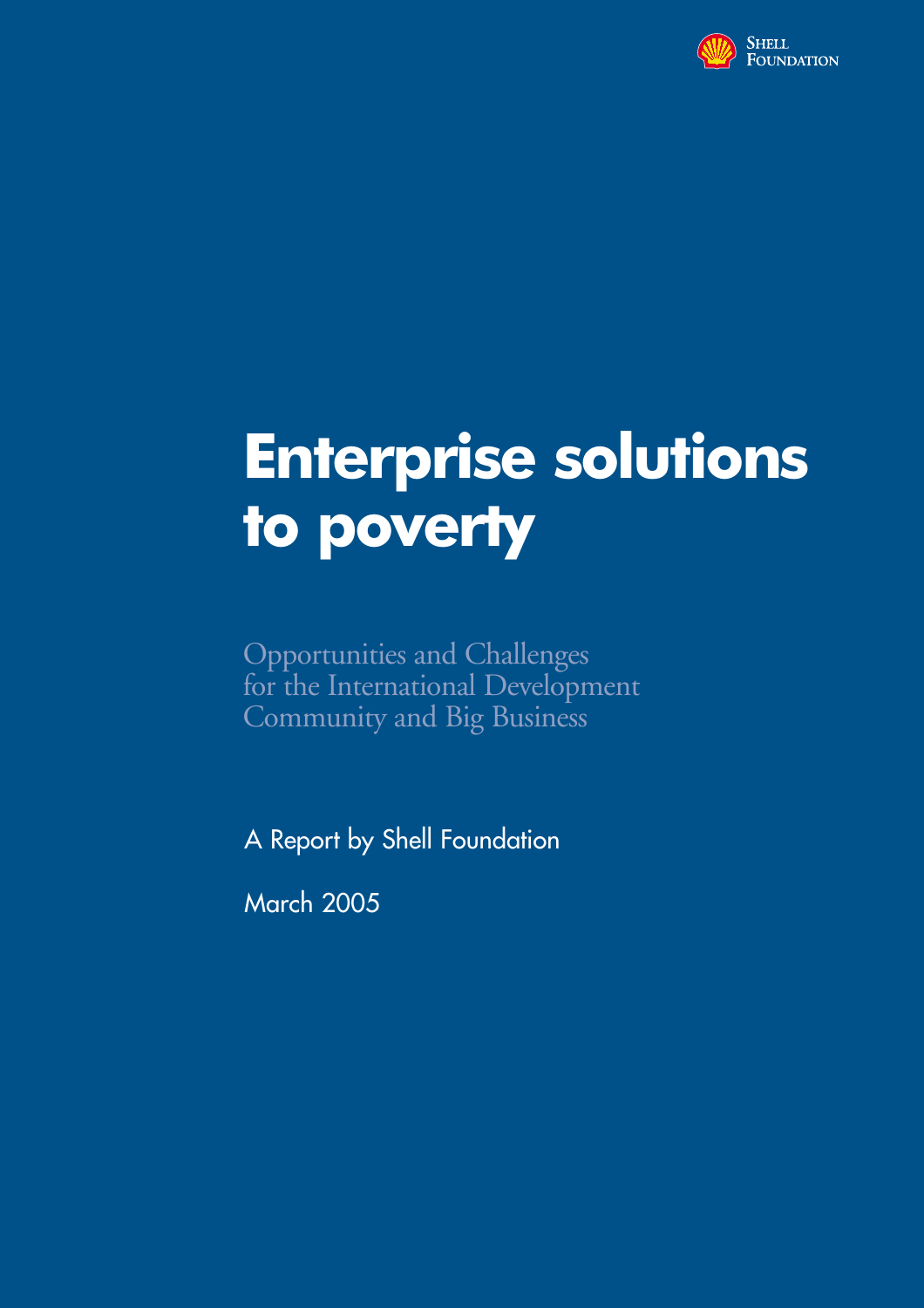

## Enterprise solutions to poverty

### Opportunities and Challenges for the International Development Community and Big Business

The report was written by the Shell Foundation team: Kurt Hoffman, Chris West, Karen Westley and Sharna Jarvis.

Produced and edited by Marc Lopatin

Shell Foundation is an independent charitable foundation which was established in 2000 and is funded by the Royal Dutch/Shell Group of Companies\*. The views and opinions set out in this paper are those of Shell Foundation and not of any other person including the Royal Dutch/Shell Group of Companies.

\*The companies in which Royal Dutch Petroleum Company and The 'Shell' Transport and Trading Company, p.l.c., directly or indirectly own investments are separate and distinct entities. But in this paper the collective expressions 'Shell', 'Group', the 'Shell Group', 'Shell companies' and 'Royal Dutch/Shell Group of Companies' are sometimes used for convenience in contexts where reference is made to the companies of the Royal Dutch/Shell Group in general. Those expressions are also used where no useful purpose is served by identifying a particular company or companies.

First published by the Shell Foundation in 2005

© Shell Foundation 2005

All rights reserved. This publication is copyright, but may be reproduced by any method without fee for education and communication purposes, but not for resale. The copyright holder requests that all such use be registered with them for impact assessment purposes. For copying in any other circumstances, or for re-use in other publications, or for translation or adaptation, prior written permission must be obtained from the publisher.

Copies of this report and more information are available to download at www.shellfoundation.org

Shell Foundation is registered as a charity (no. 1080999)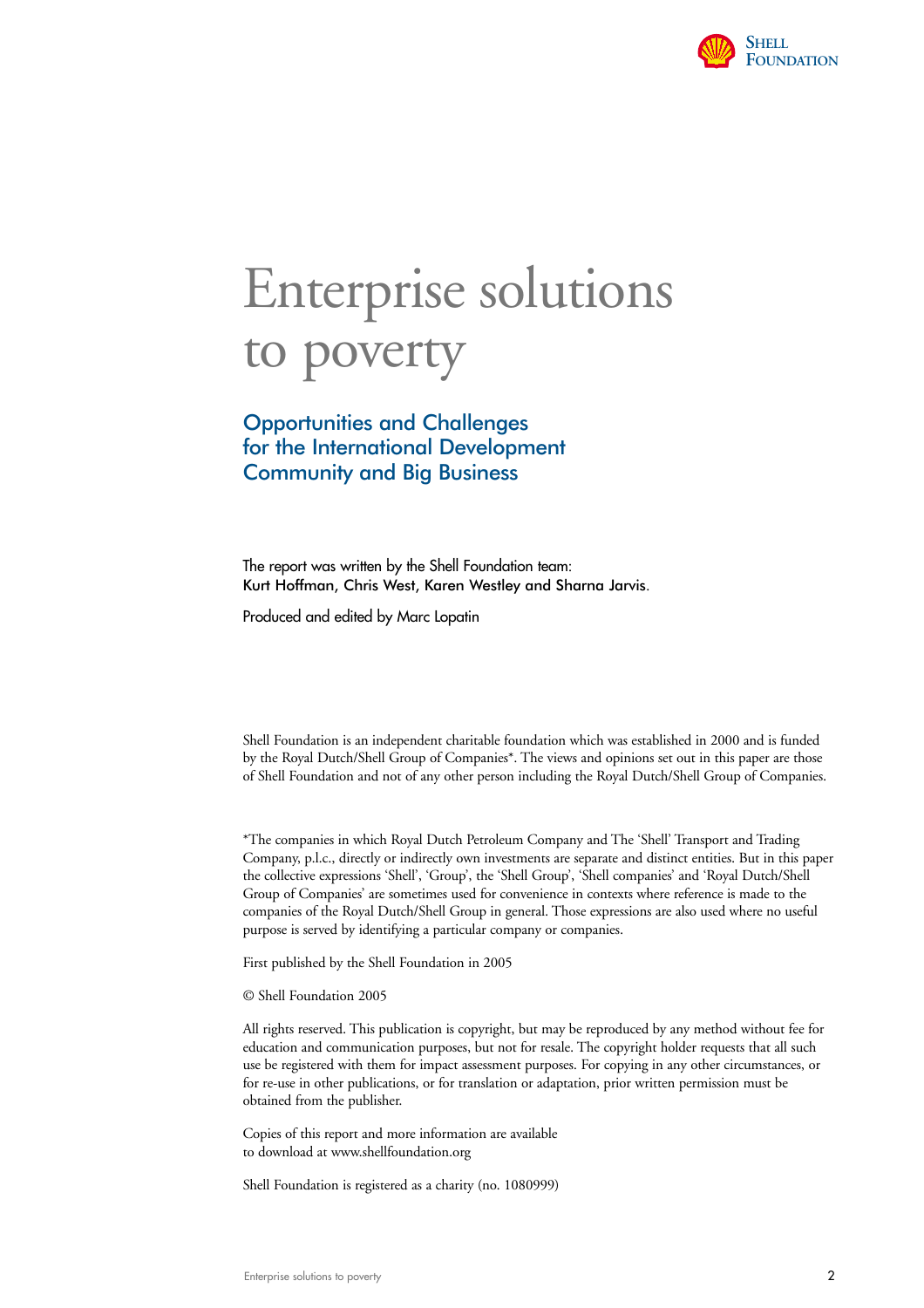

### **Contents**

| Executive summary                                                                                                 | 4  |
|-------------------------------------------------------------------------------------------------------------------|----|
| Introduction                                                                                                      | 7  |
| Section 1:<br>The case for putting pro-poor enterprise at the heart<br>of the war on poverty                      | 8  |
| Section 2:<br>Learning by doing: the Shell Foundation experience in catalysing<br>pro-poor enterprise development | 11 |
| Section 3:<br>Shell Foundation's experience on the ground                                                         | 14 |
| Case study 1:<br>Sustainable solutions to Indoor Air Pollution:<br>the biggest killer you've never heard of       |    |
| Case study 2:<br>Catalysing the pro-poor market for solar home systems                                            |    |
| Case study 3:<br>Nurturing pro-poor small enterprise in southern<br>India via the social merchant bank model      |    |
| Case study 4:<br>SME investment funds - deploying local capital and the<br>challenge of going to scale            |    |
| Section 4:<br>Propositions and conclusion                                                                         | 25 |
| Annex 1: Definitions                                                                                              | 31 |
| Annex 2: Anecdotal evidence                                                                                       | 32 |
| End notes                                                                                                         | 33 |

Additional copies of this report and further information regarding the activities of Shell Foundation may be obtained from the following web site:

www.shellfoundation.org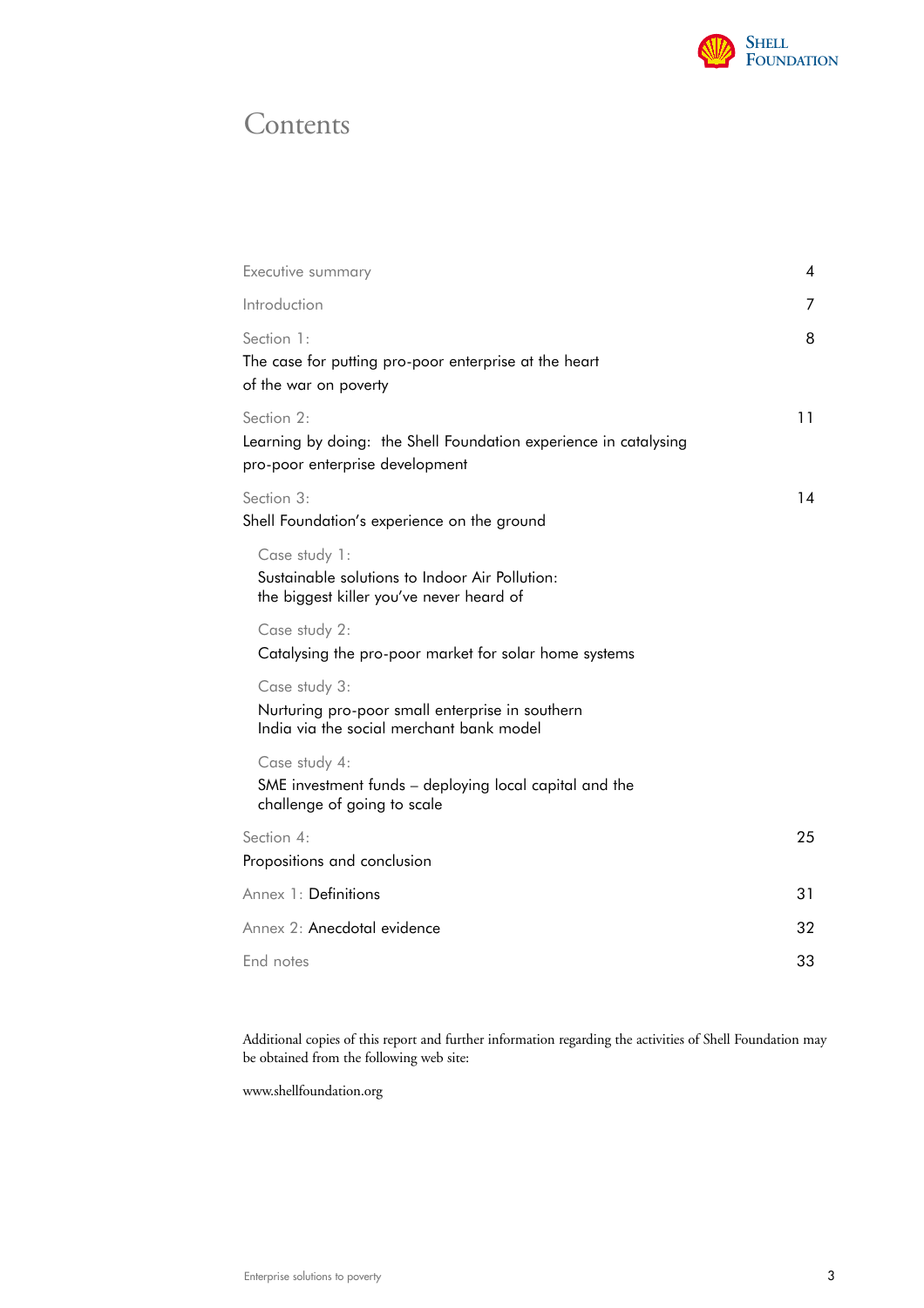

### Executive summary

#### **A moment in history?**

The modern world has always encompassed extremes of affluence and poverty. But in 2005 the confluence of advocacy, political serendipity and natural disaster has rapidly pushed the plight of the impoverished up the agenda of the wealthy as never before. The sharpness of the challenge being thrown down on behalf of the poor and the pressure on the rich to take action in response is unprecedented, as is the level of debate on a topic previously all but ignored by the public and mainstream media.

As a result of this campaign by the International Development Community (IDC) and non governmental organisations (NGOs), rich governments are likely to raise their aid budgets and expand debt relief significantly while hopefully revising international trading rules in a more pro-poor direction.

This is good news. The more sobering side of this story is that deploying this political and financial capital effectively in the war against poverty will be a complex and difficult undertaking – as a look backwards tells us. Over the last 50 years, the international community has spent more than a trillion US dollars, and many times that amount in effort, exhortation and emotion, to relieve human suffering and create the starting conditions for poor people to escape poverty.

Clearly, this assistance has brought much shortterm relief, achieved real breakthroughs against devastating diseases and the scourge of famine and contributed to the long-term development prospects of poor countries. But at the same time, much aid has been ineffectively and inefficiently used and failed to deliver the broad-based gains in growth and quality of life that had been promised.

This means past efforts to tackle poverty are not necessarily a reliable guide to what should be done in the future. And precisely *how* the international development community will use the new opportunities on offer to eradicate poverty is a vitally important question for many reasons.

There's a great deal of public money at stake and bold claims are being made about using it to 'Make Poverty History'. More importantly, there remains great need. After fifty years of international development assistance, two billion people still live on less that US\$2 per day. Great uncertainty remains about the mix of policies and interventions needed to stimulate equitable economic growth. Yet set against this great need and the doom and gloom that still inform the aid debate, there are positive signs of progress in Africa, and elsewhere, that demand to be acknowledged and supported.

#### **Enterprise first**

So the question of what to do now to most effectively overcome poverty is challenging. Much advice is being tabled by commentators and expert committees such as the UN Millennium Commission and the UK Commission for Africa. The ultimate focus of all of the wisdom on offer today is the same basic issue the international community has been struggling with for many years. And that is this: how, when and where should the international development community intervene to best help developing countries create the conditions that facilitate sustainable and equitable economic growth?

This is where the recent experience of Shell Foundation may be of value. Since 2000, we've been exploring systematically the questions of how to catalyse and scale-up market and enterprisebased solutions to poverty – and how to harness to the same task, the value-creating assets of multinational corporations

There are sound reasons for this focus. History demonstrates that a flourishing, responsible private sector, built on a broad base of enterprise, including small and medium sized enterprises (SMEs) and well-regulated foreign direct investment (FDI), has been key to delivering the sort of economic growth in developing countries that we know pulls poor people out of poverty.

Going forward, common sense suggests the SME sector in particular must grow on a massive scale if the Millennium Development Goals are to be achieved and sustained and if lasting gains are to be secured from the opportunities created by debt relief and fairer trade.

Most importantly, the growth of enterprise offers poor people the hope that there's an economic ladder to personal betterment they can climb by dint of honest effort. If this hope does not exist, there is a danger they stop looking up and forward and resign themselves to poverty – permanently.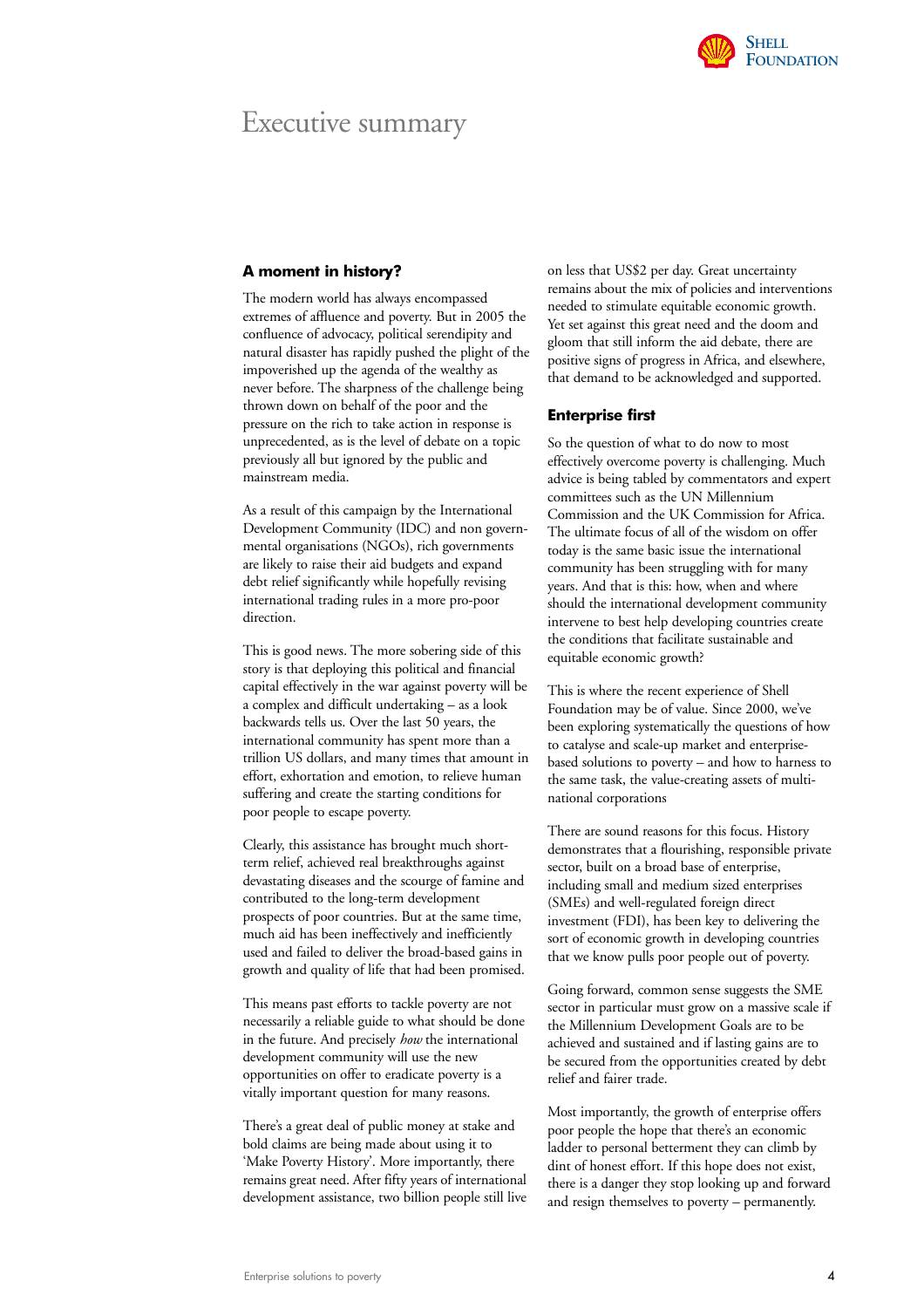

To be sure, there are many other poverty priorities that need to be addressed. But what the poorest developing countries absolutely need in order to make poverty history is the growth of enterprise.

#### **The Shell Foundation experience**

The Shell Foundation, through pilots and partnerships, success and failures, has been evolving an approach to the promotion of 'pro-poor' enterprise that has five key features:

- First, our concept of pro-poor enterprise is inclusive and encompasses productive entities that supply goods and services to poor people, employ poor people or are owned by poor people.
- Second, the prime concern of all actors involved in the intervention must be the long-term financial viability of the enterprises being assisted. Socially or environmentally sound projects or enterprises that fail or remain permanently dependent on subsidy help nobody.
- Third, the enterprise-support interventions must themselves have a financially viable business model that can be scaled up using local capital and local capacities. There will never be enough aid funding available to support enough propoor enterprises to make an appreciable dent on the scale of poverty that still exists.
- Fourth, the most effective partners are those who can apply *business principles* and *business thinking* – assess risk, know your market, offer what your customer wants, find least-cost solutions – to the challenge of catalysing propoor enterprise.
- Fifth, multinational corporations are a largely untapped source of value-creating resources such as skills, knowledge and networks that if accessed and deployed appropriately can add enormous social value to civil society efforts to promote enterprise and tackle poverty.

#### **Promoting pro-poor enterprise on the ground**

Four case studies of Shell Foundation initiatives are described in detail. These include efforts to pilot and then scale up market-based mechanisms for reducing substantially the nearly two million extremely poor women and children who die every year from inhaling smoke from indoor cooking fires. Another explains how an innovative consumer financing mechanism funded and jointly launched by Shell Foundation, other donors and commercial banks has catalysed rapid expansion of the market for solar home systems (SHS) among the underserved rural and peri-urban population in south India.

The third explains the way a 'social' merchant bank also operating in south India is using flexible finance, financial engineering skills and business development expertise to assemble a series of bankable, pro-poor energy and water infrastructure projects run at a profit by barefoot entrepreneurs with capital requirements as low as from \$1000 to \$20,000 dollars.

And the fourth case study describes successful SME investment funds being piloted in Uganda and South Africa whose 'clients' are entrepreneurs with little collateral and limited business experience, previously unable to access finance of any kind, for projects in the \$10,000 to \$500,000 range. Set up with local banks and supported by the skills and infrastructure of local Shell companies, more than 300 hundred SMEs have received finance and business training from these funds. More than a thousand jobs have been generated by the 170 enterprises in which investments were made, while the funds overall are delivering commercially attractive rates of return to investors.

#### **Propositions for change**

The final section draws on the Shell Foundation experience – and the efforts of others working in a similar way – and invites the international development and international business communities to address three questions:

- First, how to increase the scale and effectiveness of pro-poor enterprise interventions;
- Second, how to make the objective of pro-poor enterprise growth an integral part of povertyreduction strategies advanced by the international development community and pursued by developing countries;
- Third, how to more effectively engage the private sector but especially big business in efforts to tackle poverty through enterprise, both directly and as a source of insight, advice and skills transfer.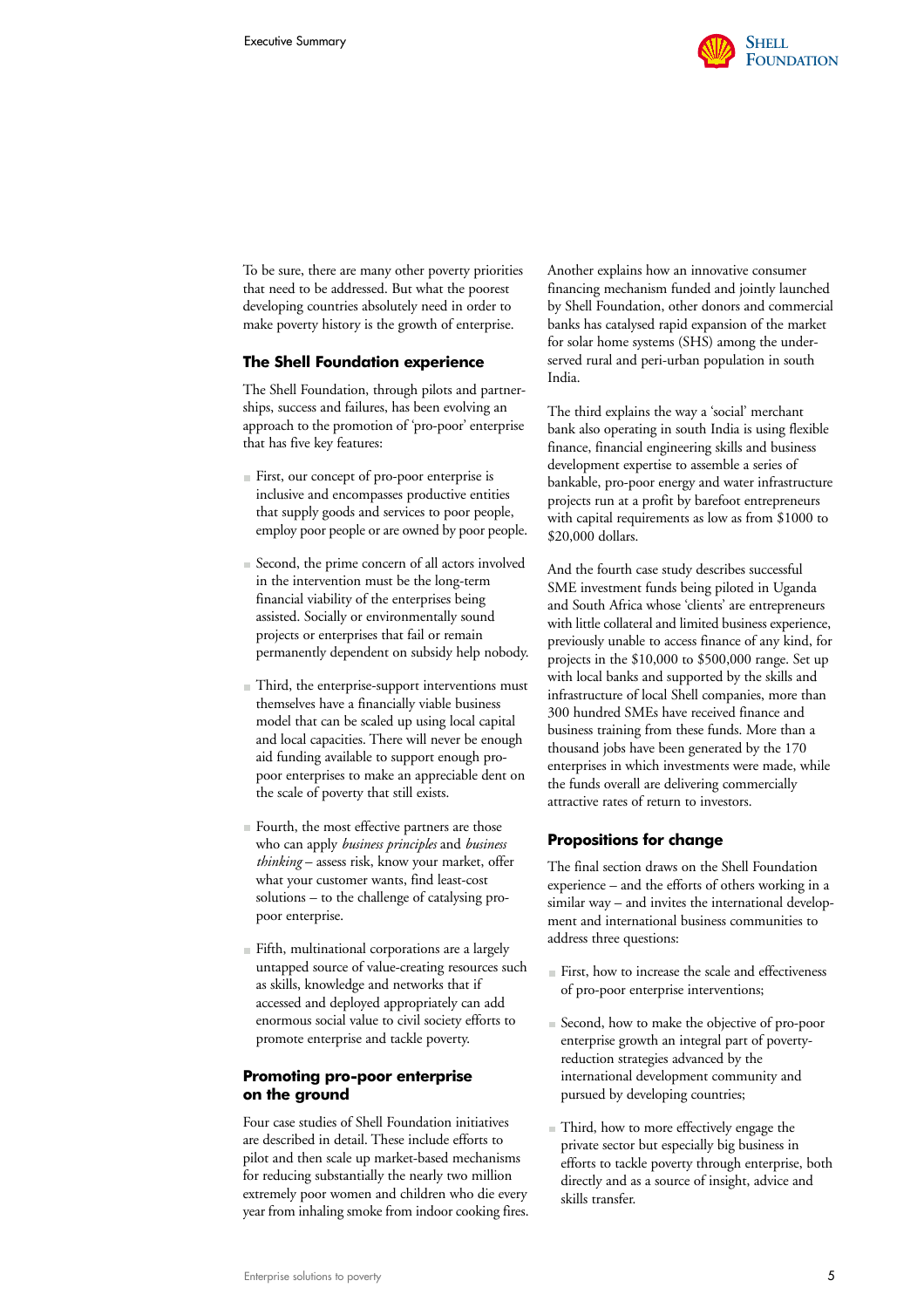

Proposals for change are tabled that relate to the ways donors concerned with enterprise promotion operate, challenging them to act more like investors and less like charities. This would involve them seeking, as accountable returns, measurable growth in the pro-poor enterprise sector – targets which grantees could be incentivised to achieve and penalised if they do not.

Donors are also encouraged to enter into new arrangements with big business in order to enlist its support in 're-engineering' the international development supply chain via the injection of business thinking along its entire length.

Propositions are also made that aim to get big business to engage much more effectively with public-private partnerships tackling poverty issues. The key to this is the restructuring of the riskreturn profile of such partnerships, ensuring empowered players really are able to deliver change and participate in the partnerships, and that these provide 'returns' to partners commensurate with their risk and expectations.

There are, of course, many other actors who have long been pioneering ways to harness the power of business and business thinking to the challenges of overcoming poverty. In that sense, most of the propositions advanced in this paper complement and reinforce the efforts of others.

Given the scale of the problem to be tackled and the encouraging signs that results can be delivered, the IDC, developing country governments and the big business community need to explore the enterprise-poverty territory together, robustly and urgently.

This does not mean more talking. Action must be agreed to pilot new ways of working together to tackle both the direct and the business-environment obstacles to pro-poor enterprise development and growth. The Shell Foundation over the coming months will be doing what it can to catalyse such initiatives and we invite others to join us.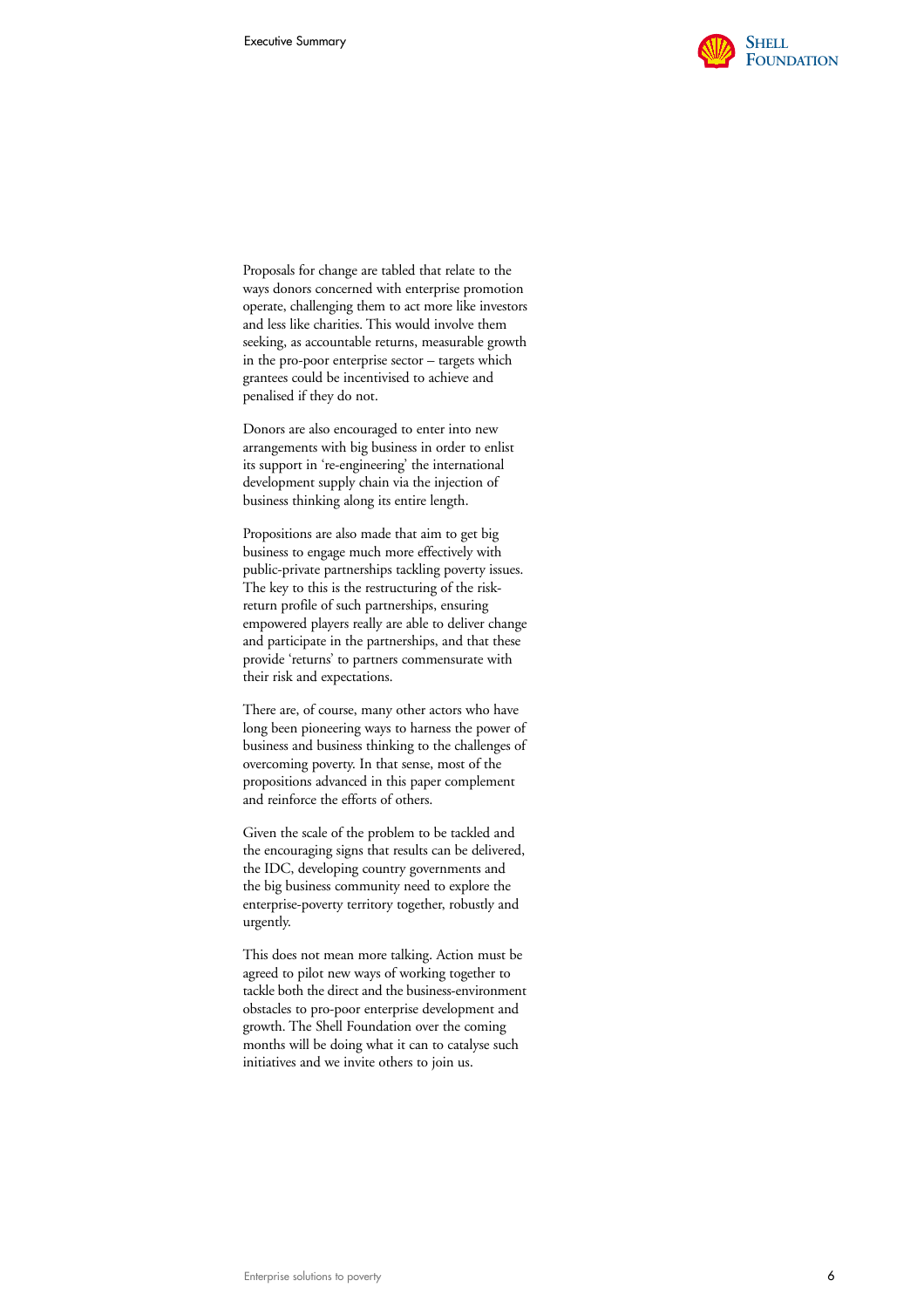

### Introduction

This paper has two objectives. The first is to introduce the Shell Foundation and its way of working. The second is to offer up insights drawn from our experience as a contribution to the wider debate on how the private sector and the International Development Community (IDC) can most effectively catalyse equitable, self-sustaining development in poor countries (see annex 1).

The Shell Foundation is new – established by Royal Dutch/Shell Group of Companies as a UK charity in June 2000 – and a little different. Unlike many corporate foundations, the Shell Foundation focuses on social issues aligned to the core characteristics of our founder – an energy major and a multinational group of companies (MNC). Thus we address social problems arising from the links between energy and poverty, energy and the environment and the impact of globalisation on vulnerable communities.

In addition, while set up as a grant-making charity, the Shell Foundation believes the application of business principles and business thinking can be very useful in tackling social problems, especially the challenges of overcoming poverty in developing countries. Hence we tend to act more like an investor in deciding where and how to allocate our commitments of time and money. We also expect our partners to act more like entrepreneurs and businesses in the pursuit of their social and charitable objectives.

Finally, and because of our focus on energy issues, we're exploring ways of harnessing what we call the 'value-creating' assets of one of the largest international energy majors, the Shell Group, to advance our charitable objectives. We could not do this if our issues were traditional corporate philanthropy concerns of health, education or culture.

Moreover, because the Shell Group has long been present in many developing countries, we have ready access to practical experience and 'local' knowledge on enterprise–poverty issues simply not available to the majority of IDC actors – donors in particular. Taken together this means we are able to bring 'more than money' to the table when seeking strategic partners and working with them to develop and implement viable, scalable solutions to the social problems we target.

Of course, the Shell Foundation is still young and our track record relatively limited. However, our work to date tackling poverty in developing countries is throwing up intriguing challenges – not only for the Foundation Board and its staff,<sup>1</sup> our founders, the Royal Dutch/Shell and our partners – but more widely for practitioners concerned with international development and corporate social responsibility (CSR).

In Section 1 we set the stage for exploring these challenges by reinforcing a case for putting 'propoor enterprise' more at the heart of the efforts by the IDC and big business to help poor people escape poverty (see annex 1). In Section 2, we describe the core features of the approach taken by Shell Foundation to pursue this goal. Section 3 uses case study material to illustrate our way of working and the outcomes being achieved. Finally, in Section 4, we distil our experience into a set of propositions for wider debate and consideration by the international development and business communities.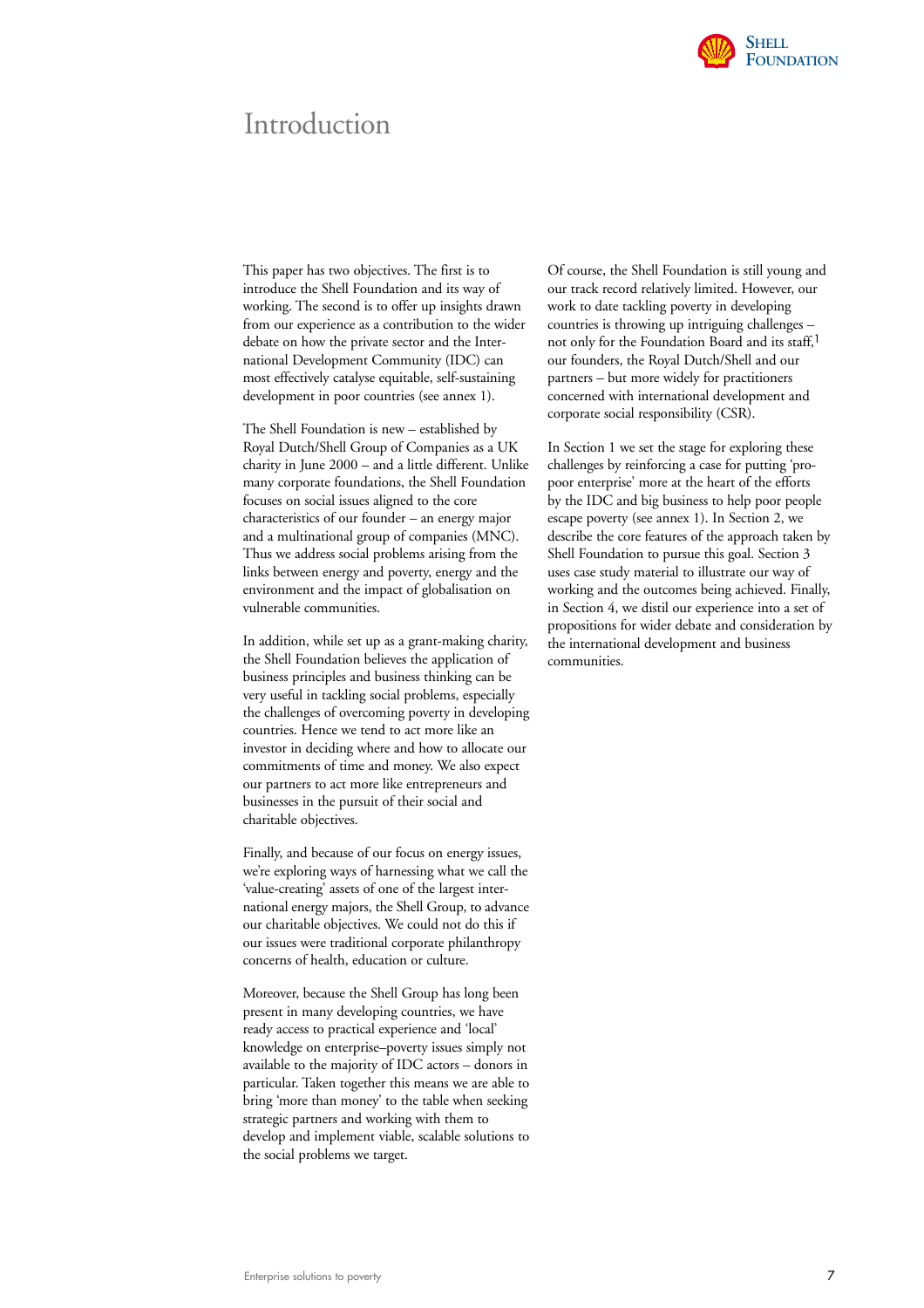

### Section 1: The case for putting pro-poor enterprise at the heart of the war on poverty

2005 is set to be a big year for poverty. Doubling aid, making trade fair and dropping Third World debt are the headline goals of a campaign being waged and supported by many official and nongovernmental aid and development organisations determined to make 'Make Poverty History'.<sup>2</sup>

Of course, the international community has long been trying to banish poverty. But this latest foray is notable for its scope, scale and populist appeal, having kicked off with the anti-globalisation protests and Jubilee Debt Campaign in the late 1990s. Establishment backing was added via the launch of the UN's Millennium Development Goals (MDGs), the Monterrey Accord and the Doha Trade Round in rapid succession between 2000 and 2004.

Throughout this period, a relentless wave of propoverty meetings, events and media coverage has contributed greatly to the momentum and pressure on the governments of rich countries to finally act after years of unfulfilled promises about tackling poverty. And during the same period even MNCs began to involve themselves *directly* in actions against poverty that extended beyond their normal contribution to development as investors, producers and employers.<sup>3</sup>

So as we head into the second half of 2005, it looks as if these efforts will lead to substantive action by OECD governments on upping aid flows, expanding debt relief and improving the trade rules in a pro-poor direction. Of course, there are many who voice contextual concerns about all this.<sup>4</sup> But the gains being achieved in securing more resources and renewed commitment from the North to tackle poverty in developing countries are a significant achievement and should be applauded.

However, the IDC must now address the challenge of using the new resources and opportunities being made available to kick-start a process of dynamic, self-sustaining economic development that will allow poor people in their billions to escape poverty – permanently.

This is a complex and difficult undertaking as a look backwards reveals. Over the last 50 years, at least a trillion US dollars<sup>5</sup> and many times that amount in effort, exhortation and emotional engagement has already been spent by the IDC to relieve human suffering in poor countries and create the starting conditions for poor people to escape poverty.

There is ample evidence this assistance has brought much relief in humanitarian terms, achieved great breakthroughs against disease and chronic food shortages and made many other diverse contributions to the long-term development prospects of poor countries.<sup>6</sup> Unfortunately, there's equally ample evidence showing that even allowing for difficult operating contexts, much aid has been inefficiently and ineffectively deployed and has not contributed nearly as much as had been hoped to economic progress in poor countries.<sup>7</sup>

So while aid gives much to build upon, the uneven track record of development assistance and the uncertainty that remains about how best to catalyse equitable economic growth means that what was done to tackle poverty in the past is not necessarily a reliable guide to what should be done in the future. So the issue of precisely what the IDC is now going to do with the new opportunities it's been given to untangle the Gordian knot of poverty in developing countries is a hugely important question for many reasons.

There's a great deal of public money at stake and some pretty bold claims are being made about using it to 'Make Poverty History'. The persistence of extreme poverty in some regions of the world is seen as a security threat and an economic drain on rich countries.

Most importantly, there's the urgent and massive backdrop provided by the two billion people still living on less than \$2 per day – many of them poorer than they were just 20 or so years ago.<sup>8</sup> And yet set against this great need, and the doom and gloom that still informs the aid debate, there are positive signs of progress in Africa and elsewhere that demand to be acknowledged and supported.<sup>9</sup>

#### **So which way now?**

Not surprisingly, there's much advice being offered as to what should be done now to tackle poverty by commentators and expert panels such as the UN Millennium Commission and the UK Commission for Africa. The ultimate focus of all of the wisdom on offer today is the same question the IDC has been struggling with for many years. And that is: how, when and where should it intervene to best help developing countries create the conditions that facilitate sustainable and equitable economic growth?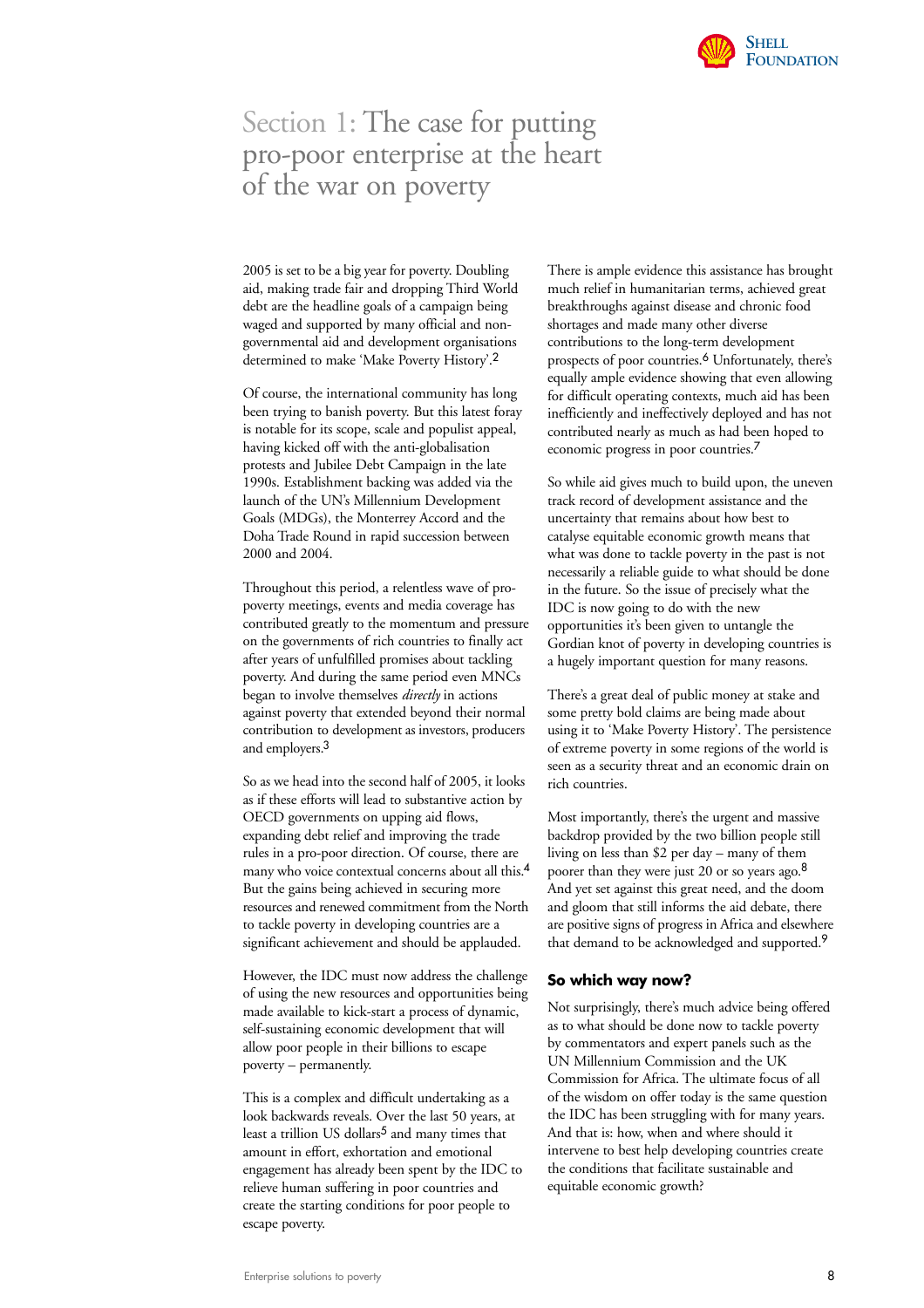

This is where the recent experience of Shell Foundation may be of value. Working with a major multinational, we've been exploring systematically the question of how donors and large companies can most effectively catalyse and scale up pro-poor market-based and pro-poor enterprise-based solutions to poverty (see annex 1).

There are sound reasons for Shell Foundation (and other organisations)<sup>10</sup> adopting this focus. Most importantly, theory and past experience demonstrates a flourishing private sector, fairly regulated by government and populated by enterprises of all kinds but especially by what we referred to earlier as pro-poor enterprises including small and medium-sized enterprises (SMEs), is key to delivering the sort of economic growth that we know pulls poor people out of poverty.<sup>11</sup>

Moreover, looking forward, it is obvious that propoor enterprise growth, especially in the SME sector,<sup>12</sup> will be critical in meeting the headline goals of the current campaign to overcome poverty:

#### **Millennium Development Goals.**

Pro-poor enterprise-based activity on a massive scale will be needed to deliver and maintain the basic goods and services whose provision will underpin the attainment of many MDGs.<sup>13</sup>

#### **Fairer trade.**

Using the Doha Trade Round to secure a more pro-poor trade regime is an important start. But if this is to be converted into real benefit for poor people, then large numbers of internationally competitive farmers and enterprises will be needed to capture and retain a fair share of the available income gains.<sup>14</sup>

#### **Debt relief.**

Much is made of how some countries have used the funds freed up after debt relief for education and health. This is good news. But countries benefiting from debt relief must invest some of this boon in pro-poor enterprise, job and wealth creation to consolidate and build on these quality-of-life gains that might otherwise be eroded over time.

Finally and most fundamentally, the growth of enterprise, and particularly SMEs, offers poor people a powerful weapon in their fight to escape poverty – hope. People must believe there's an

economic ladder out of impoverishment that they can get onto and climb by dint of honest effort. If they lose sight of this goal, they lose interest in helping themselves, they don't encourage their children to go to school, they stop looking up and forward and resign themselves to poverty – permanently.<sup>15</sup>

There are, of course, many qualifications that must be made about the pro-poor impacts of enterprise growth in developing countries.<sup>16</sup> These range from the potential for environmental damage to acknowledging there are many extreme poverty contexts where markets and thus enterprise cannot function in a normal way.<sup>17</sup>

And it's true that development is about much more than jobs and income; and that on balance, healthier, better fed, better educated, less oppressed people living in a cleaner environment are likely to be much more productive in what they do. This means there are, of course, many other poverty priorities that developing countries and the IDC must address.<sup>18</sup>

But common sense also suggests it's a lot easier for people to secure and retain the gains arising from interventions focused on health, education, gender equality and so on if they have a job in the first place or have prospects of securing one in the near future – which is why jobs are often at the top of poor people's lists of priorities.<sup>19</sup>

So in theory, practice and common sense terms, most routes out of poverty for poor people start with enterprise. To be sure, the starting conditions for addressing pro-poor enterprise development will be extremely difficult in many countries. Fortunately, however, there's plenty of entrepreneurial drive, traders' skills, risk awareness, consumer demand, innate talent, individual desire to improve and even disposable income in the poorest countries.<sup>20</sup>

But what there clearly is not enough of yet is enterprise and the wealth, income and empowerment that enterprise development offers poor people. And when there's not enough enterprise and not the right enabling environment, the downward trajectory of poverty is continually reinforced as shown by Figure 1.

So what the poorest developing countries need absolutely in order to make poverty history is the growth of pro-poor enterprise.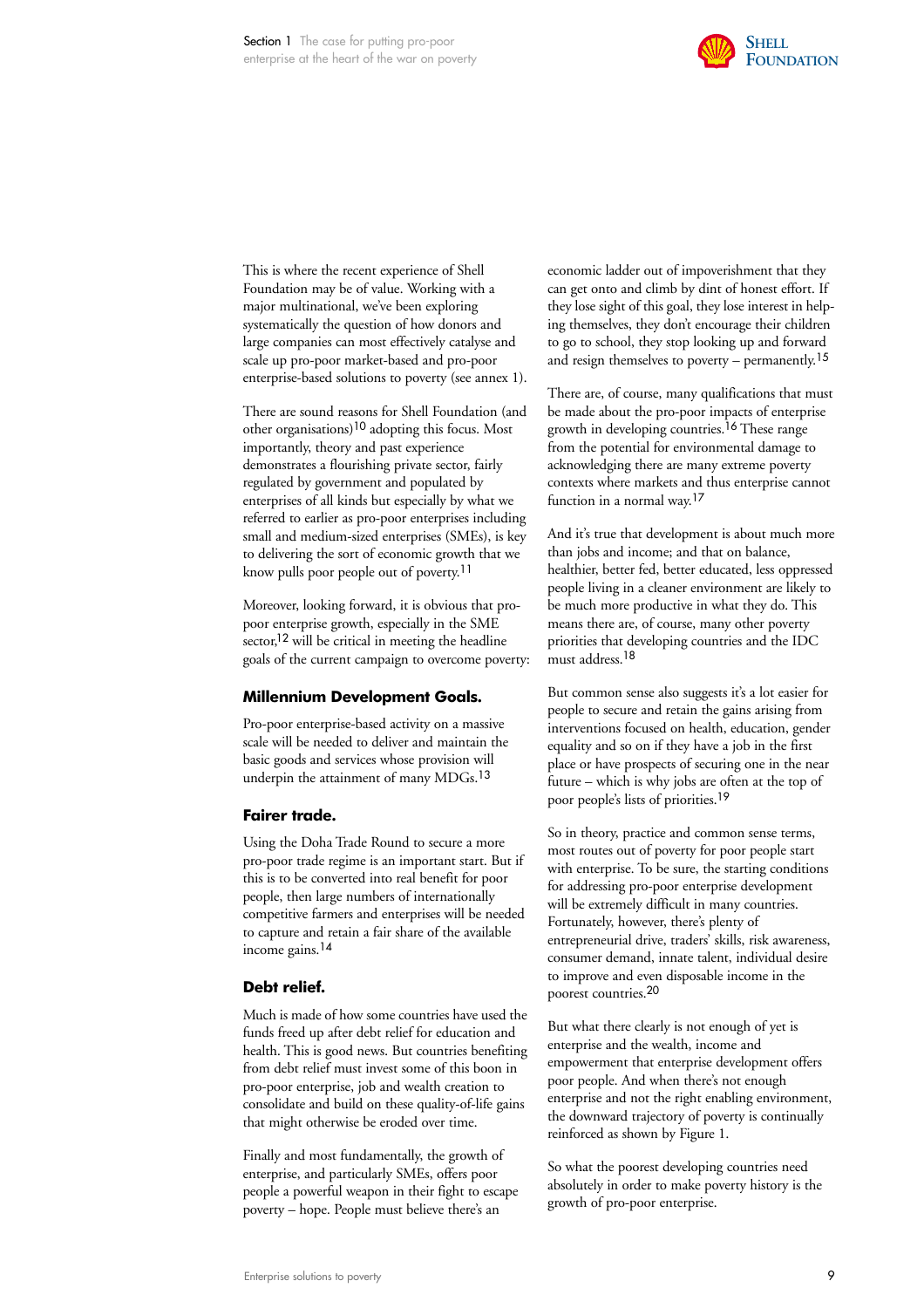

Figure 1

#### **Enterprise and development: the cycle of poverty**



Adapted from a figure in M. Forstater et al (2002) **Business and Poverty: Bridging the Gap** International Business Leaders Forum, London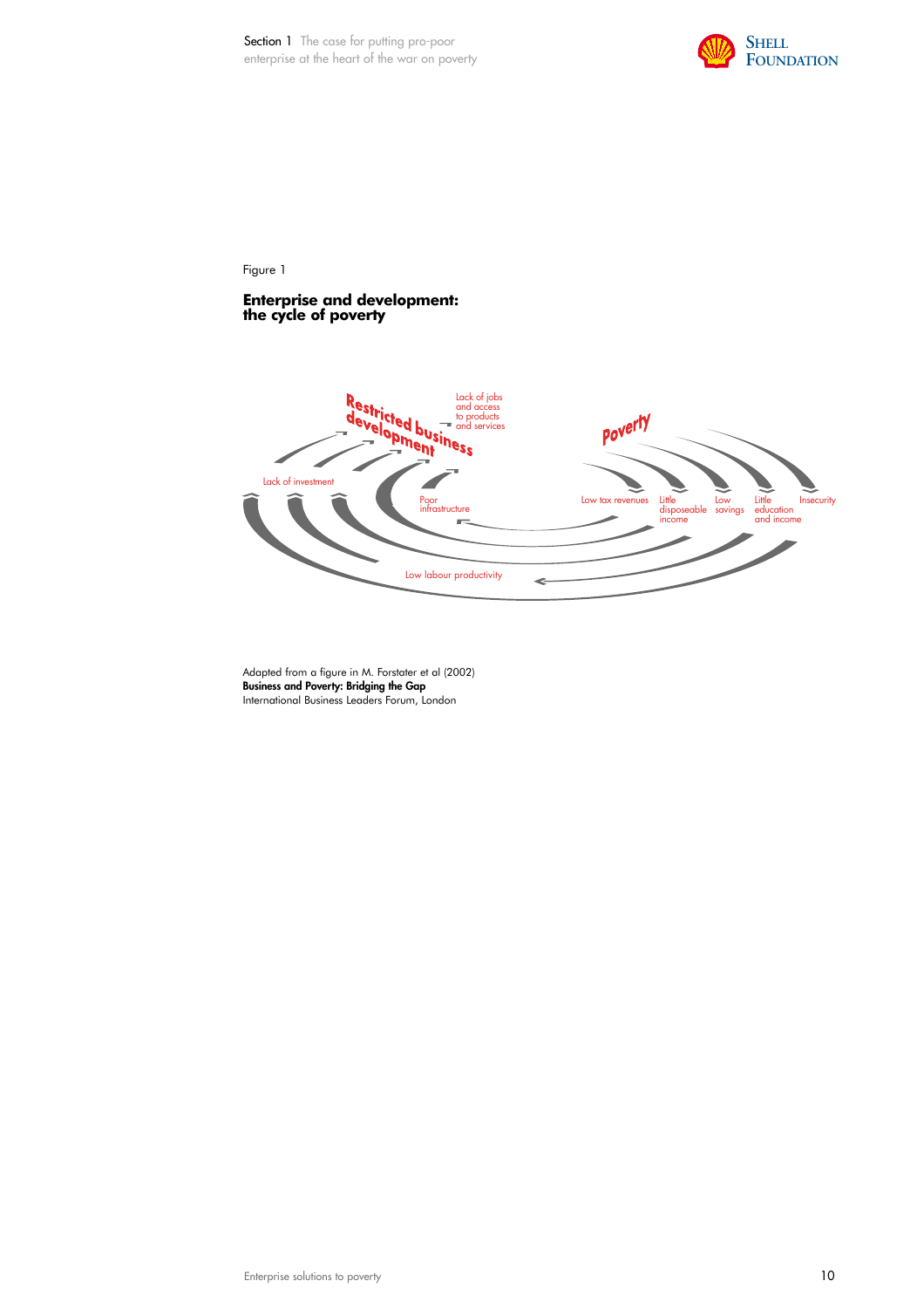

### Section 2: Learning by doing: the Shell Foundation experience in catalysing pro-poor enterprise development

Since its launch in June 2000, the Shell Foundation has been pursuing a structured journey to learn how market forces can be harnessed to get affordable products and services to poor people, and which interventions and what kind of agents are most effective at catalysing the emergence and growth of pro-poor enterprise – especially SMEs.<sup>21</sup>

We've also explored how best to take advantage of the corporate environment we operate in so as to advance our charitable objectives and have observed carefully under what conditions and through what mechanisms large companies can most effectively contribute to development in general and pro-poor enterprise growth in particular.

At the outset of our journey we acted much like a traditional foundation. We consulted widely, publicised our areas of interest and then sifted through countless proposals submitted by professional NGOs and non-profit organisations. We used rigorous selection criteria to decide between proposals and wound up using our grant money to support a large number of relatively small, one-off projects scattered across many countries.

Most early projects were competently completed by our grantees. But for reasons explained below, we now judge many of these to have 'failed' because they did not leave behind initiatives capable of surviving or going to scale without our ongoing support or that of other donors.

Largely in response to that experience, we have been deliberately evolving to something more akin to a 'social merchant bank'.<sup>22</sup> In essence, this means we work with strategic partners and jointly deploy our money, project development and financial engineering skills and networks to launch what we hope will ultimately become scalable, financially viable enterprise – and market-based initiatives that deliver measurable financial and social (propoor and pro-environment) returns. (see annex 1)

There is still more to learn. But over time our approach has begun to bed down and has started to generate interesting insights and some encouraging results. And it is this accumulated experience that provides the empirical grounding for the four aspects of the Shell Foundation 'approach' we describe below and illustrate with examples in Section 3.

#### **Financial viability**

When we consider providing support to a propoor enterprise either directly or indirectly through some form of intervention or initiative, our experience<sup>23</sup> leads us to look first at how the issue of financial viability is treated by other finance, by those running the implementing of the intervention and by the enterprise themselves. If financial viability is not given primacy in their plans and actions, we do not offer support.

The reasoning is simple. Achieving financial viability is not just about 'making a profit'. Many things happen as pro-poor enterprises become financially viable. First, they rely less and less on relatively scarce aid money, which is a good thing. Second, achieving financial viability usually means they can start to grow, thus employing more poor people directly or through their suppliers. Third, through the ongoing process of innovation and problem-solving that accompanies growing financial viability, they are able to provide more of their customers – poor people – with more appropriate and more affordable goods and services.

Our experience is that the best way we, as a donor, can help this process of poverty reduction is by ensuring our support is provided on terms that help *and* require the target enterprises to become ever more innovative, efficient and profitable at what they do as a business.<sup>24</sup>

#### **Going to scale with local capital and local capacities**

We next look at the *interventions* proposed to us (financing schemes, training programmes, enterprise incubators, market development projects) and assess whether they are designed to 'go to scale' (via growth or replication) using local capital and local capacities.

Again, the reasons are straightforward. There will never be enough aid to provide the support required to the millions of pro-poor enterprises that need it. So the reach and scaleability of any aid or donor-funded interventions will always be severely limited compared with need.<sup>25</sup>

Moreover, foreign grant money – however well intentioned – almost always comes bundled with other things – distant knowledge, foreign skills,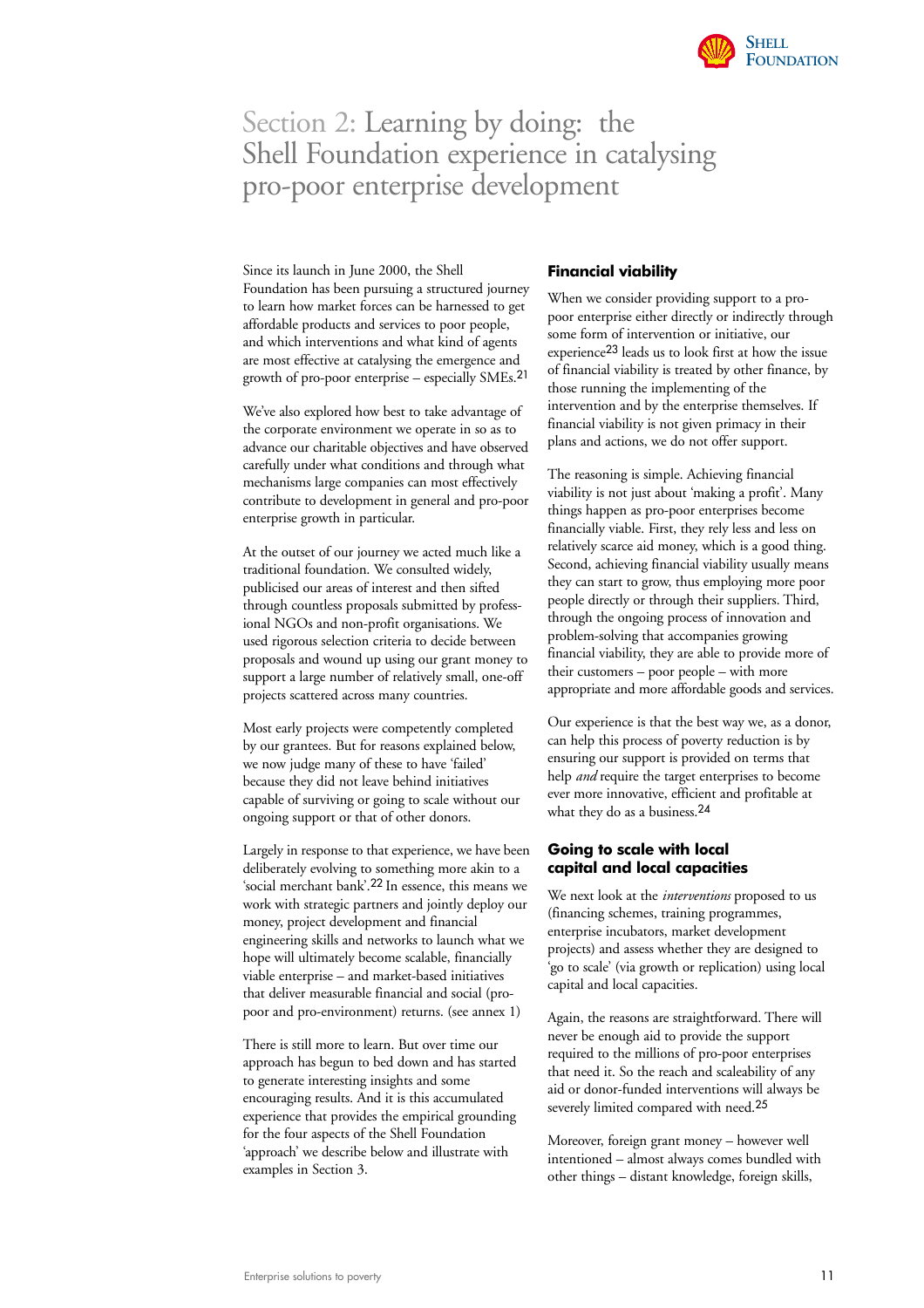

other agendas – whose presence for too long can 'inhibit' learning opportunities for the enterprises and local support institutions in ways that increase risk and inhibit growth.<sup>26</sup>

Foreign support can play a vital seed-capital role – and indeed is doing so in the current wave of propoor private equity funds and 'blended value' investment vehicles focused on providing financial support for a scattered portfolio of social entrepreneurs.<sup>27</sup>

However, what we look for are pro-poor enterprise or pro-poor consumer interventions that are designed to be taken up as quickly as possible by local suppliers – of capital and skills – and whose income stream has the potential to become less and less dependent on grant funding. Essentially, we set out to use our funding and other assets to 'buy down' the risks associated with the engagement of local capital and capacity in local enterprise development.

#### **Transferring business DNA**

We have found that if our interventions are to successfully feature viability and scaleability, then our partners need to be adept at applying business thinking and business principles to how they operate and to the interventions they propose.

What we have in mind here is the deployment by our partners of the same set of skills and entrepreneurial instincts – what we call 'business DNA' – that business people everywhere use to identify and assess business opportunities and then overcome the problems that must be solved en route to setting up and operating an enterprise.

These include understanding the market and knowing who your customer is, what *they* want and will pay for. It also means assessing and dealing with risk, instinctively seeking to keep costs down and ensuring the security and quality of input and final product supply and distribution.

Our experience suggests that the presence of business DNA in our partners usually means they will be particularly *enterprising* as they search for solutions. And as a consequence, they are best able to convert our support as a donor into large numbers of pro-poor enterprises able to survive and grow after the subsidy stops.

Obviously more than just business DNA is needed to cope with the complexities of running an enterprise in the context of poverty. Indeed, the ideal is where best practice from the poverty and business worlds can be integrated. And of course, there are IDC with no business record who have been able to engineer successful pro-poor enterprise interventions that also deliver valuable social benefits.

But our experience is that most actors from the non-profit or the public sector do not take easily to the business way of tackling problems – even if they 'talk the talk' of business. This is not a criticism or anybody's fault. It is simply a recognition that either by virtue of education, experience or inclination, many civil society actors (at all levels in the IDC and including policy makers and policy advisers in developing countries) do not have business DNA in their make-up. They are, in effect, commercially illiterate. And, in our opinion, these characteristics greatly reduce their ability to develop successful business – and marketoriented solutions to poverty. Indeed, the widespread lack of business DNA and real commercial experience in the international development supply chain arguably reduces the ability of the IDC to solve many poverty problems.<sup>28</sup>

And in our opinion the absence of this greatly reduces their ability to develop successful business – and market-oriented solutions to poverty. So in the case of our partners, and of course with their permission and full engagement, we put a good deal of effort into transferring businesses DNA into them via various routes set out in the case studies to follow.

#### **Harnessing the valuecreating assets of MNCs**

Our core arguments so far – that enterprise and business DNA are keys to eradicating poverty and that a great deal more of both are needed – underpin the social benefits offered by the final element of our approach.

Simply put, our experience as a donor operating alongside a major multinational has convinced us that big companies possess a wide-ranging set of tangible and intangible 'assets' that can be of huge value in the fight against poverty, especially via an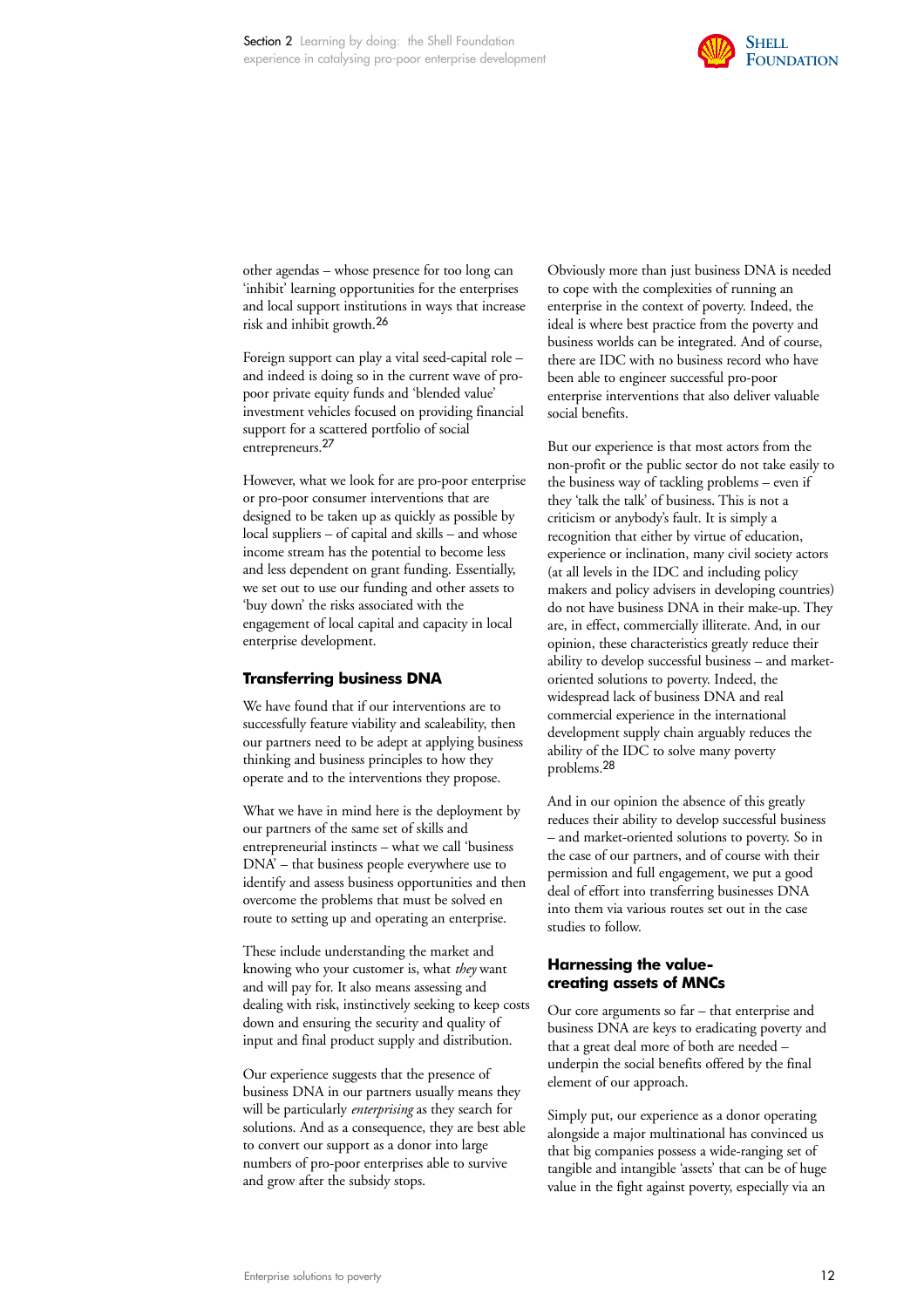

enterprise-focused attack. So we consciously and transparently seek to deploy these assets in support of our work and that of our external partners wherever we can.

The 'assets' we are referring to fall into three categories:

- First and most fundamentally, established business is a vast repository of the generalised business DNA that is encapsulated in people, knowledge and techniques likely to be found in great profusion, especially in big business.<sup>29</sup>
- The second asset category falls under the heading of 'convening power'. This is shorthand for the subtle and overt ways by which a company's track record, reputation, brand, political reach and financial clout makes other people listen and respond to what the company has to say.
- And the third category includes the company and sector-specific physical and market knowledge-based assets that lie at the core of the unique processes of value creation and capture on which every company relies.<sup>30</sup>

Usually, all these asset classes are fully and properly deployed in the interests of the business and its shareholders. And when business operates well in developing countries, this is a huge source of social value via jobs created, taxes paid, technology transferred, and so on. But typically these are *not* the assets MNCs offer, or are asked to use, in order to discharge their CSR or sustainable development commitments.

What our experience suggests is that deployment of these private value-creating assets via pro-poor enterprise interventions, could offer a huge but still unrealised contribution to the efforts of the IDC and poor countries to make poverty history.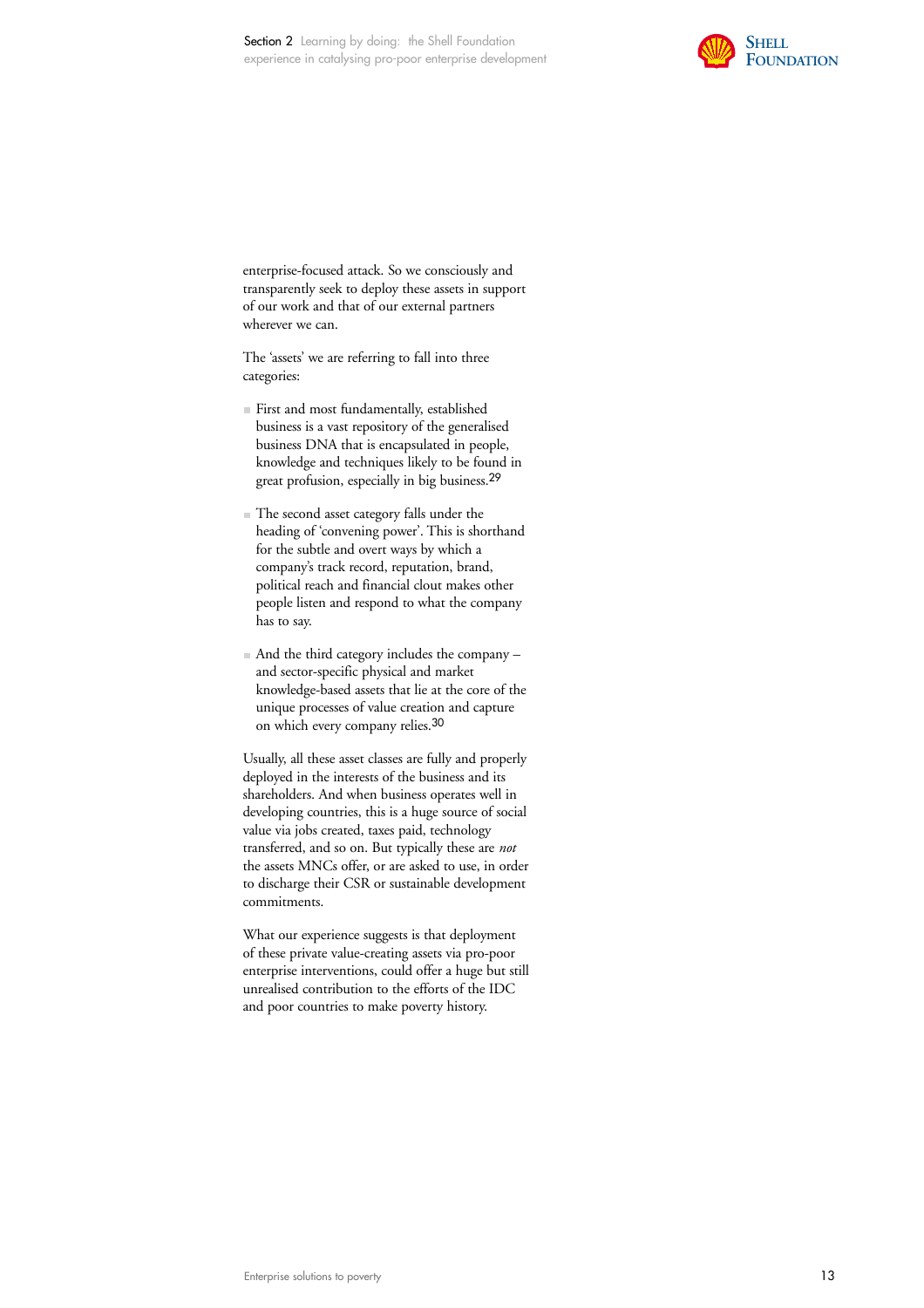### Section 3: Shell Foundation's experience on the ground

Below we illustrate how the four elements of our approach – financial viability, scaleability, deployment of business DNA and harnessing of corporate value-creating assets – are present in and add value to what we do as a corporate foundation. We draw in detail in the main text on material from our *Energise* and *Breathing Space* programmes which address the energy and poverty challenge. We also refer extensively to other activities of ours in the footnotes and in Annex 2.

#### **Fostering pro-poor energy markets**

As already explained, the Shell Foundation has elected to focus a significant portion of its efforts on tackling the issue of 'energy access' in poor countries. There is a robust poverty rationale for tackling these issues.

Many hundreds of millions, perhaps billions, of poor people in developing countries can't go home at night or into their workplace or out onto their farms first thing in the morning and switch on the lights or start up their sewing machines or irrigation pumps. They lack easy, affordable access to reliable, modern energy *sources* and the modern energy 'services' of light, heat, motive and mechanical power. This matters because increased consumption of modern energy services is one of the fundamental features of the economic development of poor countries.<sup>31</sup>

Thus pro-poor 'energy access' in poor countries has a critical role to play not just by improving quality of life but in dynamic development terms as power of some form is required for all productive activities. Moreover, allowing production to escape from the constraints of muscle power is a key stepping-stone to development. So the lack of energy access seriously constrains economic development and slams the door on billions of poor people trying to get started on the journey out of poverty.

The attention given by the IDC to energy access by the poor – especially the rural poor – has waxed, waned and changed over the years and now has the following features. First, there are new aid-funded, multi-stakeholder but NGO dominated initiatives underway, intended to help poor countries put in place sensible strategies to tackle energy access.<sup>32</sup>

Second, the size of the problem and limited public funding for rural electrification means marketbased solutions to rural energy access are

considered necessary – though there is also a view that sufficient local capital is not available to finance these solutions. Finally, concerns about the global climate change impacts of billions of poor people escaping poverty by using the same fossil fuels as do rich people, means the IDC is heavily biased towards the promotion of renewable energy sources in tackling the energy access problem.

The Shell Foundation consulted widely with others to understand this landscape.<sup>33</sup> As a result, we decided to pursue a strategy to tackle the pro-poor rural energy access problem that complements and builds on the IDC's efforts but at the same time differs from the dominant approaches in a variety of ways.

Not surprisingly, market-based solutions to energy access problems are at the heart of our strategy. But we don't think local capital or income availability is the major challenge to be overcome in making the market work. We see the core problem being the lack of an SME sector (enterprises and supporting entities) able to deliver affordable energy services to poor people. The main contextual constraints to be overcome are institutional risk, rules that don't work and lack of the right kinds of capacity.

We're also concerned about the environmental impacts of poor people using fossil fuels but don't believe that distorting the market via renewablesonly rules is the most efficient and most equitable way to make things happen. Finally, while planning clearly needs to be done, our strategy for catalysing action by others has been to build a track record demonstrating there are financially viable ways of ensuring greater and sustainable access by poor people to modern energy services.

Our portfolio of energy access initiatives include a fair number of social investments in individual enterprises from which we have learned a great deal. But we've found the greatest returns are coming from our institutional pilots, some with local financial sector partners, and involving innovation in the delivery of finance and technical assistance to our field partners and to pro-poor energy SMEs and their customers. Wherever possible the strategic exploitation of Shell Group assets has been pursued to advance our charitable objectives and those of our partners.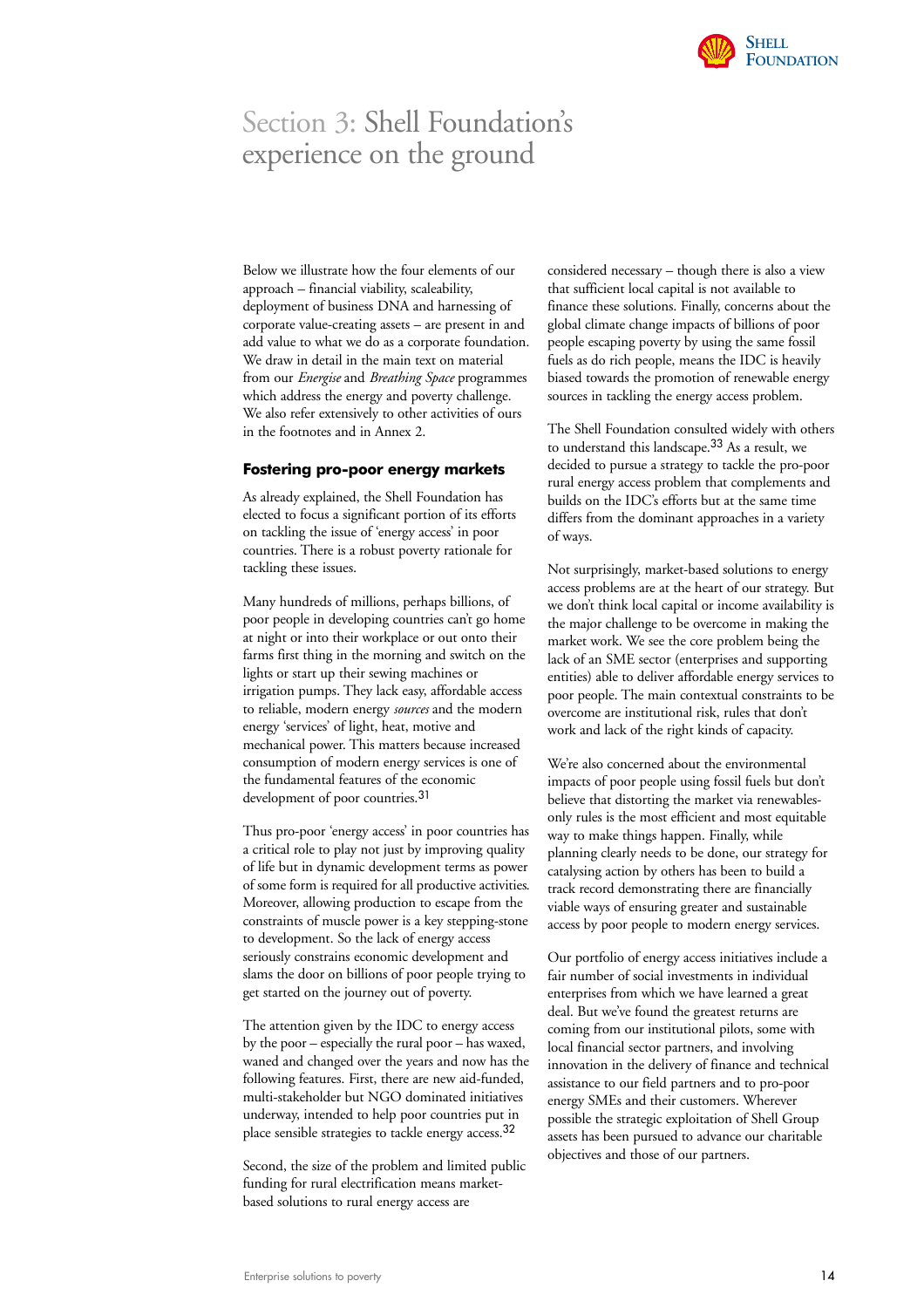

#### Case study 1

#### Sustainable solutions to Indoor Air Pollution: the biggest killer you've never heard of

#### **Key features of the Indoor Air Pollution case study**

Breathing Space is the Shell Foundation's programme for tackling Indoor Air Pollution (IAP) caused by smoke emitted from indoor cooking with biomass. Acute respiratory diseases linked to IAP kill about 1.6 million women and children every year in developing countries while hundreds of millions more suffer debilitating disease. Historically, aid-funded efforts to tackle this problem have had very little success.

Breathing Space is aiming to identify, test and then diffuse on a very large scale, 'market-based' mechanisms for getting killer smoke out of the 'kitchens' of poor households.

Supply and demand-side interventions based on business and market principles are being piloted in 8 developing countries. To date 200,000 households have been removed from risk – a figure that will rise to more than a million by the end of the pilot phase.

This is encouraging but trivial compared to the size of the problem. More significantly a number of the interventions tested are robust enough to take 'to scale.' So next stage scale-ups underway in India and Guatemala, based on financially viable business models, are targeting three million households.

By 2008, using our own resources as investment capital and smart subsidies, the target is to get 10 million households out of risk. In parallel, exploration is underway into the feasibility of securing strategic partnerships and setting up financially viable intervention mechanisms at the international and national level to reach the additional hundreds of millions of poor households who will otherwise continue to suffer from this 'killer in the kitchen'.

The common consensus is that at the beginning of the 21st century, more than 2 billion people are still relying on traditional fuels for cooking and heating. This translates into hundreds of millions of very poor households cooking family meals indoors on smoky stoves and open fires using 'traditional' fuels such as firewood, crop residues and animal dung. The smoke and fumes emitted (known colloquially as Indoor Air Pollution) contain

pollutants and particulates that when inhaled can cause deadly and debilitating diseases such as pneumonia and chronic obstructive lung disease.<sup>34</sup>

In October 2004, the World Health Organization (WHO) and the United Nations Development Programme (UNDP) labelled Indoor Air Pollution (IAP) the 'Killer in Kitchen' because it's responsible for 1.6 million deaths each year – largely woman and young children – and blights the lives of millions more. This makes little-known IAP the *fourth* largest health threat to these groups after water-borne diseases, malnutrition and HIV/AIDS.<sup>35</sup> IAP is also part of a well-known poverty chain (the poor, not able to afford cleaner, commercial fuels, must spend many hard hours collecting 'free' biomass fuel) whose direct and indirect costs are enormous.<sup>36</sup>

#### **The Shell Foundation approach**

For these reasons and because IAP is the most serious energy and poverty-related health problem, the Shell Foundation has committed \$10m to tackle IAP through its Household Energy and Health Programme (HEH) which we have branded *Breathing Space*. The most important feature of *Breathing Space* is not the money, however, but our approach to tackling IAP. This is basically to identify, test and then, ideally, cause to be diffused on a very large scale, 'market-based' mechanisms for getting killer smoke out of very large numbers of very poor people's kitchens.

We adopted this approach for three reasons. First, distorting regulations, health and safety concerns and geography have inhibited commercial suppliers of cleaner fuels from entering a market segment it perceived anyway as having no money to spend. Second, for a variety of largely 'silo-mentality' reasons, IAP as an issue, despite its significance, has failed to attract much donor funding compared to other poverty/health/environmental problems.<sup>37</sup>

Finally and most germane, the interventions that did get donor funding have not made real inroads into the problem on a significant scale. This is partly because of limited funding but largely we believe because the 'solutions' offered were basically subsidised, technical fixes (mostly 'cleaner' stoves) that were often designed elsewhere and bore little relation to what the 'market' (millions of poor households) wanted and could afford or to what overcoming the IAP problem required.<sup>38</sup>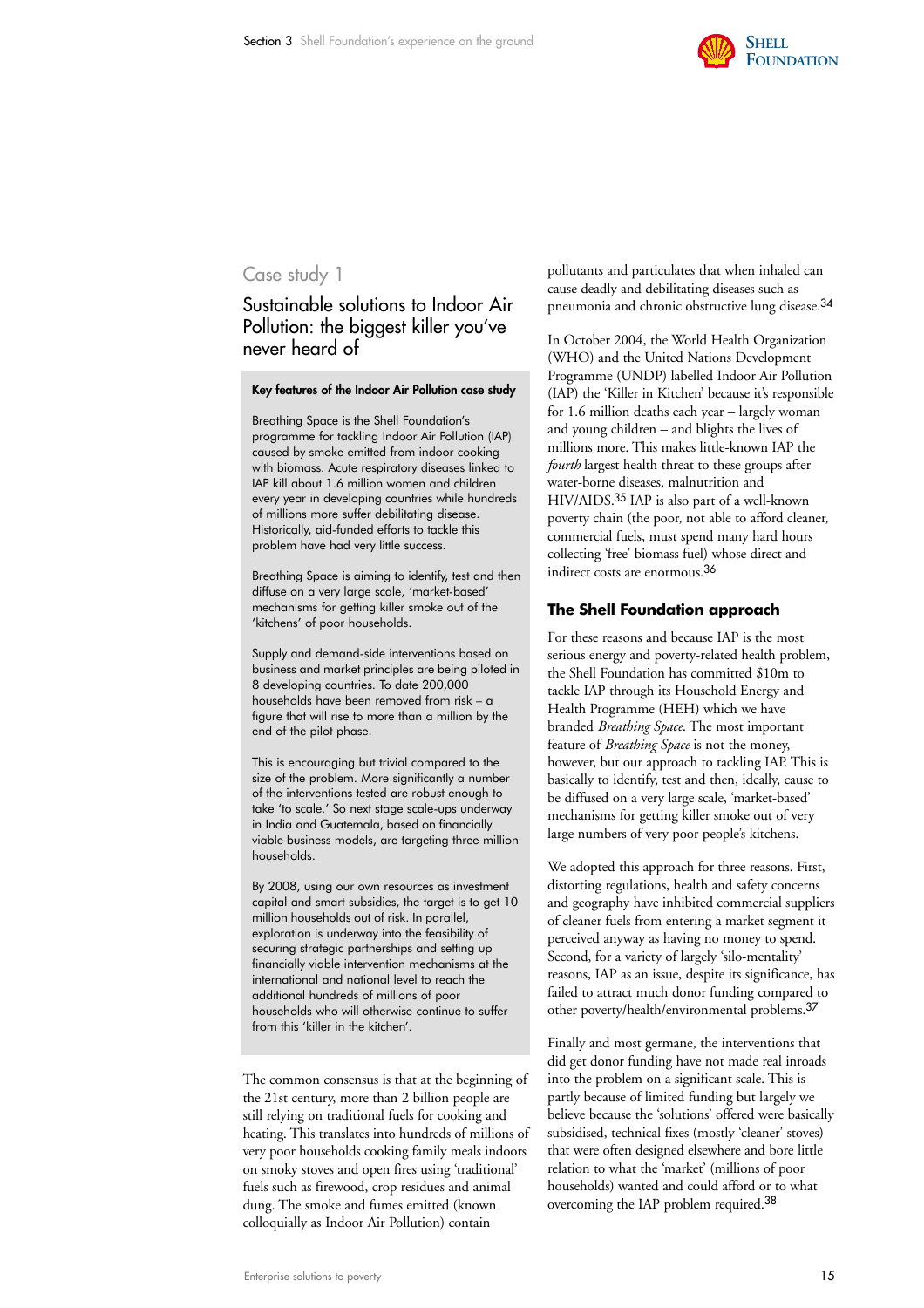

In our language, very little business thinking appears to have been applied to tackling the IAP problem by either the donor or the project deliverers. In our view, this resulted in most IDC IAP interventions being neither financially viable nor scaleable. Thus they usually made little sustainable headway in eradicating the IAP problem.<sup>39</sup>

#### **A new customer value-proposition**

The new generation of stoves designed to effectively reduce emissions are significantly more expensive than the lower-cost 'efficiency stoves', increasing the barriers to access for poorer customers. In some cases these improved biomass stoves are more expensive than liquid petroleum gas (LPG) stoves. But LPG as a fuel is often not available in rural areas. The combined effect of these product limitations and the low availability of desired alternatives is that there is often a very poor customer-value proposition for IAP reducing stoves and fuels. Consequently, demand is low and marketing costs are high.

Against this backdrop, we reasoned that by successfully demonstrating there might be at least partially market-based approaches to tackling IAP, we might be able to break the vicious cycle of ineffective IDC interventions by better understanding and tackling the market barriers. This in turn might provide the impetus to attract sufficient donor and/or private sector interest to tackle an avoidable poverty problem that has probably caused 40 million unnecessary deaths over the last 20 years.

#### **New partners and usual suspects**

We kicked the whole process off via stakeholder consultation and a typical donor 'Request for Proposals' (RFP), asking for proposals for potentially commercialisable and scaleable ways of tackling IAP. The RFP attracted about 140 proposals, primarily from NGOs, of which most addressed the IAP issue but failed to understand what we meant by commercialisable or scalable solutions to IAP.

Nevertheless, we did find some very good NGO partners who could talk, and were willing to walk with us, a route to commercialising solutions to IAP. So we set up pilots in a number of countries<sup>40</sup> to explore systematically different market-related IAP 'solutions' including the development and sale of cleaner stoves, cleaner fuels, use of consumer finance on a micro-credit model, education via sophisticated marketing strategies, reducing costs through mass production and distribution and so on.

#### **Key actions for the pilot phase**

Through these, we have sought, with our partners, to:

- a. assess whether among our target 'market' rural households suffering from IAP – whether there was an interest, willingness and ability to 'pay' for IAP solutions;
- b. verify the effectiveness of the interventions: do the improved products really reduce IAP exposure;
- c. assess whether there was some form of business, financing and distribution 'model' or value chain that could produce and market appropriate and affordable IAP products to very poor households.

In parallel, we carried out a systematic review of the only two large-scale household energy programmes in the world: the National Improved Chulha Programme in India and the National Improved Stove Programme in China. Lessons from these two programmes have been extremely valuable in developing our own approach. In both cases the programmes were highly subsidised and had mixed results in reducing IAP. The China programme is largely deemed a success and has led to the establishment of a thriving stove market as well as some excellent technical innovation. The Shell Foundation review was the first of the programme since the 1980s and has brought the China experience to the attention of the international community. Neither programme is being continued by the national government in question.

#### **More than money**

In addition to providing financial resources to the pilots, the *Breathing Space* programme has three features:

- $\blacksquare$  the provision to partners of significant technical and business assistance through intensive handson engagement by Foundation staff, local Shell staff and finance and business consultants;
- complementary activities (separately funded) designed to answer key developmental and commercialisation questions thrown up by the pilots and especially by our 'going-to-scale' aspirations. These include development of a standardised monitoring methodology to measure the effectiveness of interventions,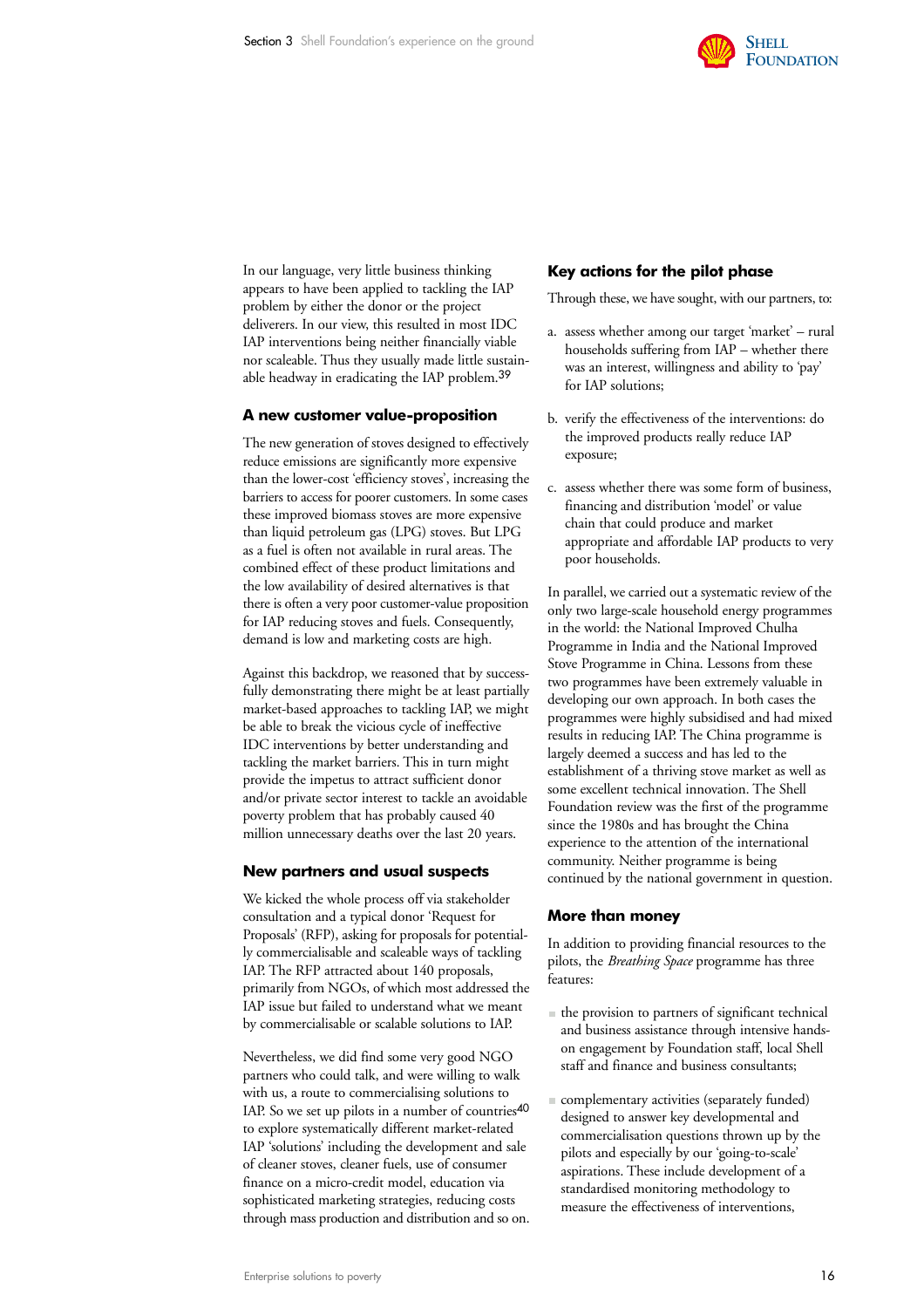

whether the product offering meets customer needs and if there is a significant reduction in IAP. A set of tools is also being developed for market research, demand assessment, supply chain development and sustainable financing;

In parallel, a second set of tools is being developed for market research, demand assessment, supply-chain development and sustainable financing.

#### **Lessons learned**

Once the pilot phase is completed by the end of 2005 at a total cost of US\$7 million, it will have catalysed the market-based diffusion of smokereducing products to poor households and removed over one million at-risk individuals from the perils of IAP. This is the first systematic IAP intervention ever mounted though it is still limited compared with the scale of the problem.<sup>41</sup>

We've also learned along the way the value of and how to introduce business DNA into a development project context and how to help NGOs adapt their skills and ways of working. This is essential to meeting the rigorous demands of developing financially viable ways of tackling a classic poverty challenge.

This has not been an easy task because the nonmonetised nature of the biomass fuel market, high distribution costs in rural areas, differences in tastes and diets, and the nature of the product offering means that the most effective business models are often decentralised, bundling together a network of dozens and even hundreds of micro-enterprises. The most successful pilots have combined centralised component production, quality control and supply-chain management with decentralised installation and assembly of products, linked to a network of social service providers (such as NGOs) which provide the link to communities, social marketing and awareness raising.

Successful models include both direct cash sales to customers and sales to NGOs or public institutions, which distribute the products through their own social programmes with various combinations of subsidies, micro-credit or in-kind payments. The key factor is maintaining the commercial integrity of the supply chain and keeping it separate from whatever facilitation process is used to get the product to the end customer.

Other advantages of this combined 'public-private' model is that the NGOs or public institutions can provide some of the ongoing training on stove maintenance and inspect installed products. Links to micro-finance institutions and other financing mechanisms such as revolving funds that provide both enterprise financing to businesses in the supply chain, and consumer finance to end customers, provide an avenue for market growth and scale up.

Most importantly, the pilots have demonstrated there may be viable business models, supply chains and consumer financing mechanisms that could be brought to bear on the IAP problem on a large scale.<sup>42</sup>

This has given us the confidence to take the next steps in our 'going-to-scale' journey. In Guatemala alone, for example, this means all involved moving out of the comfort zone of managing a typical, subsidised, low-risk (to the implementers and funders) poverty project with a target population of 5,000, to planning and implementing a selffinancing market entry and distribution strategy to get IAP interventions sold into a significant percentage of the 600,000 at-risk and very poor households. Meanwhile, in one state in India, the scale-up approach will reach over three million people, from a pilot level of 100,000.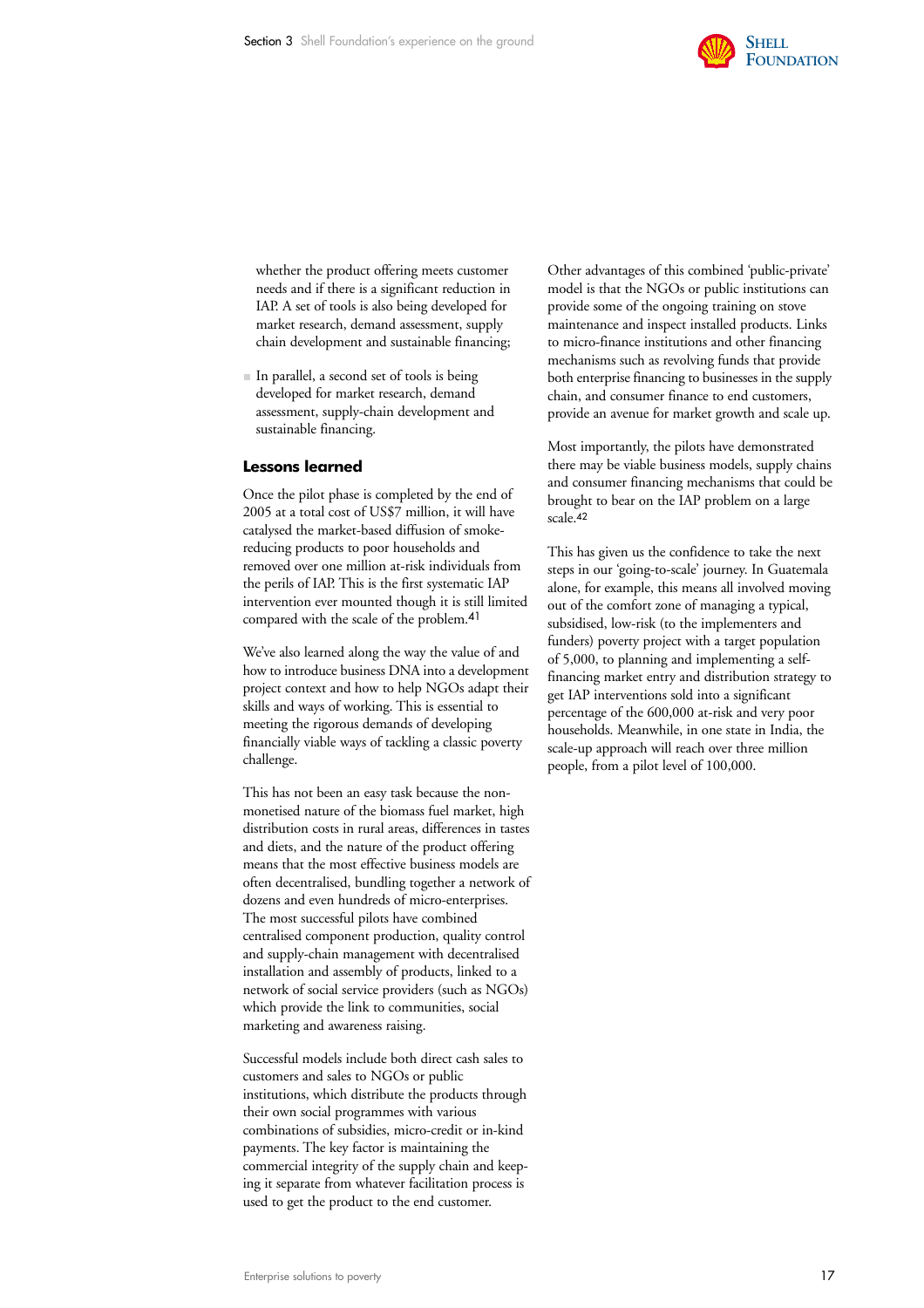

#### Case study 2

#### Catalysing the pro-poor market for solar home systems

In recent years, the IDC has invested a great deal of effort and money in supply-side initiatives to stimulate the use of renewable energy by developing countries. These have typically been of the technology-forcing and supply-side subsidy variety – often delivered via donor – or governmentdesigned and managed interventions. There has not been as much success as was hoped, though some specific initiatives have worked well.<sup>43</sup>

A different approach was taken in a renewable energy initiative in Karnataka State in south India in which Shell Foundation has been involved along with United Nations Environment Programme (UNEP) and United Nations Foundation. The goal of the initiative – called the 'Consumer Financing Programme for Solar Home Systems in Southern India' – is to catalyse the market for solar home systems (SHS) among the underserved rural and peri-urban population in south India. It has two unique features. First, the private sector was extensively consulted about how the intervention should operate. Second, the initiative is actually being run on a day-to-day basis by Syndicate Bank and Canara Bank – two of India's largest banks with extensive rural operations.

In the \$7.6 million programme, donor money is providing a small interest-rate subsidy to this bankrun consumer loan scheme. The banks are administering the scheme much as they do other consumer financing products, but they have received strong training, marketing and other support provided by the approved vendors from whom customers can extract the best deal and system of their choice

It has catalysed extremely rapid growth in the SHS market (80% between start 2003 and end 2004 with 10,000 systems installed) and now accounts for an average of 60% of new business being secured by the four participating vendors. Over time the interest rate subsidy to the banks has been reduced but the success of the programme in catalysing market growth will likely lead SHS consumer finance to be greatly expanded by the India banking sector, but on an entirely commercial basis and involving no further donor contribution.<sup>44</sup>

#### Case study 3

#### Nurturing pro-poor small enterprise in southern India via the social merchant bank model

The Small Scale Sustainable Development Infrastructure Fund  $(S^3IDF)^{43}$  is another innovative financing initiative operating in south India in which the Shell Foundation is involved – and which demonstrates the value of applying business thinking and business principles to tackling even more extreme poverty contexts.  $S^3$ IDF targets very small enterprises that require access to small amounts of capital (\$1000 to \$10,000) so they can offer energy, water and other basic infrastructure services to very poor customers. Typical projects are small community electrification schemes using renewable energy (solar, hydro, biomass).

The context in which  $S^3$ IDF is operating is generic across developing countries and there is not an absence of technology, business ideas, or the willingness of even very poor customers to pay (energy expenditure of poor households can be between 15% and 30% of total income). The key problems are the lack of availability of finance and appropriate business development assistance (BDA) to support the growth of these enterprises, and the lack of experienced intermediary agents who can help bring these projects and their lead entrepreneurs to market.

Commercial banks and equipment suppliers won't lend to what are inevitably inexperienced entrepreneurs without collateral and little business experience (including experience in how to access start-up finance). The banks have no experience of these nearly invisible markets or of the particular needs of these enterprises. So all in all, it's just too risky. There are better, safer ways to earn a return. For similar and other reasons, these types of deals are simply off the radar screen of most pro-poor development agencies and development finance institutions.

So  $S^3$ IDF brings to small scale, pro-poor infrastructure business opportunities, the innovative financial, institutional and technical engineering that is common in large infrastructure deals. To do this,  $S^3$ IDF operates as a 'social merchant bank' targeting very small enterprises.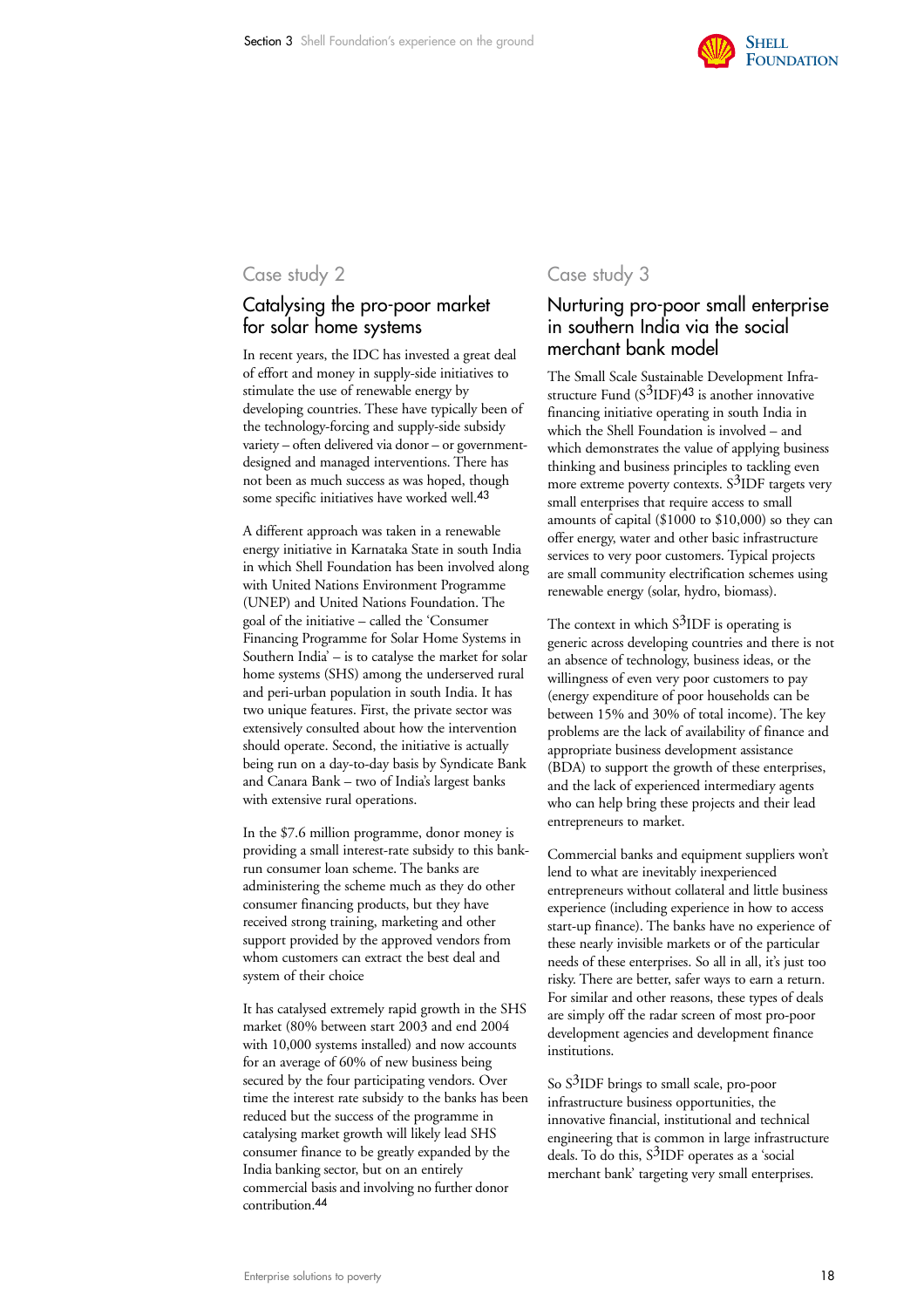

S<sup>3</sup>IDF applies business criteria and best practice financial engineering skills<sup>45</sup> in assessing, selecting and structuring its deals, and delivers the flexible mix of finance and specialised BDA its 'clients' need but which is not available elsewhere. And  $S^3$ IDF works closely with select partners from the for-profit and not-for-profit sectors who can provide skills and assets to the deal engineering process that it cannot.<sup>47</sup>

S<sup>3</sup>IDF addresses its scale-up aspirations by always ensuring the involvement of local capital sources in its deals on a learning-by-doing basis. This is so commercial banks will see there is a return to be made and thus make more of their own capital available in future to finance very small pro-poor enterprises.<sup>48</sup>

 $S<sup>3</sup>IDF$  now has a portfolio and pipeline of 80+ projects. Almost 20 are in operation;4930+ are under detailed pre-investment analysis and/or at the final deal-structuring stage. All but one live project is producing returns as expected (albeit still below market rates). The evolving  $S^3IDF$ portfolio/pipeline is in effect verifying its business model and this process is helping it to line up the ingredients needed for a partially self-financing scale up over the course of the next 12–18 months.

Of course, it's early days for  $S^3$ IDF as its portfolio includes some high-risk projects and very considerable subsidy for project preparation. This raises questions as to whether such a fund could (or indeed should) ever be fully commercial.<sup>50</sup> But  $S^3$ IDF, operating like a merchant bank in an extremely impoverished market yet successfully catalysing enterprise-based solutions to poverty and doing it in a scalable fashion, deserves commendation and attention.

#### Case study 4

#### SME investment funds – deploying local capital and the challenge of going to scale

#### **Key Features of the SME financing case study**

The Shell Foundation is supporting the sustainable growth of SME's in Africa via the linked provision of both business development assistance and noncollateralised finance. African SMEs are typically unable to secure commercial finance because local banks are reluctant to take on the 'risks' represented by lending to entrepreneurs who lack both business experience and collateral

In the last 2 years, in partnership with local banks, we have set up the \$5 million Uganda Energy Fund and the \$8 million Empowerment through Energy Fund in South Africa. Our banking partners in these initiatives are fully at risk with us.

Results to date:

- 345 pro-poor enterprises have received business development assistance – of which 170 are now receiving finance and ongoing mentoring.
- It is estimated that these two funds have created almost a thousand new jobs plus generated a variety of other pro-poor outcomes
- Both funds have gained enormously from valueadded and no-cost support from local Shell companies.
- Both funds are generating financial returns that are attractive to commercial investors
- \$20 million second stage funds are planned for both with the large majority of capital being provided by local banks

Things are further advanced in our SME investment fund programme – called *Investment Partnerships* – now operating in Uganda and South Africa, and soon to be extended elsewhere in Africa and beyond. The issue – lack of energy access by poor rural households and producers – is the same as in India only more extreme.<sup>51</sup> The energy access challenge being explored by Shell Foundation in Africa is also the same as in India: how to catalyse the development of a financially viable SME sector capable of supplying pro-poor energy sources and services.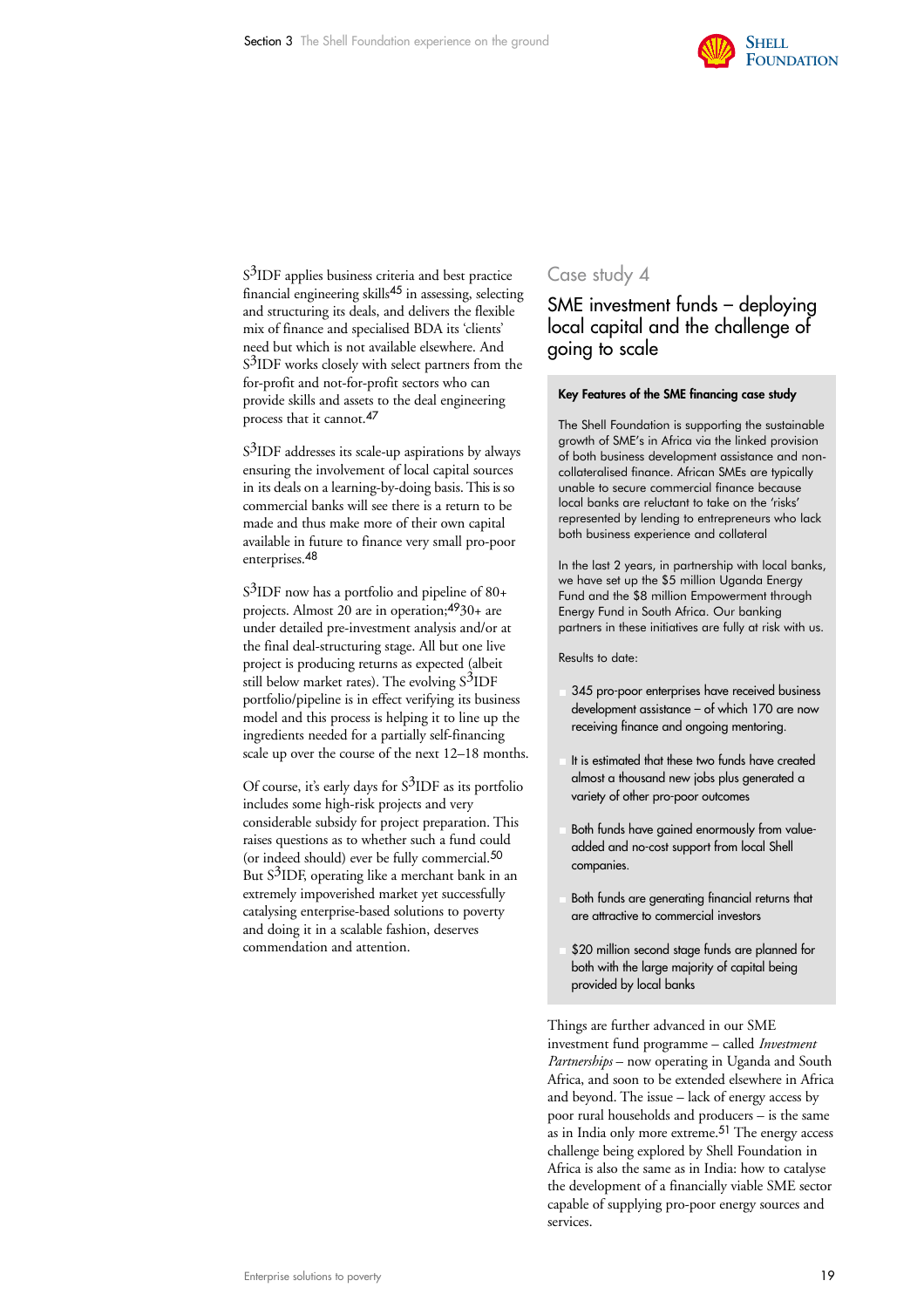

#### **Energy access as market failure**

In sub-Saharan African countries as in other poor regions, development of the SME sector in energy and other segments is constrained by market failure. Figure 2 highlights the SME finance segment from \$50,000 to \$1 million where the supply of enterprise finance is extremely limited in sub-Saharan Africa. It sits between the 'relatively' well served microfinance segment (loans up to \$10,000) and project financing and venture capital (from \$1m to \$5m). Again as in India, African banks view lending to SMEs as high risk because entrepreneurs lack business experience and acumen and have little or nothing in the way of collateral or assets to secure against a loan.



#### **But some favourable conditions exist**

There are, however, market, policy and business drivers that make African banks interested, in principal, in the SME energy sector. First, there's plenty of evidence that very poor segments of rural Africa are willing and able to pay for energy services and already can spend as much as 30–50% of their disposable income on energy.

Next, governments want the overall SME sector serviced with finance in order to trigger its growth and so often require local banks to earmark funds for this purpose. In parallel, international development finance organisations also have SME funds available to lend to African banks. Finally, the banks themselves recognise that a vibrant and expanding SME sector into which they can lend with confidence represents a major growth opportunity for their business.

But these positive preconditions have still not given local African banks the confidence to actually open their loan books to SMEs. This is because small enterprise requires finance and very specific kinds of business development assistance (BDA) at both the pre-finance stage and during operation.

African banks have neither the 'culture' nor the skills and experience to provide BDA to SMEs. Banks know how to manage assets which means if loans are not repaid, they know they can repossess the assets used as collateral to recover their money. They don't know how to manage businesses, especially start-up SMEs, to profit so the business can pay off its loans. So the banks deploy their own funds into lower risk sectors they do understand and resist pressures to finance SMEs. As a result, local and international finance earmarked for the SME sector in Africa goes unused or is invested elsewhere.

There have been other SME financing initiatives in Africa (some focused on the energy sector) where local capital has played only a small role and where governments or non-profits accessed development funding from abroad. But these initiatives have by and large not been very successful.

#### **Deciding on the right approach**

We took explicit account of this reality in adapting our model (viability, scaleability, business DNA and Shell Group assets) to develop a 'market entry' strategy into the Ugandan and South African energy SME sector. This strategy had four components:

- to look for local sources of finance and business know-how (DNA) as partners (because they are better at delivering on our charitable objectives than non-profits);
- harness the convening power and other assets of local Shell companies in ways that lowered the risk to local capital getting involved in SME financing;
- organise the provision of financing and BDA around the needs of the entrepreneur;
- design our initial forays into the sector in ways that would provide robust evidence, learning opportunities and a strong demonstration effect so that local capital would be willing to undertake subsequent scale-up activities.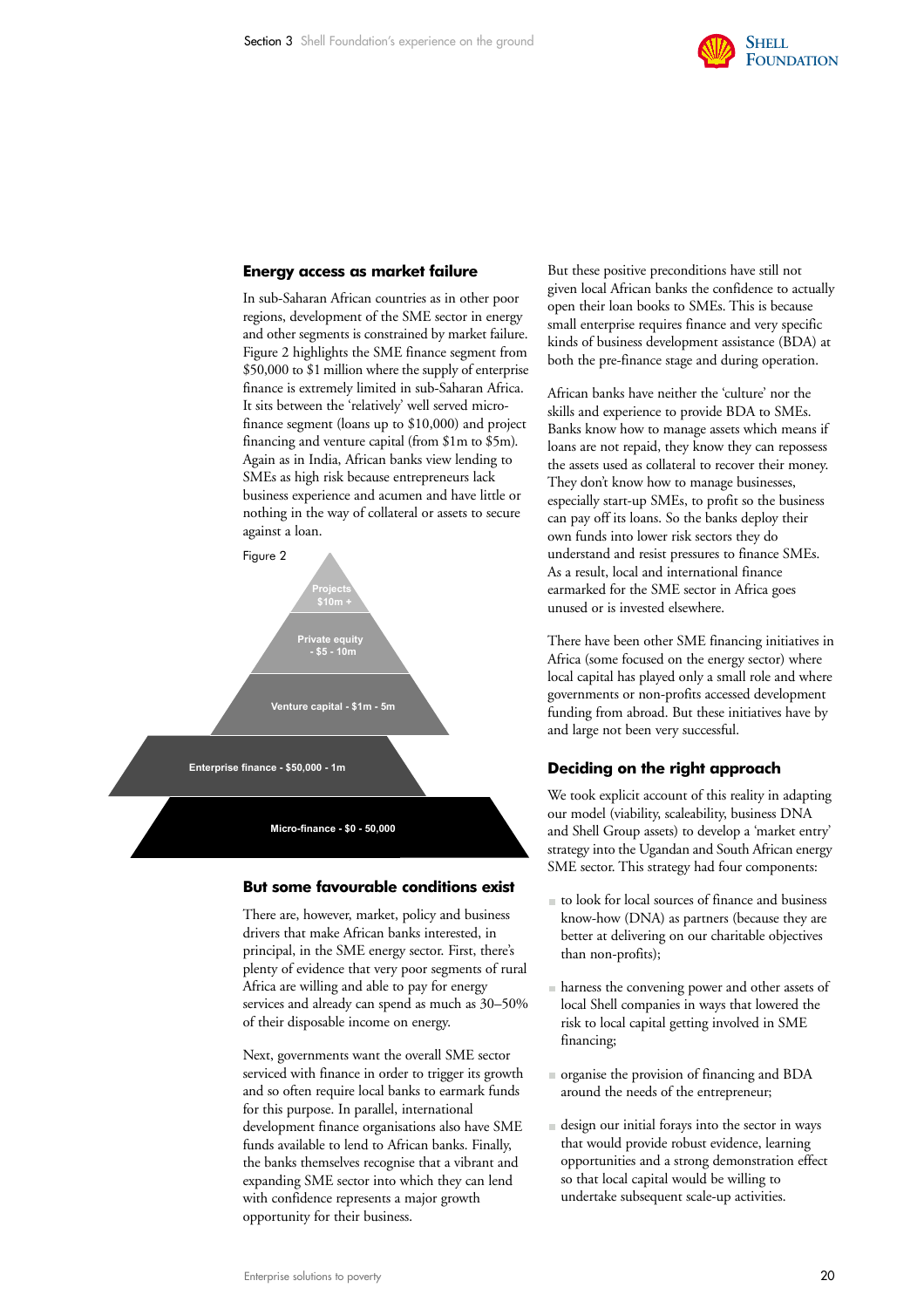

The evolution of the Investment Partnership programme since 2002 first in Uganda and then in South Africa has robustly tested and validated the soundness of Shell Foundation's approach by delivering close to commercial returns from investments in the risky SME sector.

#### **Getting a foot in the right doors…**

Having decided in Africa not to partner with nonprofits, Shell Uganda and Shell South Africa's local knowledge helped the Foundation identify the most promising partner candidates from among the local financial institutions (FIs). But it was the commercial credibility and convening power of Shell that subsequently persuaded these FIs to meet the Foundation to discuss the model.

Having got the banks' attention, it was the packaging of the Foundation's funding and a sound business plan that helped secure commitments from local banks to join us at equal risk in launching our funds.

- In Uganda, DFCU Bank agreed to match the Foundation's \$2m investment capital and agreed to set up the \$4m Uganda Energy Fund (UEF).
- In South Africa, ABSA Bank and the Industrial Development Corporation, each contributed investment capital of \$3.5m alongside \$1m by the Shell Foundation to create the \$8m Empowerment through Energy Fund (ETEF).

Because of the small size of these pilot funds, the Foundation also provided a limited amount of grant funding to cover start-up and ongoing business development costs – a feature that will not be necessary in the case of larger second-stage funds.

Another feature of the business plan that attracted both sets of banks was that the funds were to be commercially managed to achieve, as a prime objective, financial viability of the funded enterprises and the funds themselves.

This was starkly different from the developmental goals the banks had previously been offered (and rejected) to get involved with other SME funding opportunities. Moreover, funded enterprises were to be charged full commercial finance rates while the banks were offered funds with a familiar seven-year, closed-end structure but with net returns of 5%. Such returns were clearly below normal commercial expectations, but were still attractive to our banking partners for two reasons. First, they were perceived as realistic and attainable based on the size of the market and risk conditions (compared with the international rates of return some African venture funds propose). Second, they were acceptable to banks with a long-term view of investing in the SME sector in order to grow their own business.

#### **How Shell assets boosted bank learning, market awareness and deal flow**

Having helped bring about a marriage between the banks and the Foundation, Shell's local knowledge was brought further into play by introducing the banks to the realities of SME energy sector financing. This was achieved by providing the banks with technical assistance relating to both the supply and demand sides of the small scale and rural energy sector.

In Uganda, this took the form of advising loan officers about the financial risks related to various energy technologies – an input hugely valued by DFCU. And for ETEF in South Africa, Shell became a useful source of client referrals – a critical input to portfolio funds reliant on adequate deal flow – while in both countries, fund governance and marketing was strengthened with Shell support.

Another feature of the business model that proved attractive to the banks and subsequently critical to the success of the funds was the remit given to loan officers on how and for what purposes the funds could be used. Their broad specification was to support SMEs that require energy-related inputs to boost production or that sell pro-poor energy services.

We put very few restrictions on the funds beyond that, aiming to ensure they were flexible enough to allow sufficient deal flow to make their portfolio finance structure work. Hence the deal range was broad: there were no restrictions on type of energy, meaning all sources of energy could be financed rather than just renewables (as was the case with less successful funds); and non-energy assets could be funded as well if they facilitated the productive use of energy.

These criteria thus allowed the funds to support a very broad range of SME activity. So, for example, financing was provided that allowed small farmers in eastern Uganda to acquire solar-powered agricultural crop driers. And in South Africa,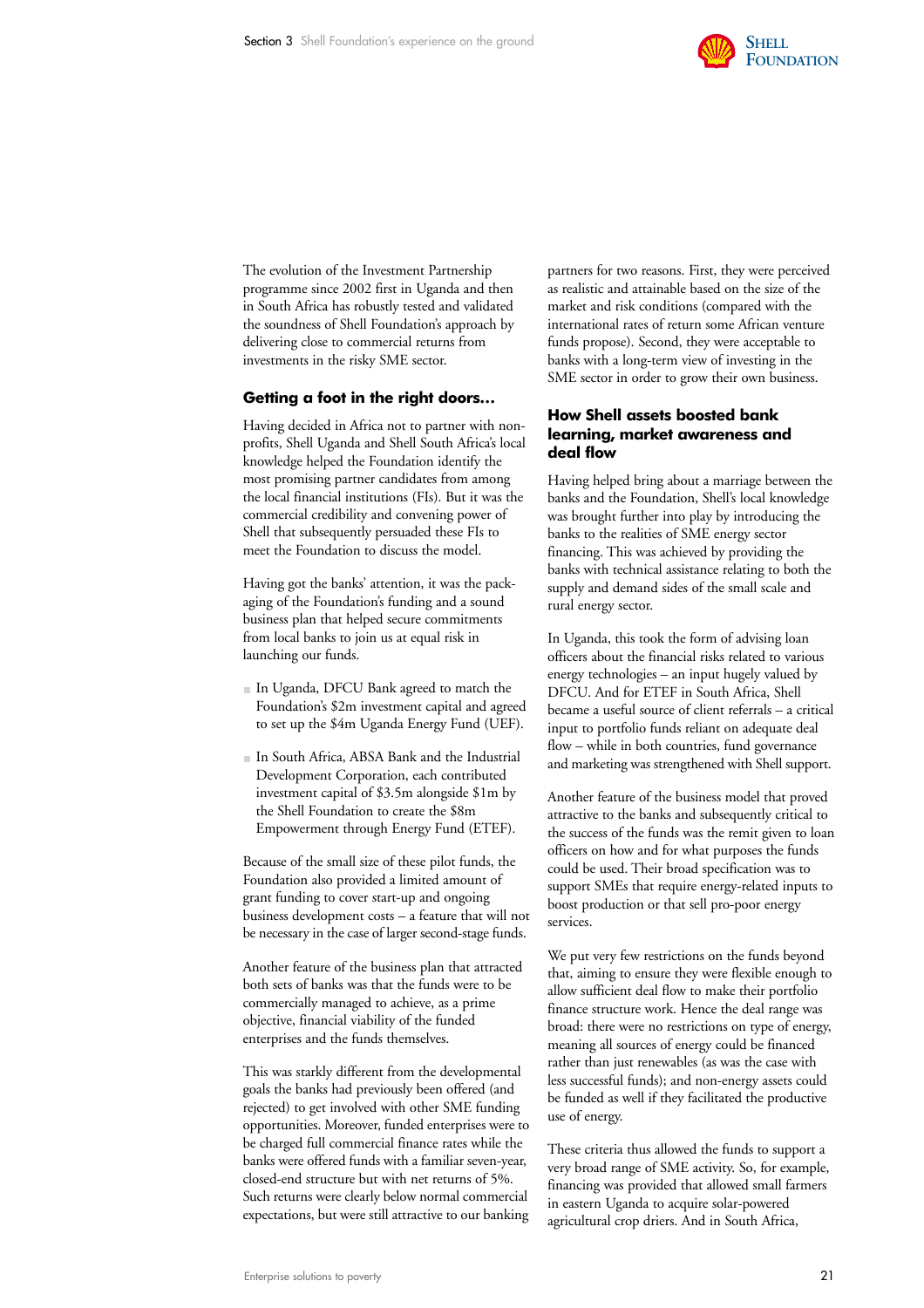

funding covered the capital costs incurred by an enterprise that wanted to use the waste products of shelled peanuts to make cheaper and cleaner alternative briquettes to charcoal. (A full list of enterprises assisted via our SME funds is available at www.shellfoundation.org)

#### **Meeting the needs of the entrepreneur**

Simply making finance available in the \$10,000 to \$500,000 deal size was crucial to attracting the interest of Ugandan and South African SMEs since it had never been available before. But other features were also designed into the model to provide tailor-made support to entrepreneurs.

First, finance is offered in local currency rather than US dollars – a feature of other SME funds that in effect puts them out of reach of most SMEs. Second, we try to offer finance in a form that suits the particular needs of the SME client. Third, collateral requirements are kept low by the ability of the fund managers to lend against the business plan as opposed to only lending to the value of the assets the entrepreneur can pledge as security.

#### **All together now: finance, business support and risk assessment**

But perhaps the most important and innovative feature of the Foundation's SME investment funds is that appropriate finance and BDA are jointly provided to clients via the fund manager. Elsewhere, these are provided separately with entrepreneurs picking up business advice where they can from people usually not experienced in business and in a form that is not useful to their specific needs and interests.

The concept embedded in our funds, is that the managers work first with the entrepreneur to develop a robust business plan. During this, the managers develop an understanding not just of the competence of the entrepreneur but of the particular package of finance and ongoing technical and BDA that will be required to ensure the profitable operation of the enterprise.

So the manager, while applying rigorous financial criteria, can base his risk assessment not just on the value of the collateral but on empirical insight into the prospects for success of the business. So in effect, lending decisions are based on the business

plan rather than the value of recoverable assets. And once the deal is completed this means there is a plan of ongoing assistance, tailored to the needs of the entrepreneur as he/she enters the most difficult stage of any business – start-up and early operation.

As our results show, this aspect of the model – though it has had to undergo adaptation to get it 'right' – lowers risk considerably in the portfolio, imparts valuable training even to those SMEs that don't get offered finance, and provides a useful vehicle for local banks to learn about the SME sector, thus changing their own perception of risk regarding the sector.

#### **So far so good in Uganda…**

While both SME energy funds are still young, the pace of capitalisation in Uganda has been very rapid, indicating interest in the market and an encouraging depth of demand. UEF will be fully committed before the end of 2005 – well before the original close-out date.

For UEF, out of more than 160 deals closed, nonperforming investments are running at 2% and no write-offs have yet been made. The expected net return on investment of 20% on a portfolio of deals ranging from \$10,000 to \$400,000 (in Ugandan shillings) is, of course, well above the original 5% return first anticipated.

The financial viability of the fund in Uganda has led to direct and indirect developmental returns. For example, 80 enterprises have received some form of BDA in addition to the more than 160 receiving finance so far. And an independent audit of nine sample enterprises revealed these alone have created 386 jobs. And interestingly, despite deliberately not having a renewables-only criteria, a majority of UEF deals involve renewable energy sources.

#### **Real time adaptation of the model**

While the UEF's performance is pretty solid for a pilot, operational experience revealed aspects that could be improved to lower costs and risk. For example, UEF mainly offered lease finance as it was a product that 'worked' for both Ugandan entrepreneurs and our banking partner.<sup>52</sup> But we found that on its own, lease finance did not provide sufficient capital or flexibility to meet the needs of SMEs.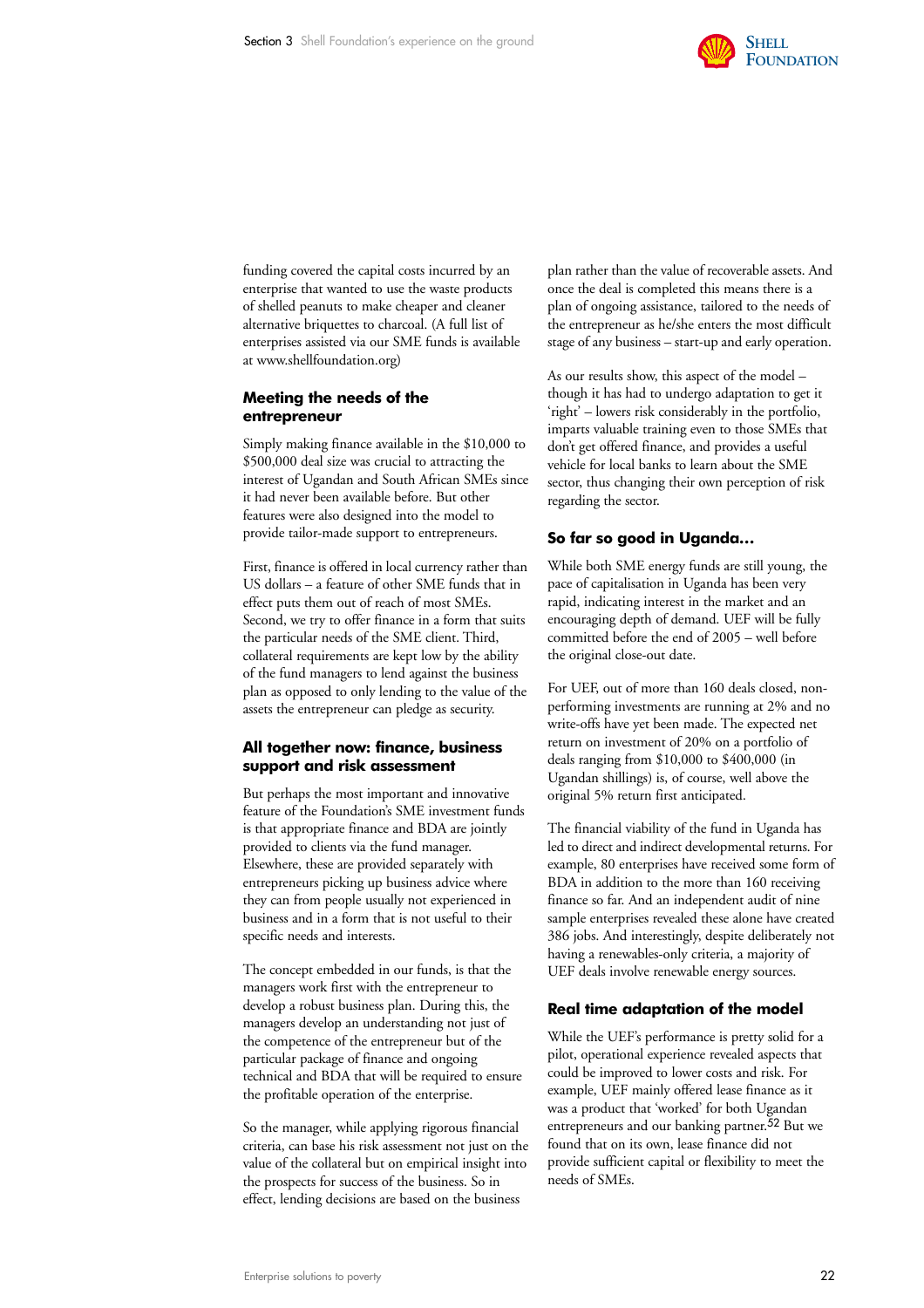

Second, it soon became clear it was not cost effective for the bank operating the fund to make large numbers of small lease deals. But increasing the deal size was not an option because SMEs were the target market. So we experimented in using an intermediary to carry out business development and part of the credit assessment role. This was feasible where we found SMEs operating in the same sector – dried fruit, mushrooms and honey – since all had similar finance and BDA requirements.

So in one case, a fair trade purchaser of dried fruits – a company called Fruits of the Nile – took on part of the bank's role because it already had commercial relationships with hundreds of the farmers our SME fund wanted to reach. This innovation significantly lowered unit costs and in effect greatly increased the portfolio size less than a year after launching the fund.

Third, though our local bank partner adapted well to the aspects of our model, the bank's asset-lending culture and incentive structure combined to reduce the potential value of the BDA component and constrain the growth potential of the funds.

#### **Applying lessons learned from Uganda in South Africa**

Based on what we learned in Uganda through UEF (including the convening power that the Shell brand had with local banks) we established ETEF, our South African fund, with new financial products and an *independent* intermediary in the form of an independent fund manager with particular expertise in the small-scale energy sector in place from the start.

Both the financial products and the contract with the fund manager (who also had an equity stake in the fund) were designed to tackle the incentive/ equity/exit problem that bedevils all SME financing in developing countries.

Offering finance to the SME in return for appropriately geared, performance-related returns – via profit sharing for example – is the key. It allows you to incentivise the entrepreneur (the better he or she does, the lower the cost of finance) and incentivise the fund manager (the betterperforming the portfolio the better it does) so that both invest all their efforts in trying to succeed.

In the process you improve the risk–return profile of the portfolio. Also key is the fact that the fund manager is expert at *both* BDA for SMEs *and* investment assessment and thus is much more effective at making this crucial dimension of our model work in comparison to 'converted' in-house loan officers.

#### **ETEF progress and impacts**

At the end of 2004, after less than a year's operation, ETEF was 45% committed to deals ranging between \$50,000 and \$600,000. There's been one write-off and the 5% target rate of return will be easily exceeded. Independently validated developmental returns include 120 new jobs created and 80+ enterprises – all pro-poor SMEs – received BDA. In recognition, ETEF and the Shell Foundation won 'Best Initiative in Support of the Millennium Development Goals' at the 2004 *Africa Investor* Awards.

#### **Comparative performance**

Though it's difficult to obtain information from other donor-funded SME energy sector funds operating in sub-Saharan Africa, our best estimate is that for every \$10 available to these funds, only \$3 reaches the enterprises in the form of investment capital (typically in forex). By contrast, for every \$10 made available through our funds, at least \$8 in local currency (which is what SMEs need) reaches the enterprise.

#### **First steps to scale-up**

The most important outcome of our pilots is that later in 2005, a \$20m east African regional SME energy fund will be launched alongside a similar petroleum sector SME supply-chain fund in South Africa.<sup>53</sup> Local bank contributions to both will exceed \$10m and these have been committed because of the success of our pilots. Moreover, based on firm expressions of interest from the international corporate and finance community, more pro-poor, SME investment funds in Africa, Asia and Latin America will follow.

These first scale-ups demonstrate how business thinking has produced an incentivised commercial vehicle that escapes the inherent constraints on scale and effectiveness that is associated with more traditional donor-financed and controlled schemes.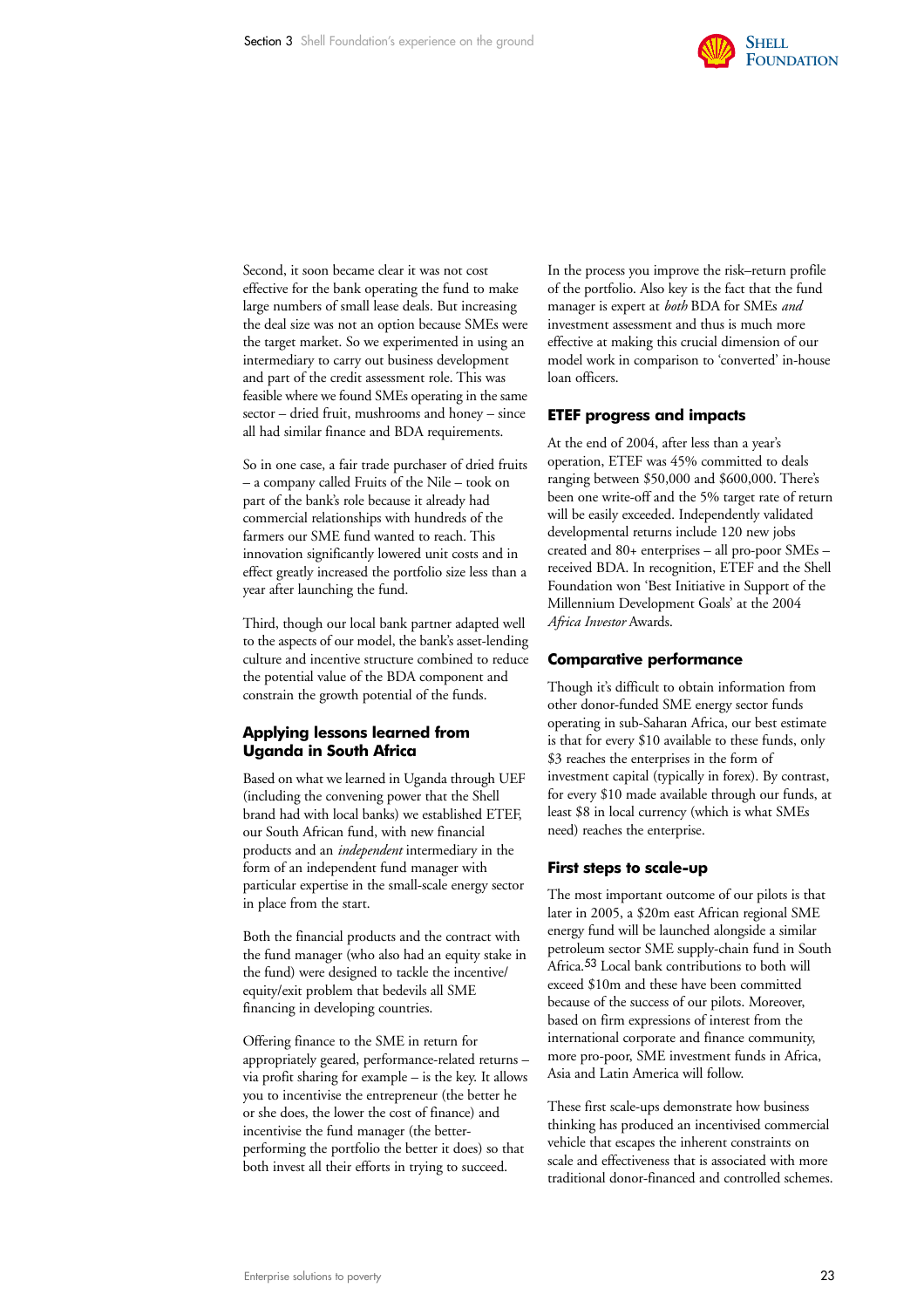

#### **Grounds for optimism**

The progress of the pilots and scale-up efforts underway in our *Energise* and *Breathing Space* programmes is encouraging. But set against the scale of the problems being tackled and allowing for risk and room for error, it's clear we've made only a start. Nevertheless, we think the outcomes emerging from the Shell Foundation's businessminded approach to tackling poverty are worthy of consideration and, of course, challenge. They also provide the basis for the issues and questions raised in the concluding section.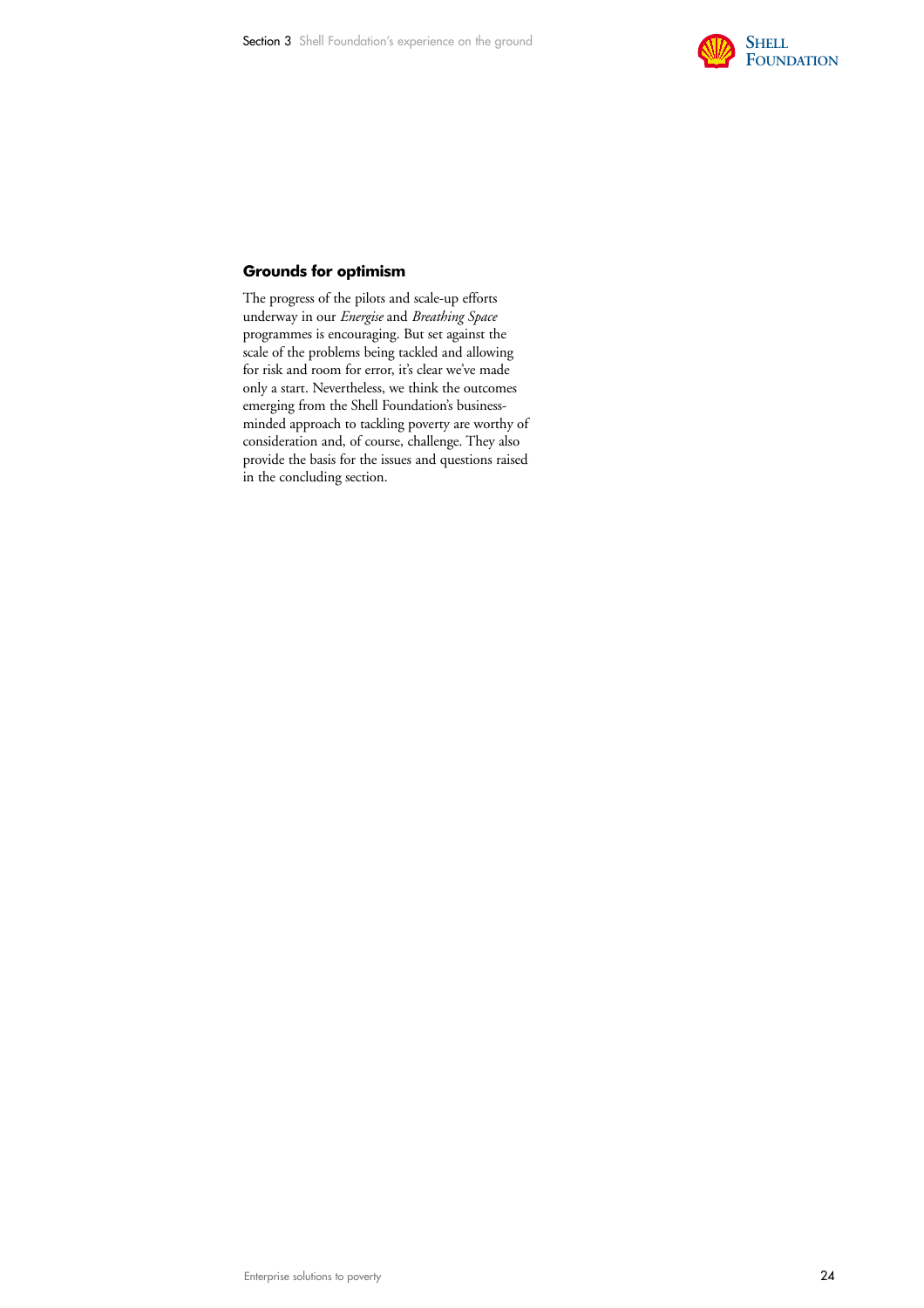

### Section 4: Propositions and conclusion

We have argued throughout that the expansion of enterprise, particularly SMEs, is critical to economic and poverty reduction. This is hardly a new or revolutionary argument. It has been advanced by many others starting probably with Adam Smith. Indeed, a great deal of government policies and IDC interventions over the years have focused on creating the enabling environment for the expansion of the private sector in poor countries.

But given the proven importance of enterprise development in poverty reduction, direct intervention to promote enterprise and especially SME development has not been as high on the spending agenda of the IDC in recent years as it perhaps it should have been.<sup>54</sup> And a lot of what was done to promote SMEs in particular has not been particularly effective.<sup>55</sup>

The central role that enterprise development could play in the fight against poverty is also not getting a lot of 'airtime' in the context of the current 'Make Poverty History' campaign. Nor does it feature very prominently in the many recommendations being made to the IDC by commentators and experts about what it should be doing now.<sup>56</sup>

The IDC and poverty campaigners are not alone in the way they address the role of enterprise in tackling poverty. MNCs, whose very existence is enterprise-based, historically devoted only a small fraction of their CSR spend to pro-poor enterprise creation in developing countries. In more recent times, their focus has shifted more in this direction.<sup>57</sup> But there is still a very long way to go before tackling poverty through enterprise creation becomes a top 'business issue' or public engagement priority for the senior management of a majority of big companies.<sup>58</sup>

The above analysis leads us to our first set of conclusions. There are obviously many other poverty priorities that need to be addressed but the IDC and the international business community need also to give more effective attention to catalysing enterprise in the poorest countries. And their exploration of this issue might perhaps be structured around the following questions:

First, how to increase the scale and effectiveness of pro-poor enterprise interventions?

Second, how to make the objective of pro-poor enterprise growth an integral part of povertyreduction strategies advanced by the IDC and pursued by developing countries?

Third, how to more effectively engage the private sector but especially big business in IDC efforts to tackle poverty through enterprise both directly and as a source of insight, advice and skills transfer?

In Sections 2 and 3, we drew on the Shell Foundation experience and approach to explore two routes to answering these questions. These are the application of business thinking to pro-poor enterprise interventions; and how deploying value-creating assets belonging to international businesses can greatly enhance the impact of enterprise interventions.

The Shell Foundation's experience to date is still far too limited to generalise. But there are others operating in the same space as we are, and all are seeking to harness the power of business thinking and finance to the challenge of overcoming poverty.<sup>59</sup>

Taken together, this accumulated experience suggests a number of more specific propositions for wider debate and consideration by the IDC and international business community around the specific challenge of catalysing pro-poor enterprise development.

#### **Propositions for the international development community**

The first set relate primarily to the role of donors (including corporate foundations and philanthropy programmes) who, because they control the money, are critically important influences on what issues IDC actors focus on and how they work.<sup>60</sup>

#### 1. Don't give, invest

The core proposition is that donors should act less like charities and more like investors. In part, this means allocating more of available resources (such as might be forthcoming from the 'International Finance Facility' proposed by the UK government) towards investment vehicles targeting the pro-poor enterprise sector. However, more fundamentally we also mean that when donors spend aid money through their normal partners – government agencies, NGOs, etc – the primary outcomes they should be after are *measurable* impacts on the propoor enterprise sector linked *directly* to the project or activity they are funding.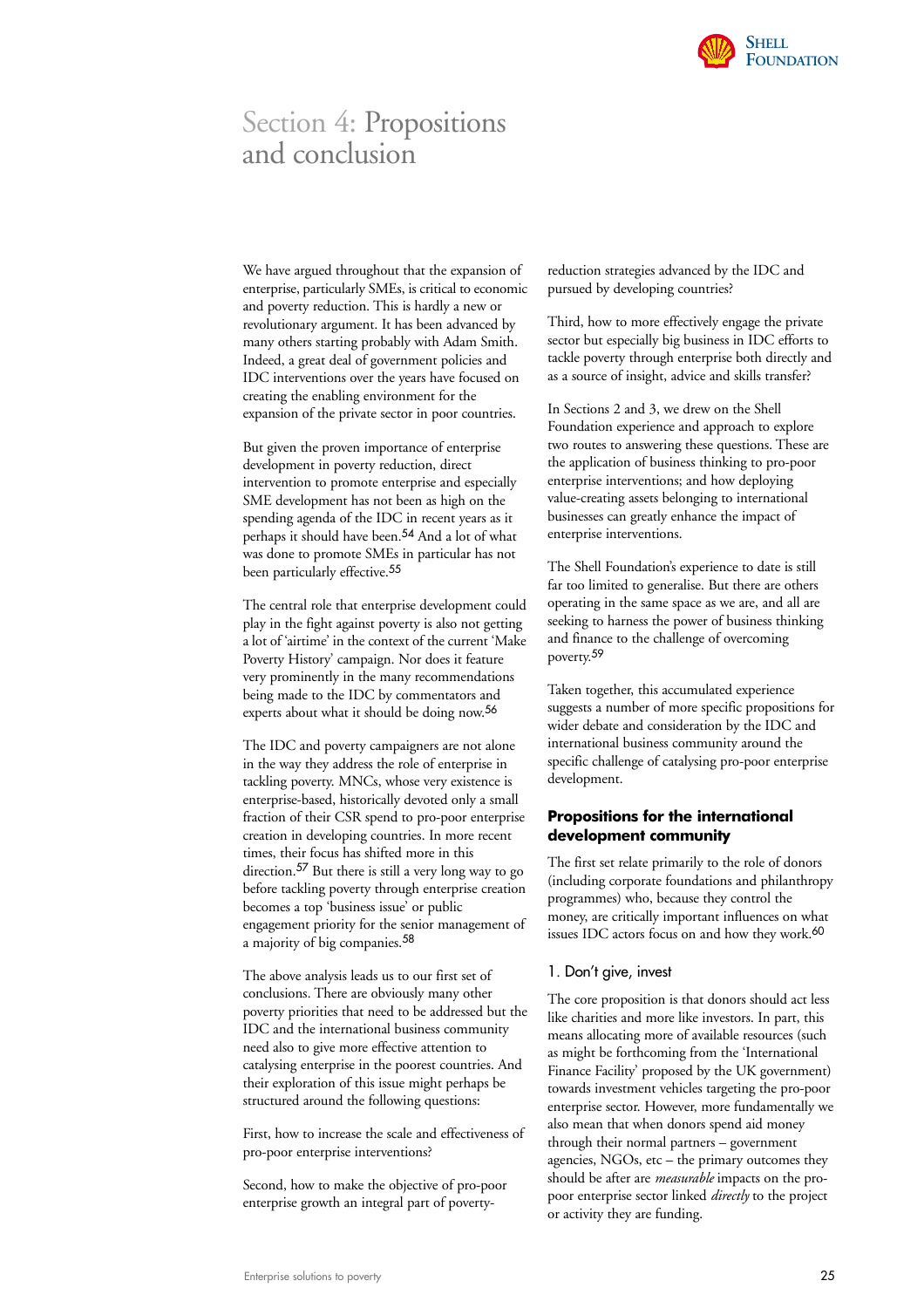

#### **a. Make it hurt**

To facilitate this, donors could do a number of things – some of which no doubt more progressive donors are already doing. They could require grantees to make real financial contributions from their own funds to the project. Grant payments could be phased against meeting performance targets. Financial incentives could be built into rewarding the grantee if the project exceeds its enterprise targets (including awarding bonuses or retaining any surplus). And the grantee could face sanctions and be held accountable if it does not deliver on what is promised – perhaps, for example, by having to return a percentage of the grant to the donor.

#### **b. Do as I do**

And just to demonstrate commitment, the donors themselves could use their own internal incentive structures to ensure staff and managers are rewarded or held accountable for the performance of their projects against what we would argue is one of the few 'bottom lines' that should matter in the fight against poverty – measurable growth among pro-poor enterprises and increased benefits flowing to poor people as a result.

These are clearly extreme steps for the donor community, non-profits and civil servants and to be sure even the Shell Foundation does not operate entirely along these lines. And many objections could be raised.<sup>61</sup> But we offer them up in such stark terms in order to encourage debate around the following proposition.

#### **c. Put the poor 'customer' in charge – not the rich paymaster**

Our hopeful assumption is that by *striving* towards the *ideal* of being held accountable for achieving measurable contributions to pro-poor enterprise and sustainable livelihoods, donors and grantees will be catalysed into becoming more enterprising, innovative and efficient in their search for solutions to poverty.

Why might this happen? Because this approach tackles a costly (for the poor) contradiction at the heart of the aid-poverty equation.

The 'failure' of many projects in our portfolio and elsewhere can often be traced directly to the fact that the project partners were not focused on best meeting the needs of their real *customers* but were responding to other incentives – including donor

agendas and their own professional interests (See annex 2).

If one were to apply this 'who's the market/who's the customer' filter to the aid-funded 'output' of the IDC, especially that part of the IDC located institutionally in the rich countries, we expect a very large share of what is done (and certainly the vast majority of what is studied and written) in the interests of development, is primarily undertaken to meet the agendas of the IDC itself rather than the material interests of the poor.

So we are arguing – along with others such as Easterly (2002) – that setting targets and incentives for donors and other IDCs that are linked to customer satisfaction (i.e. measurable success or failure in pro-poor enterprise creation) should ensure maximum effort is focused on delivering results that matter (See annex 2).

The logic of the approach we are proposing is simple. The challenges involved in actually implementing it are obviously not. It requires donors and recipients to think very differently about how they do what they do. More importantly, it would lead them to work within a risk–return relationship and 'consequence accountability' structure similar to that which exists between an investor and a start-up business, and between shareholders and management – cultures that are foreign to many donors and grantees.

Nevertheless, our experience and that of others suggest it is possible to structure interventions and incentives that powerfully and successfully focus everyone's attention on the end game of pro-poor enterprise creation and we suggest the topic is worthy of wider debate and consideration.

#### 2. It's not the (aid) money that matters

This proposition harks back to our arguments that there will never be enough foreign 'soft' money to allow pro-poor enterprise financing to go to scale and thus the importance of getting *local* capital into a *lead* role in this area.

As argued earlier, using 'softer' money from abroad to invest in pro-poor enterprise can play an important starter or demonstration role. And clearly, in regions such as sub-Saharan Africa, it is very important we do everything we can to enhance investor confidence.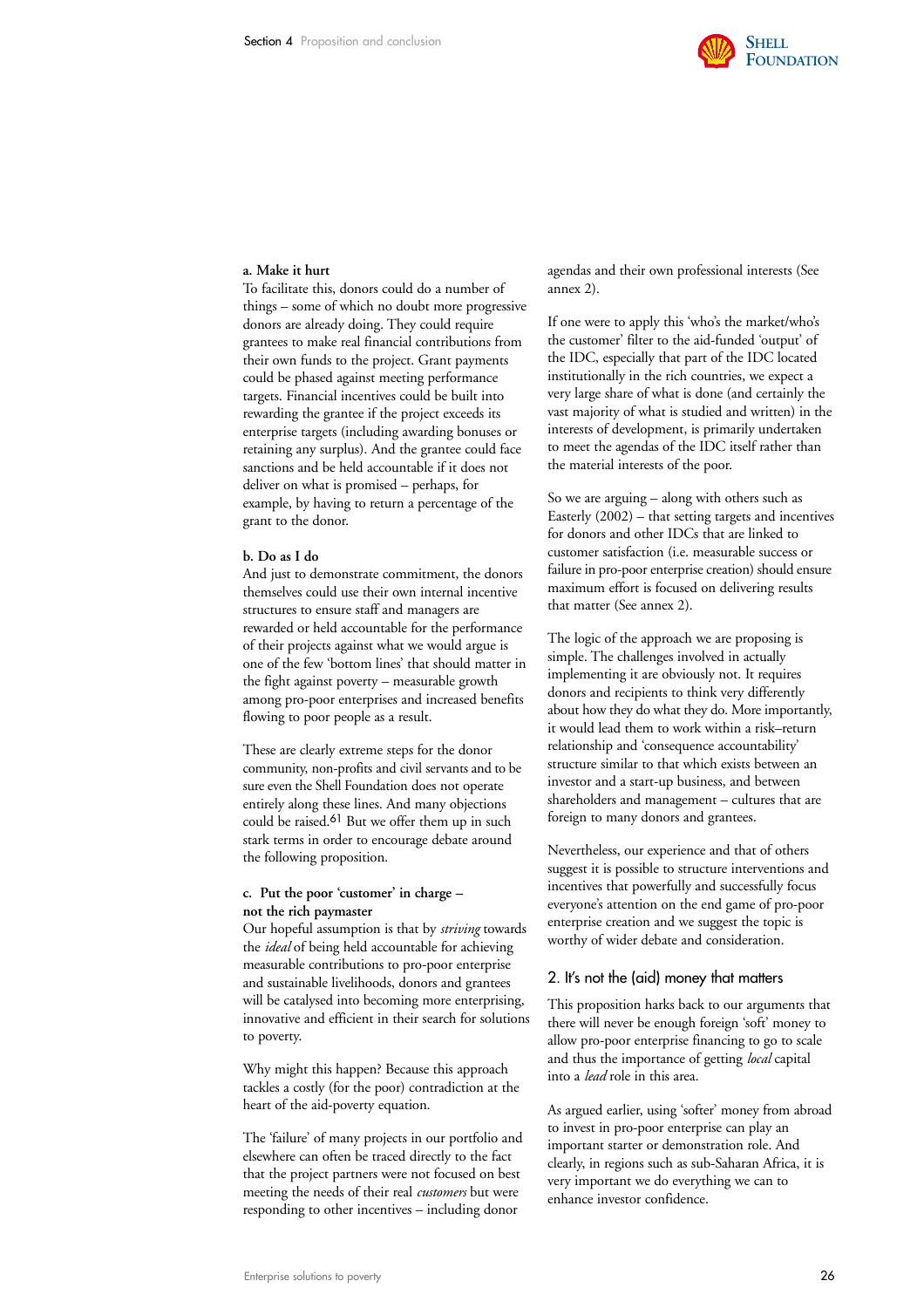

But our proposition is that the introduction of pro-poor enterprise aid funding should from the outset complement and catalyse the increasing involvement of local capital and local suppliers of business development services – not substitute for them. It's possible to do this and it can work as our efforts and those of others in Uganda and South Africa and those of  $S^3$ IDF in India have shown.

#### 3. Link MDG interventions, debt relief and other macro-interventions to pro-poor enterprise creation

We're conscious that the share of available resources and effort going to pro-poor enterprise creation will always be limited. However pro-poor interventions in other areas can be 'calibrated' to help contribute to the enterprise objective without detracting from their core objectives. Debt relief conditions, the way aid financing is delivered and various MDG programmes including the provision of education, health care and clean water can relatively easily incorporate pro-poor enterprise objectives that do not have negative impacts elsewhere.

In the case of MDGs, this would range from ensuring money spent on pro-poor service delivery catalysed local enterprise growth through to the application of enterprise or business thinking to better ensure MDG plans delivered specific measurable outcomes benefiting the most poor people at least cost.

The same logic applies in relation to interventions designed to tackle corruption or strengthening the management capacities of local government. These are very big problems in most poor countries and the resources don't exist to tackle them everywhere at once. Interventions in these problems areas must be prioritised.

So why not focus on those aspects of the generic problems of corruption or capacity that most inhibit the growth of enterprise? Entrepreneurs and businesspeople can help governments and the IDC map out the 'value chain' of activities and stages where corruption or lack of government capacities impinge on enterprise creation. Then, provided the political commitment is present, intervention could focus on tackling the most important blockages.

These are not backdoor strategies for the privatisation of the delivery of poverty services or the imposition of user fees. They are simply suggestions that those designing MDG policies

and programmes be aware, competent and incentivised to apply enterprise thinking to what they are doing and to leverage their resources to aid pro-poor enterprise creation.

There are probably some good examples of this happening but as aid flows targeting MDGs increase, many more opportunities will arise. Our concern is that if enterprise thinking and objectives are not mainstreamed now, these opportunities will be ignored at great long-term cost to poor people.

#### 4. Re-engineering the international development supply chain

We argued and demonstrated earlier that in our experience the presence of business DNA in our partners – whether they were non-profit or forprofit – was an important ingredient in the success of pro-poor enterprise interventions. This experience underpins our proposition that donors should be considering the following options:

#### **a. Transfer business DNA**

The first is how they can best use their position and resources to promote the *transfusion* of business DNA and enterprise behaviour all along the international development supply chain. The examples given in Section 3 of our efforts on this front related mostly to 'front-line' NGOs who are traditionally donor-funded and operate in development project mode, insulated from market forces as it were.

Other parts of the development supply chain could probably do with an injection of business DNA as well. Most academics, policy makers, and development agency professionals endeavouring to catalyse pro-poor enterprise don't have real business-based experience to draw on. Their knowledge of how markets operate and the problems faced by business of all kinds is largely theoretical or conceptual.

Thus they operate on the basis of many partially informed and often downright incorrect assumptions about markets and enterprise. This means the policies and interventions they design and implement, with the best intentions, to catalyse the efficient operation of markets or the creation of enterprise just don't work or don't work nearly well enough.

This mismatch between theory and practice, between 'talking the talk' of markets and enterprise and actually knowing how to 'walk the walk', are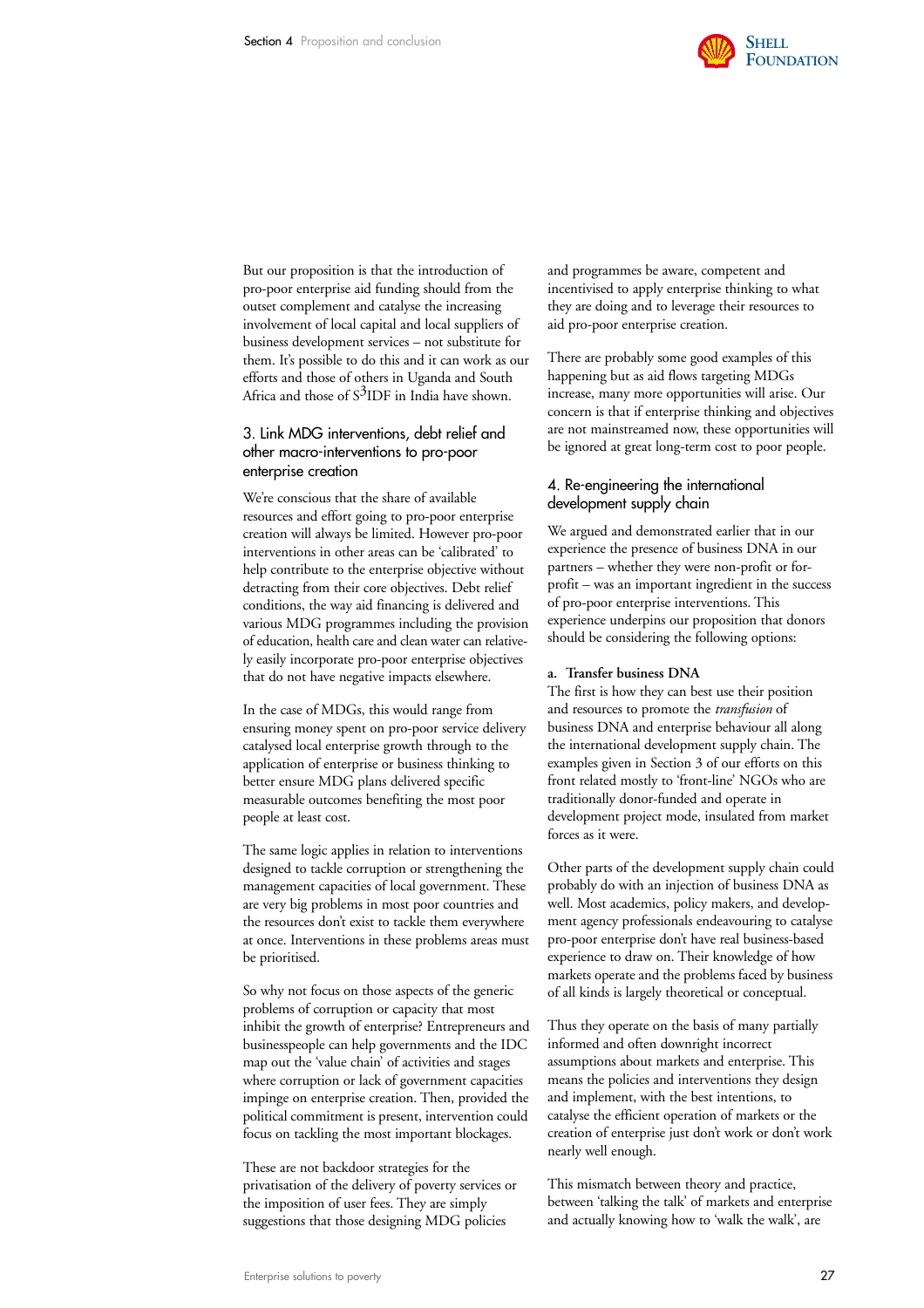

obviously not the sole reason why many enterpriseoriented (and growth-oriented) policies and interventions in poor countries haven't worked as well as intended. But there is a certain logic in the argument that if we want policies and interventions that help pro-poor enterprise grow, it would be useful to be able to inject more experience-based, business DNA into the project and policy design process. It's not easy<sup>62</sup> but it can be done and donors are perfectly positioned to drive this process – perhaps even via new forms of partnership with big business that would facilitate the transfer of their business DNA into the development supply chain (See annex 2).

#### **b. Develop alternative sources of supply**

The second option is to construct an 'alternative' development supply chain by working more extensively and more directly with the for-profit sector on devising and delivering pro-poor enterprise interventions. Our experience is that the efficiency of resource use is higher, the transaction and learning costs lower and the going-to-scale opportunities much greater than when trying to accomplish the same thing with the non-profit sector.

#### **c. Promote hybrids**

A third route could be to use market principles to encourage the emergence of financially viable, hybrid 'network business models' capable of delivering pro-poor services on a large scale. Donors could facilitate the coming together of private and non-profit entities into a new form of hybrid 'enterprise' that could use smart subsidies and commercial capital, best-practice business and developmental skills, to deliver differentially priced services to different segments of the poverty market.

This is an approach the Shell Foundation is piloting in the scale-up phase of its *Breathing Space* programme in India and elsewhere, where the aim is to achieve significant 'market penetration' of cleaner stoves and fuels among poor household 'markets' that number in their millions.

The re-engineering of the development supply chain along business lines is happening to a certain extent as some donors and non-profits try to apply business thinking to what they do.<sup>63</sup> But these business-like development entities and experiments are still in the minority and largely peripheral to the way most of the IDC is organised and incentivised. We suggest therefore that whether

and how to introduce business principles and business DNA into the mainstream IDC is a topic worthy of further urgent debate.

#### **Propositions for engaging the international business community**

Our second set of propositions relates to the role of large businesses, especially multinational corporations, in tackling poverty. Our core position is that through harnessing its value-creating assets, big business is especially well-equipped to add enormous value to pro-poor enterprise initiatives – and elsewhere in the war against poverty.

As noted above, some of this is happening but not enough and our propositions below focus on how to make more of it happen.<sup>64</sup>

#### 1. A case of mutual myopia: the wrong 'ask' and the wrong 'offer'

An important and very simple reason why not enough of the 'right' type of business engagement with poverty takes place is that civil society is usually primarily interested in the financial contribution business can make – and business is used to and perfectly happy with doing just that.<sup>65</sup> The issue of seeking or offering access to a company's value-creating assets as the key contribution to tackling a poverty issue via a public-private partnership (PPP) simply doesn't arise.

No doubt this situation could be improved through education and exhortation directed at both sides. But we think something more fundamental has to occur in order to break through the self-reinforcing, mutual myopia that leads to the suboptimal involvement of business in the fight against poverty.

#### 2. Making poverty partnerships more like business partnerships

And this 'something' is to do with recasting the 'riskreturn profile' of the poverty projects and publicprivate partnerships that business is asked to join.

Let us explain. Businesses participate in commercial partnerships with each other because they offer each partner specific value they cannot secure by acting alone. Both sides bring to the table an exclusive set of assets essential to accomplishing the task at hand. And both sides have a strong vested interest in a successful outcome.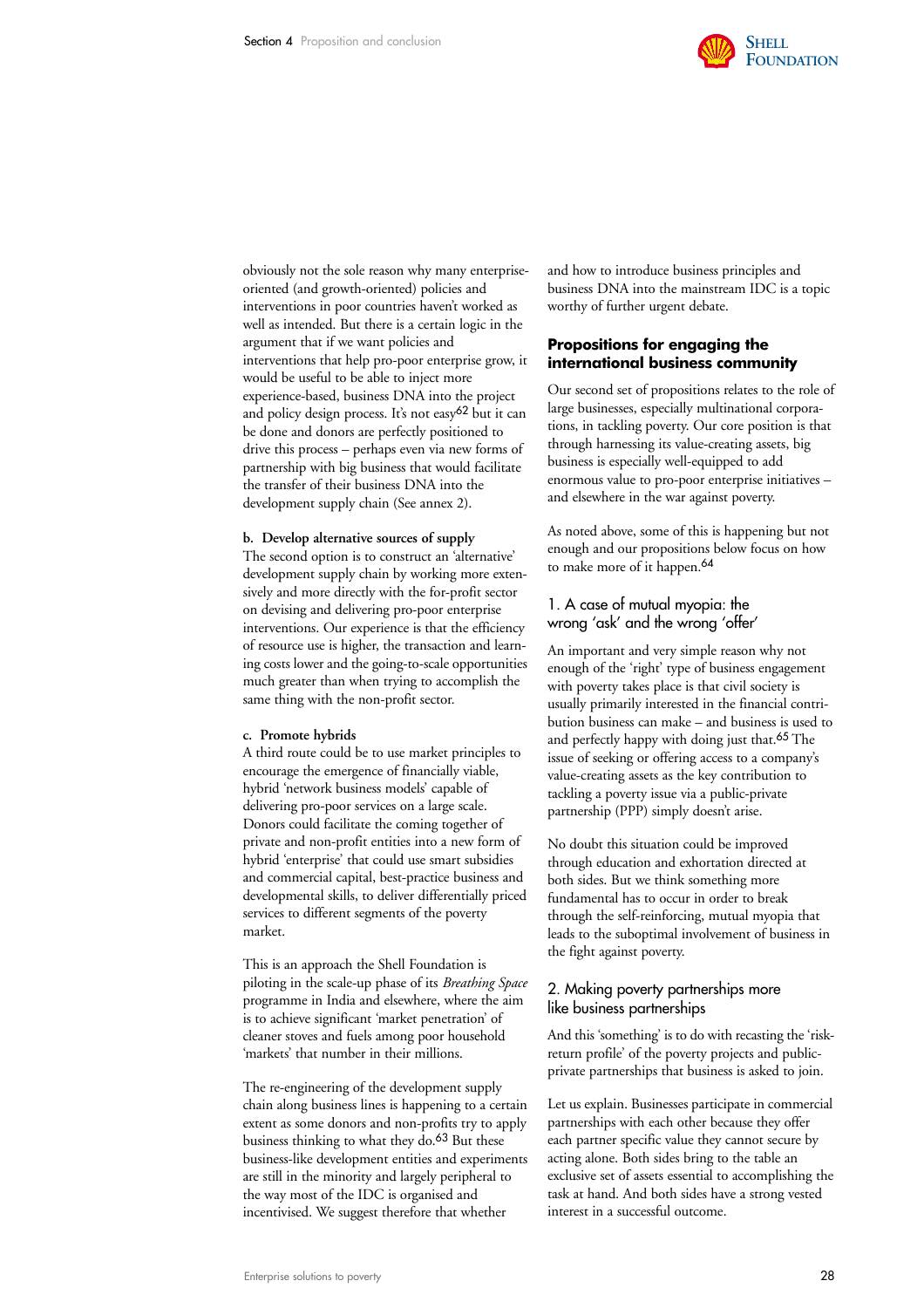

The contrast with the typical poverty project or PPP in which business is asked to participate is illuminating. First business is often not consulted in their design and as we've noted money is usually the main input asked of business.<sup>66</sup> PPP objectives, though worthy, are frequently so generally specified that the outcomes, even if achieved, will have little real social or business relevance.

Moreover, the lead civil society partners are not really 'at risk' in any meaningful sense as they rely on aid or public money to fund their involvement.<sup>67</sup> Most importantly, while knowledgeable, articulate and full of ideas, these partners usually don't have influence or are not empowered to deliver change where it's needed in order to help achieve the PPP's objectives.

This is not a criticism of the competence or commitment of civil society partners or of their right to play a role or of the value of their contribution to PPPs. It's simply acknowledging that on their own, non-empowered civil society partners can't bring enough of value to the table to catalyse a high value-added response from business.

So not surprisingly, big business turns down most invitations to join PPPs because they have the wrong sort of risk–return profile. And when business does join up, the inputs that are sincerely offered, while appropriate to the circumstances are rarely the core value-creating assets where we believe real social value-added lies.

Clearly there are some very successful PPPs out there where the business partners are delivering real social value via deploying their core competencies. And there is already a sizeable 'literature' full of useful recommendations about the principles of effective public-private partnership.<sup>68</sup> But we want to draw attention to two fundamental weaknesses that undermine the ability of many pro-poor public-private partnerships to contribute to their full potential.

#### **a. Ensure the right parties are at the PPP table or don't bother issuing the invitations**

Big business is often appropriately criticised for not involving key stakeholders in discussions about actions by the business that directly affect them.

But very often, the civil society members of a PPP do not have the power or influence to effect the changes necessary to solve the problem the PPP was set up to tackle. Our proposition is that only

parties who add real value and are empowered and able to deliver change where it is needed should sit at the public-private partnership table.

#### **b. Set goals that make a difference to poor people but ensure that the partners also secure 'returns' they value**

Any pro-poor project or PPP of value must have achievable goals that deliver measurable (and wanted) benefits to poor people. But our main point here is not about the poverty *outcomes* of PPPs but about the *benefits* that devolve to the partners as a result of participating in the initiative.

It seems to us that to get big business to invest value-creating assets in PPPs, these need to generate 'returns' to all partners in 'currencies' they value and at a scale commensurate to the risk they are taking.

This is precisely the logic deployed in the design of our SME funds in South Africa and Uganda. The local banks felt that the SMEs helped initially would eventually become customers for larger commercial loans – while Shell Foundation got involved to demonstrate to other banks that investing in SMEs was good business.

The process at work in this example is linear and in the banks' case clearly linked to future profits. Other risk-return relationships are possible. For example, big businesses operating in the same country could pool their input needs and thus create a market for local SMEs in return for government efforts to introduce 'level playing field' policies with regard to adherence to standards or the removal of differential pricing structures.

The challenge is in crafting a PPP that will deliver to each of the partners a set of returns of sufficient value that it makes it worthwhile for them to exclusively commit whatever is necessary on their part to achieve the overarching social outcomes of the partnership.

#### 3. It's all about getting the risk and return balance right

There are many other dimensions that could be explored arising from the proposition that PPPs should be structured like business partnerships. But they are all essentially thrown up by the fact that the parties involved would have to deal with the implications of a very new set of risk-return relationships. Again the challenges in doing this are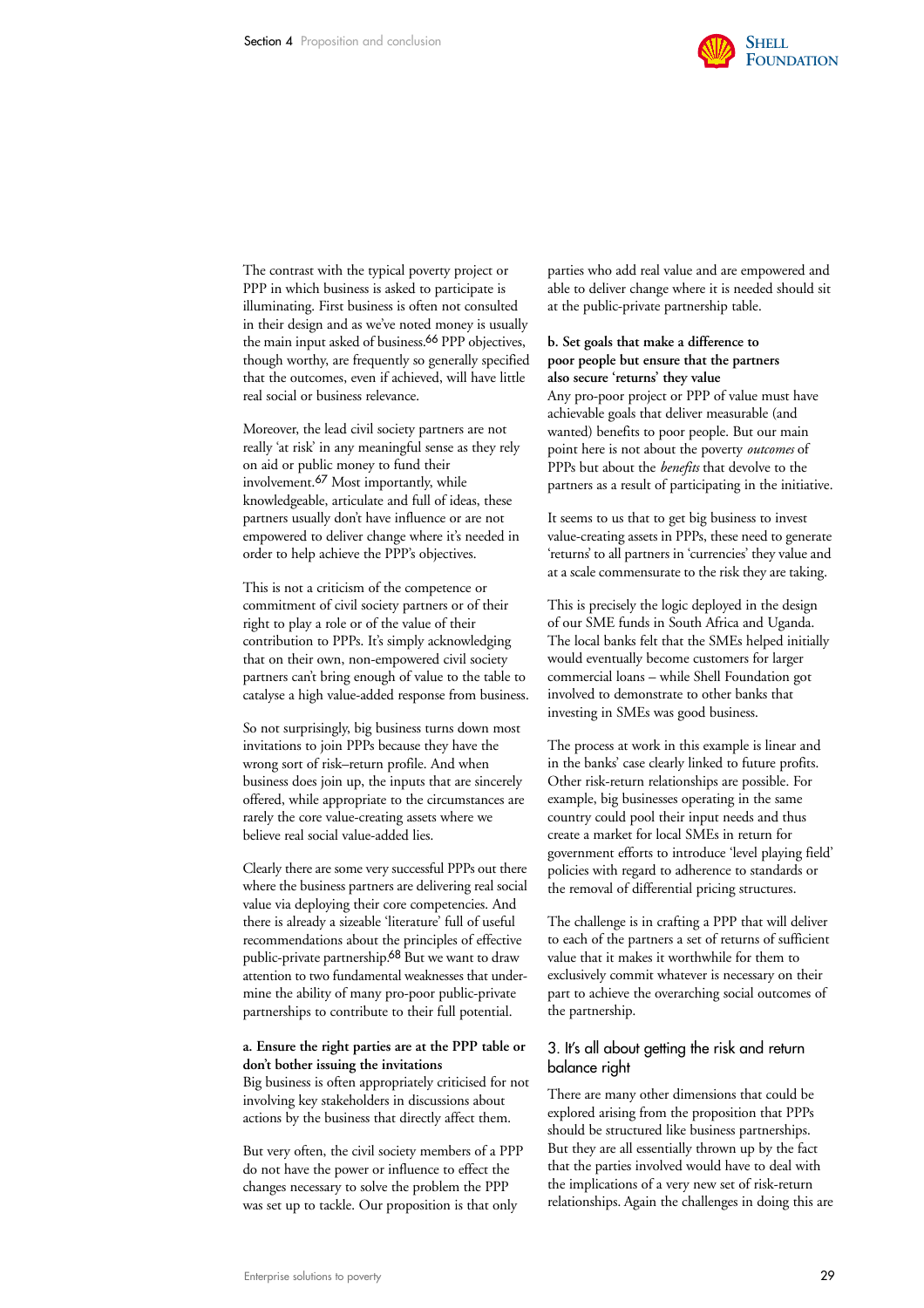

significant but we think the potential benefits are of such scale that this topic too is worthy of more extensive debate.

#### **Come together: an invitation to invest in proving and positioning enterprise as a key part of the solution to poverty**

Society is clearly in an era of renewed commitment to explore new ways of tackling the scourge of poverty with the aim of banishing it to the history books. This is a moment to be seized upon. Already there is much creative and bold experimentation going on within the IDC, by developing country governments, by leading politicians and actors in the industrialised countries, and by big business.

So the propositions put forward in this conclusion that encourage focus and experimentation around the issue of enterprise and poverty reduction do not necessarily break new ground. This is very positive because it means there is already much to talk about and much to learn from each other.

Some of the right kind of talking and learning is taking place but not enough – especially since the 'sales pitches' are already being made and plans are already being laid to deploy the new pro-poor political and resource commitments that appear to be on the horizon in 2005.

Given the scale of the problem to be tackled and the encouraging signs that results can be delivered, the IDC, developing country governments and the big business community need to explore the enterprise–poverty territory together, robustly and urgently.

This includes not just more talking but action as well to invest in piloting new ways of working together to tackle business environment obstacles to enterprise development and growth. The Shell Foundation over the coming months will be doing what it can to catalyse such initiatives. We invite others to join us.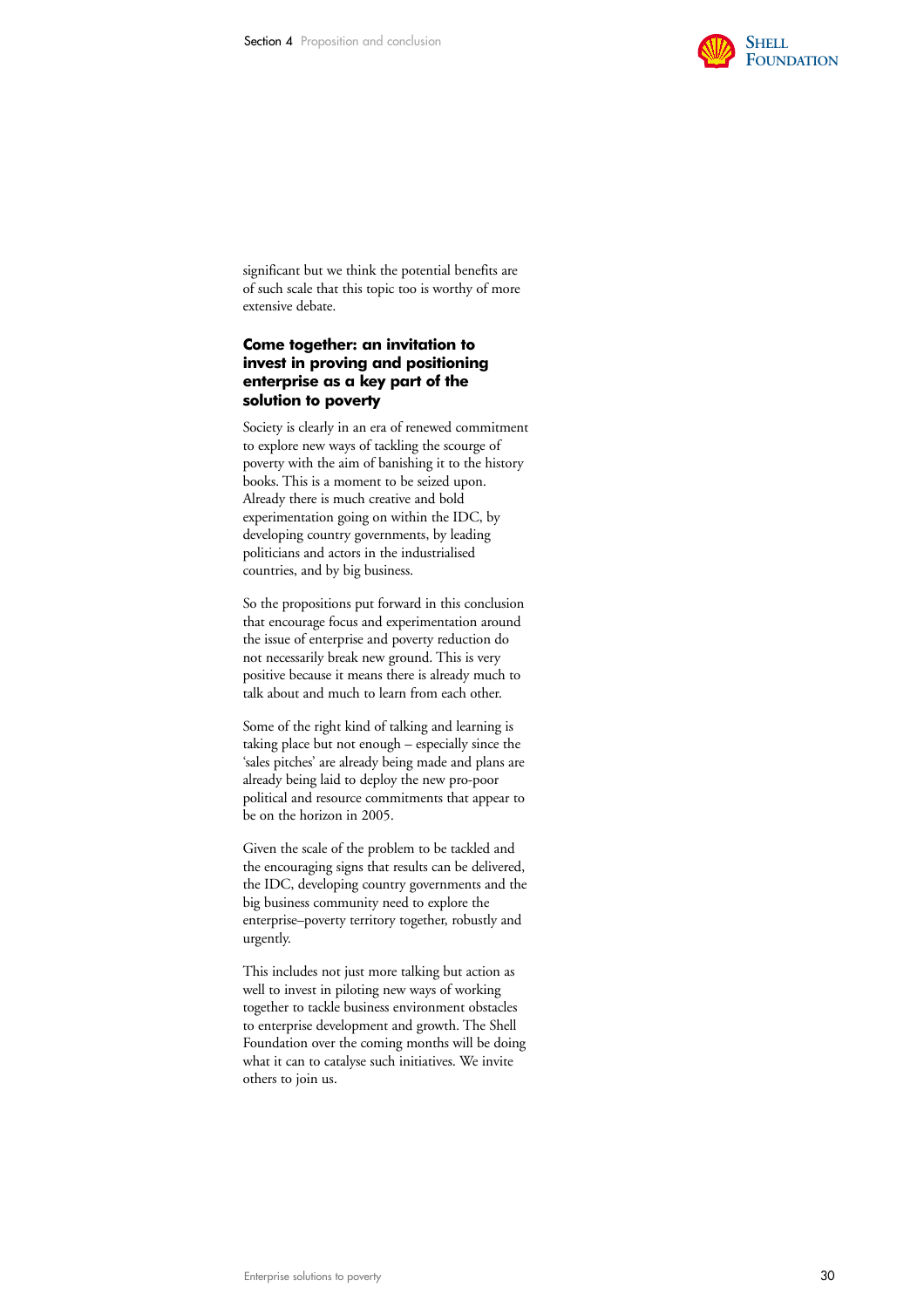

### Annex 1: Definitions

#### **International Development Community**

The 'International Development Community' we refer to in this paper includes private and corporate foundations, individual philanthropists, multilateral and bilateral development agencies and departments, and non-profit groups concerned with poverty and development, including academic institutions and professional NGOs. Unless specifically mentioned, not included are donors, academics and agencies concerned with humanitarian and disaster relief, developing country governments or private sector actors who work on publicly-funded development and poverty projects.

#### **Enterprise and pro-poor enterprise**

We use the terms 'enterprise' and 'pro-poor enterprise' extensively and often interchangeably in this paper and have in mind the following features of each. By 'enterprise' we mean primarily private sector enterprises but include also NGOs, social entrepreneurs, even public sector enterprises acting in a business-like way to deliver services to poor people. The 'pro-poor' enterprise boundary is quite broad and encompasses productive entities of any size or national origin that provide affordable and appropriate products and services that are bought by poor and often previously un-served populations; entities that employ poor people; and entities owned by poor people – from small farmers, through traders and into more conventional productive activities. Hence the main focus of our work on poverty issues is catalysing the development and growth of pro-poor enterprise.

#### **SMEs**

Our notion of what constitutes an SME is not tied to numbers of employees or turnover but rather to start-up and first-stage enterprises which need capital of the order of a few thousands of dollars to upwards of \$500,000 to \$750,000. As such, some of our initiatives involve truly micro-enterprises at one end and big companies at the other which have operations with local supply chains that do or could feature SMEs.

#### **The poor**

Ultimately we want the things we do or cause to happen to materially and measurably benefit 'poor people' which for us mostly means people in developing countries who live on \$2 a day or less. However, we don't draw any rigid dividing lines in terms of income level or asset ownership in deciding what to do and where to do it. This is because the dynamic development processes, on which we focus, work in complicated ways – as shown for example in the way that a rise in nonfarm wages pulls agricultural labour into non-farm jobs, creates labour scarcity in the agricultural sector and thus causes rises in farm wages. See P. Lanjouw and N. Sterns (2003), 'Opportunities off the Farm as a Springboard out of Rural Poverty: Five Decades of Development in an Indian Village' in G. Fields and G. Pfefferman (2003), *Pathways out of Poverty: Private Firms and Economic Mobility in Developing Countries*, Kluwer Academic Publishers. So we believe it's possible to aid our target beneficiaries not only directly, but by influencing the actions of others, or by deploying lessons learned from interventions whose immediate beneficiaries may not in fact be poor people or be located in the poorest countries.

#### **Financial Viability**

We have a flexible interpretation of the concepts of self-financing, financial viability and financial returns. Our ultimate aspiration is for the initiatives we support and the enterprises they support to rely on earned income (not grants) to cover all costs and deliver a commercial rate of return. But we are, of course, aware that in many of the poverty contexts we operate in, these aspirations may not be attainable at the outset and indeed may never be in certain circumstances and subsidies may be required – as is the case in many enterprise contexts in rich countries. So what we look for are plans, groups and people who will try to harness the disciplines involved in pursuing full commercial viability while they pursue their social objectives.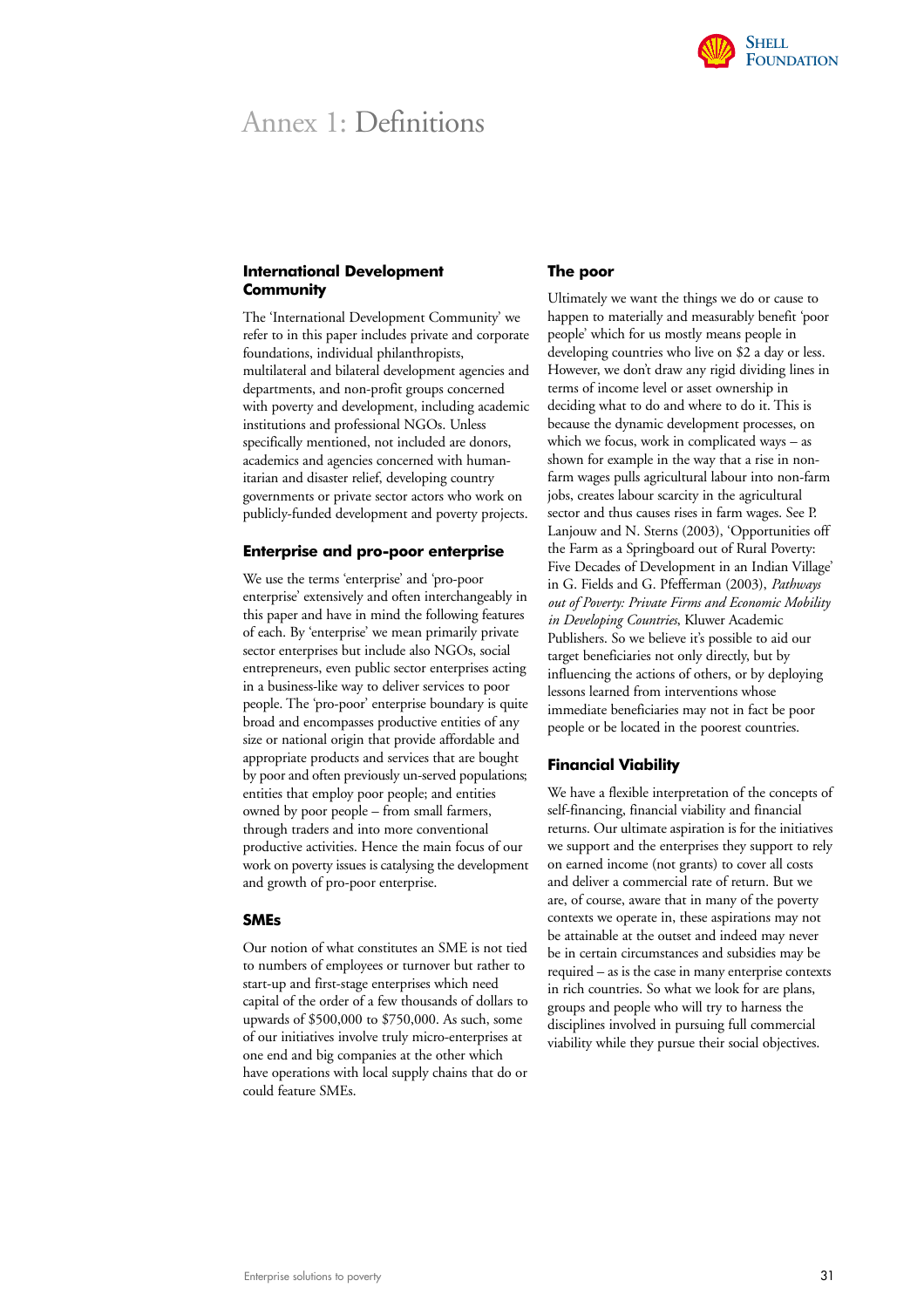

### Annex 2: Anecdotal evidence

#### **Meeting The Needs Of Real Customers**

In one Shell Foundation project intended to test the commercialisation possibilities of village-scale biomass gasifiers, our partner – a team from a university engineering department who had developed the technology – spent most of their time and our money on R&D issues close to their hearts as engineers. But they didn't pay attention to the main developmental challenge (and objective of the project) of commercialising their technology and so carried out no market research and as a result were unable to secure the local investor interest that the plan called for. In another example, the social entrepreneur we supported – again in an effort to commercialise a technically viable village power production system – had a strong developmental aim which was bringing electricity to unserved villages and creating microenterprises able to use the power provided. Much donor money was raised and used to subsidise the pilots thus eliminating the 'need' to charge poor customers the full cost of the power provided. This confounded our efforts to assess whether commercial finance could be used to scale up to meet the needs of thousands of un-electrified villages. And this means that the NGO partner is now continually having to raise ever more 'soft' money just to keep their few pilots operational.

Those familiar with the history and current status of the famous 'Multi-Functional Platform (MFP) in West Africa' may recognise a similar conundrum. See UNIDO/UNDP regional Multifunctional Platform Programme (MFP), at www. un.org/special-rep/ohrlls/UN\_system/unido.htm The MFP is a diesel-powered generator that drives a set of agro-processing equipment for productive use at village level and is managed by women's associations. Its development has been completely donor-funded with a social objective – to empower the women who operate the platform. As a consequence, not much business thinking is applied to the manage-ment of the platform (for example, capital costs are never factored into user fees) or to the challenge of going to scale. Intriguingly, there is evidence that the MFP (which is emphatically a pro-poor piece of technology) is in fact commercially viable. This means at least some of the costs of a rollout could be financed commercially and as long the operators are women's groups the original 'empowerment'

objectives could be met as well. However, significant donor and public money is now being used to finance rollout in some West African countries.

#### **Measureable Success And Failure**

Our engagement with INTEGRA, a Romanian NGO involved in micro-finance, as part of the work of our Market Access programme, illustrates the point. Integra realised its clients were producing products for which there was no market. We engaged with them around this problem and pushed them to understand that they could offer much greater value to their clients if they both started by identifying market opportunities rather than just rushing to set up production and then looking for somewhere to sell. This engagement catalysed Integra into educating itself – with the help of expert consultants – about how markets work and the most appropriate 'routes to market' for their clients. This in turn kicked off a process whereby their clients started to produce more marketable products. Integra also realised that this new knowledge itself had commercial value and opened up a business opportunity for themselves that will produce more income for the NGO and benefits for its clients.

#### **Transferring Business DNA**

The Shell Foundation is partnering with the World Conservation Union and UNESCO to do precisely this in a slightly different context by using the business and site management skills and techniques available in Shell Group to upgrade the local management of UNESCO's World Heritage sites throughout Africa and get these onto a more financially viable footing for the longer term. There are obviously other examples of this kind of skill transfer taking place between big business and the IDC. For a non-enterprise example see UNAIDS (2004), Aids in Africa: Three Scenarios, Joint UN Programme on HIV/AIDS, New York. This is a case where core value-creating assets of the Shell Group – its scenarios methodologies – are being used in partnership with the United Nations to tackle HIV/AIDS in Africa. We know of other current examples where large MNCs are deploying core skills and assets working in public–private partnerships (PPPs) to tackle the problems of AIDS, child malnutrition and community health.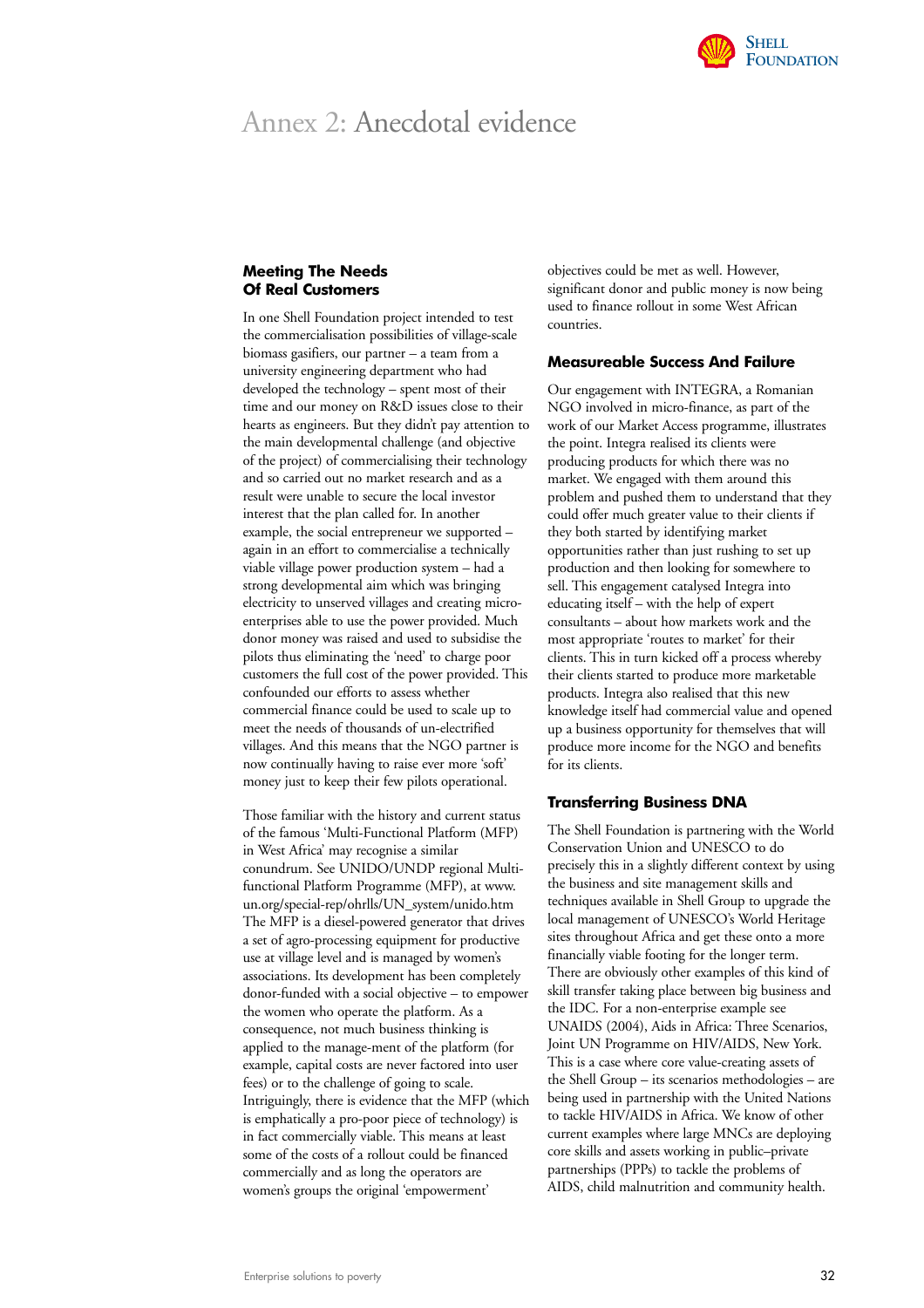

### End notes

#### **Introduction**

<sup>1</sup> The Shell Foundation is a UK registered charity established by Royal Dutch/Shell Group of Companies in June 2000. It is governed by a Board of Trustees composed of three senior Shell Group executives, including the Group's Chief Executive and three independent external Trustees. The management team has four members with extensive professional backgrounds in poverty, environment and business. See www.shellfoundation.org for further information.

#### **Section 1: The Case For Putting Pro-poor Enterprise At The Heart Of The War On Poverty**

2 This slogan was initially coined by the rock star Bono and is now a headline sound bite for the 'Global Call for Action Against Poverty' coalition – a group composed largely of poverty-oriented NGOs. See www.makepovertyhistory.org. The work of this coalition is most visible in the United Kingdom. Elsewhere, the push for more help to poor countries is less high profile but just as earnest.

3 Since 2000, there's been a marked rise in MNC involvement in the attack on poverty, especially via public–private partnerships launched through venues such as the World Summit on Sustainable Development and the United Nations Global Compact. See www.sustainabledevelopment.gov.uk/wssd2/04.htm for a review of public–private partnerships launched at WSSD; for the UN Global Compact see C. Fussler et al (eds) (2004), **Raising the Bar: Creating Value with the United Nations Global Compact**, Greenleaf Publications, UK and for the forerunner to the Global Compact see UN (2004) *Report to the UN Secretary General of the Commission on the Private Sector and Development.* United Nations, New York. Of course there's no shortage of cynicism about the sincerity of the increasing commitment of MNCs to tackling poverty. See, for example, Christian Aid (2004). **Behind the mask. The real face of corporate social responsibility**, Christian Aid, London, but equally there are powerful counterarguments as well. See Paul Lewis (2005), 'The Fight Against Poverty: Harnessing the Power of the Multinationals', **International Herald Tribune**, Monday 14 February 2005.

4 Some argue the increased aid funding on offer is far too little while others fear heightened political interference in a post 9/11 world. And many worry giving more aid to misruled countries will just line the pockets of corrupt officials and remove the pressure for reform. See for example R. Righter (2004), 'Free Trade not Free Aid will help to end poverty' **The Times**, 14 December 2004; Christian Aid (2004), **The politics of poverty: Aid in the new Cold War**, Christian Aid, London; and J. Sachs (2002), 'Developing Africa's Economy' in **The Economist**, 22 May 2004.

5 Between 1950 and 1995 OECD countries gave \$1 trillion (in 1985 dollars) in aid. See W. Easterly (2002), **The Elusive Quest for Growth**, MIT Press, Cambridge.

6 For compilations of 'Aid Works' evidence, see Oxfam (2004), **Paying the Price: Why rich countries must invest now in a war on poverty**, Oxfam, London and UN Millennium Project (2005), **Investing in Development: A Practical Plan to Achieve the Millennium Development Goals**, United Nations, New York. For macroeconomic analyses addressing the same topic see C. Burnside & D. Dollar (2000), 'Aid, policies and growth', **American Economic Review** 90 (4) 847–868, and M. Clemens et al (2004), 'Counting chickens when they hatch: The short-term effect of aid on growth', **Center for Global Development, Working Paper No 44**, July.

7 For anecdotal evidence of the 'Aid Doesn't Work' argument see M. Maren (1997), **The Road to Hell: The Ravaging Effects of International Aid and Charity**, The Free Press and R. Jacob (2005) 'Whose power, whose glory?' **FT.com**, 9 January 2005. For macroeconomic evidence see Easterly (2002) and L. Pritchett (1997), 'Where has all the education gone', **World Bank Policy Paper, Research Working Paper 1581**, Washington, D.C.

8 Between 1981 and 2002, GDP per capita in sub-Saharan Africa contracted by 13%, nearly doubling the number of people living on less than \$1 a day, from 164 million to 314 million. World Bank (2004) **World Development Indicators** World Bank, Washington, D.C.).

9 These include the outstanding economic performance turned in by China and India over the last two decades, the more recent growth spurts recorded by some of the poorest countries in Africa and the impressive commitment to and progress towards democracy and better governance in large parts of the continent. See UN Millennium Report (2005).

10 We should mention early on that the best of the current round of initiatives focusing on enterprise and development is the *Growing Sustainable Business* programme of the UN Global Compact. See www.undp.org/business/gsb

11 See for example Jagdish Bhagwati (2004), **In Defense of Globalisation**, Oxford University Press; Martin Wolf (2004), **Why Globalisation Works**, Yale University Press; and David Dollar and Aart Kraay (2000), 'Growth is Good for the Poor', a World Bank Working Paper cited by Easterly (2002) which demonstrates the long-accepted relationship that an additional 1% per capita growth causes a 1% rise in the income of the poor.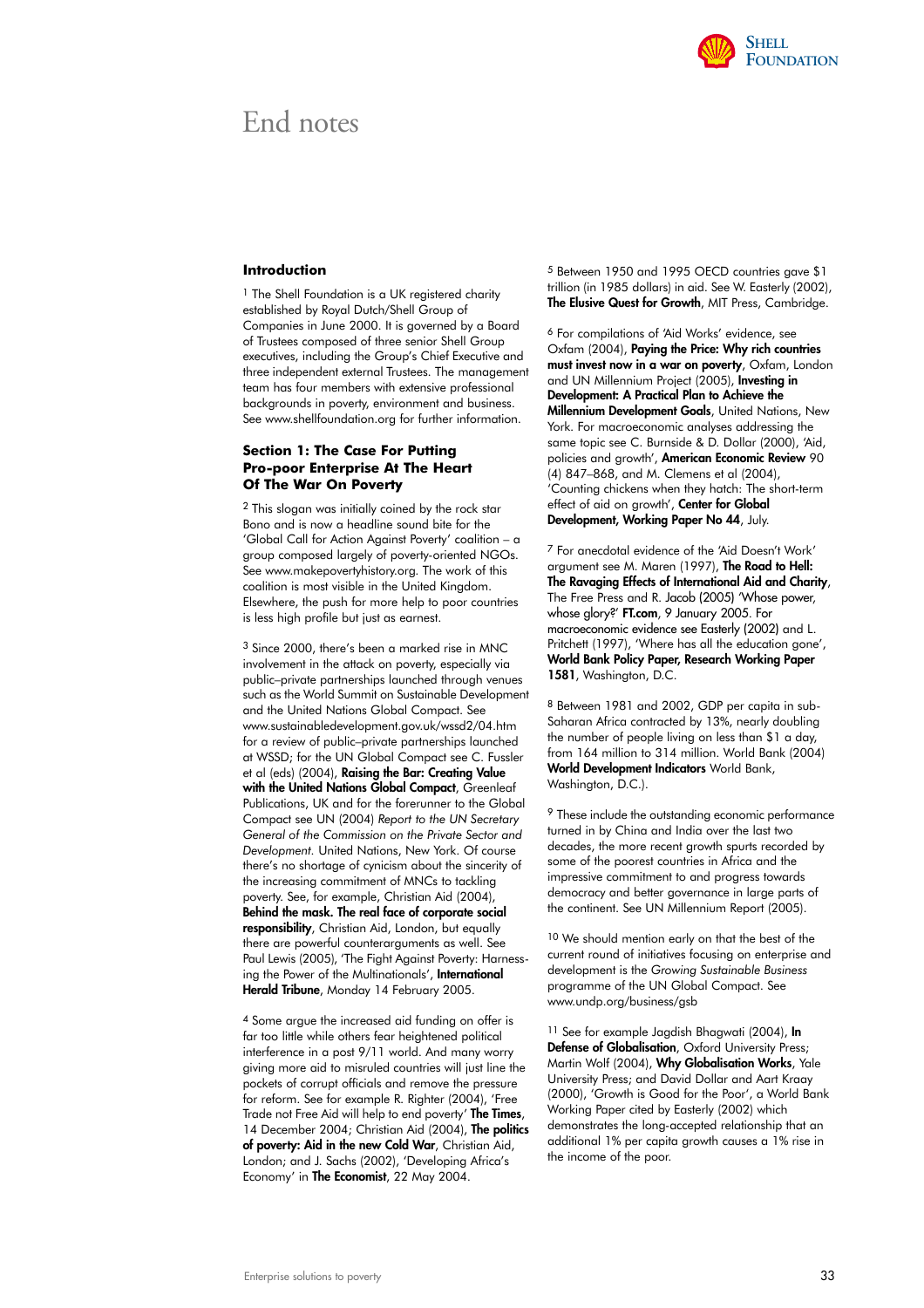

12 As is well known, SMEs account for the large bulk of employment in poor countries, provide goods and services to poor people, create jobs when they grow, are key in the transition from agriculture-led to industryled growth and provide supply chains that attract foreign direct investment. See especially UNDP (2004) Partnerships for *Small Enterprise Development*, Sustainable Business Programme, UN Global Compact, New York and B. Wedder (2003), 'Obstacles facing Smaller Business in Developing Countries' in G. Fields and G. Pfefferman (2003).

13 Just think of how many plumbers will be required to carry out the real work needed to meet the MDG for clean water.

<sup>14</sup> The access versus capacity trade point is made by many in relation to the agricultural sector but is even more critical in relation to securing trade gains in industrial goods. Not just exporting but remaining competitive in an increasingly technology-intensive world is a huge challenge for poorer countries because expansion of industry and industrial exports is essential to escape the inherently low-growth trajectory associated with an agricultural-based economy. See S. Lall with E. Kraemer-Mbula (2004), 'Stimulating Industrial Competitiveness in Sub Saharan Africa', Paper presented at the **Tokyo International Conference on African Development**, November 2004; and A. Beattie et al (2005), 'Trade, aid and debt relief: can this year's ambitious antipoverty promises be kept?', **Financial Times**, Thursday 6 January 2005.

15 See Theroux (2004) **Dark Star Safari: Overland** from Cairo to Cape Town, Penguin for vivid accounts of this sense of hopelessness in some African countries.

<sup>16</sup> And the same can be said for the pro-poor impacts of economic growth, trade and direct foreign enterprise. For example the negative environmental impacts of growth in developing countries have been shown repeatedly to fall excessively on the poor. There are many other ways growth, and trade for that matter, do not necessarily work out to the benefit of the poor. See S. Bromley et al (2004), **Making the International: Economic Interdependence and Political Order**, The Open University

17 However, even extreme poverty contexts do not constitute an impenetrable impediment to enterprise having positive impacts or, as we will show later in the case study section, to the added value enterpriselike thinking can bring to poverty-reduction strategies targeting the poorest of the poor.

#### **Section 2: Learning By Doing: The Shell Foundation Experience In Catalysing Pro-poor Enterprise Development**

18 And many of these address important enterprise development-enabling conditions. See for example the UN Millennium Project (2005).

<sup>19</sup> The importance to poor people of having work is brought home by a recent journalist's report on UK Chancellor Gordon Brown's trip to Africa. This recounted the plight of a 67 year old woman from a Nairobi slum, living on the equivalent of \$6 a month who, after making it clear she had never heard of Gordon Brown and his initiative to eradicate poverty, was quoted as saying: 'Nothing ever gets through to us. The money does not get past our leaders. The best thing they could do is help us set up some business. With transport I could sell vegetables and earn money to buy food.' See J. Clayton and Xan Rice (2005), 'Where poverty means living on just £3 a month', **The Times**, Saturday 15 January 2005.

20 For much evidence of this and a compelling recasting of the way the development community should look at poor people see C. K. Pralahad (2004), **The Fortune at the Bottom of the Pyramid: Enabling Dignity and Choice through Markets**, Wharton School Publishing

21 See annex 1 for our concept of SMEs and UNDP (2004) for a good conceptual discussion.

22 A phrase we have adopted from the description used by one of our partners – the Small Scale Sustainable Development Infrastructure Fund – which is discussed in the case study section.

23 Which includes not just what we've experienced via the Shell Foundation but also in the many years of professional development and business and entrepreneurial experience of the management team.

24 The simple point here is that when donors impose their own 'public benefit' agendas on enterprise initiatives – whether requiring only renewable energy be used, hiring disadvantaged employees or even monitoring social impacts and telling others about them – this has a tremendously distorting effect on enterprise effort and inevitably makes it very much more difficult for the enterprise simply to survive.

25 The history of development assistance – and more immediately our own project portfolio – is littered with good 'projects' that have never gone to scale and while perhaps helping locally for a short while, have left the majority of the poor untouched.

26 So for example, in a number of developing countries, SME-focused investment funds launched in the renewable energy sector have failed largely because of the 'starting conditions' they were lumbered with by the northern donors who set them up. In our own portfolio, we have frequently found, for example, that when a pro-poor service delivery intervention starts off fully funded by grant money, it's often difficult for the project managers to pursue a full cost-recovery model because of the primacy given to developmental objectives. This means they spend a lot of their time at conferences – but more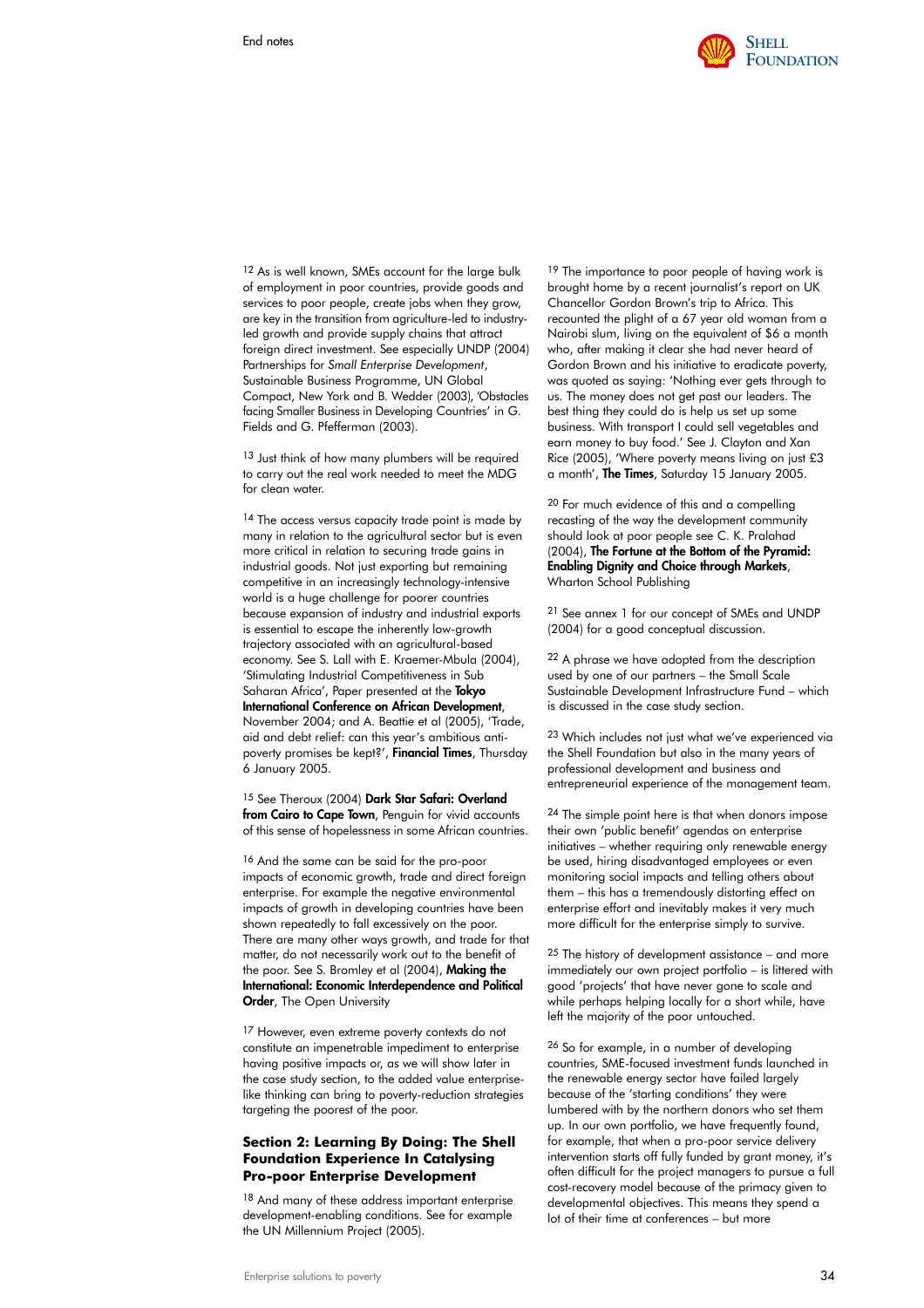

importantly, continually need to chase donor money to cover operating costs (which is hugely timeconsuming and diverting) and can never expand properly because of the limits of donor funding.

27 See background papers, conference report and work of individual participants at 'Private Investment with Social Goals: Workshop on Building the Blended Value Capital Market', WEF Headquarters, Geneva, 21–22 September 2004, sponsored by IFC, The Rockefeller Foundation and the World Economic Forum.

28 For example, the instinctive reaction of much of the IDC and many developing country policy makers when confronted with poverty problems is to see these as 'public good' issues and thus they look first to what the public sector (using grant funding and applying development principles) can do to solve the problem. There is an almost automatic assumption than in many poverty contexts markets can't operate so the options aren't explored rigorously. But much more importantly, business principles of the sort we have been talking about (which are themselves all about finding least cost solutions to the problem of getting people what they want) are not applied in the search of solutions to poverty. And when IDC actors and policy makers do acknowledge or allow for markets or private sector enterprise activity being part of the poverty solution, there is an almost naive assumption that if you just apply market principles to structuring the enabling environment, somehow efficient markets and profitable enterprise will follow automatically. Markets and enterprise can and do work against the interests of poor people, obviously. But getting markets to work in a pro-poor way and especially catalysing successful SME development requires a great deal of attention to very specific and very practical details and is not at all automatic or formulaic as our case studies demonstrate.

29 The business purposes in using these assets are straightforward but they are usually wrapped up in business speak – project framing, carrying out a risk assessment, developing a customer value proposition, analysing the value chain – and are not well understood by the 'outside' world. But we have found that their appropriate use can have tremendous value in tackling poverty.

30 We are not referring here to proprietary assets but on the physical side to distribution networks, retail outlets, supply chains, etc and to knowledge derived from a long-term presence in a country or market, from the experience of building a business under specific circumstances, and so on.

#### **Section 3: Energy access, poverty and our experience on the ground**

31 See World Bank (2000), **Energy and Development Report 2000**, Washington, DC; Netherlands Ministry

of Foreign Affairs (2004), **Energy for Development 2004** and IEA (2004), **World Energy Outlook**, Chapter 10, International Energy Agency, Paris.

32 The most well-known of these is the Global Village Energy Partnership launched at WSSD in 2002 (see www.gvep.org).

33 We did this via a series of on-line dialogues and stakeholders' workshops. See www.shellfoundation.org for further information.

#### **Case study 1: Sustainable solutions to Indoor Air Pollution**

34 The concentration of particulates and pollutants in indoor smoke is many times higher than even the worst outdoor pollution. See ITDG (2003), **Smoke: the Killer in the Kitchen**, Intermediate Technology Development Group (**www.itdg.org**).

35 Because the technical solutions – ventilation, cleaner fuels, better stoves – are well known and low cost, IAP is one of those 'unnecessary' dimensions of extreme poverty the 'Make Poverty History' campaign wants to do away with.

36 See V. Laxmi et al (2003), 'Household Energy, women's hardship and health impacts in rural Rajasthan, India: need for sustainable energy solutions', **Energy for Sustainable Development** Vol VII, No 1, March, which reported the results of a study that valued the annual cumulative economic impacts (imputed health and labour costs) of Indoor Air Pollution on a rural population of 5 million households at \$725 million – for one year for just one state of India.

37 For more on the IDC and IAP prevention see ITDG (2003).

38 The commercial success stories for biomass stove products such as the charcoal 'jiko' in East and now in West Africa do not necessarily lead to reductions in IAP for a number of reasons, primarily because they were originally designed to increase fuel efficiency, not to reduce emissions. For detailed analysis of the Indian case see article by R. D. Hanbar and Priyadarshini Karve (2004), 'National Programme on Improved Chulha (NPIC) of the Government of India: an overview', **Energy for Sustainable Development**, Vol 6 Issue 2, published by the International Energy Initiative (www.ieiglobal.org/esd.html).

39 See ITDG (2003) especially Appendix 1 and references therein.

40 In India, Guatemala and Mexico in the first round launched in 2002; and then subsequently in 2004 in Ghana, Ethiopia and Kenya and in 2005 in Brazil and Pakistan.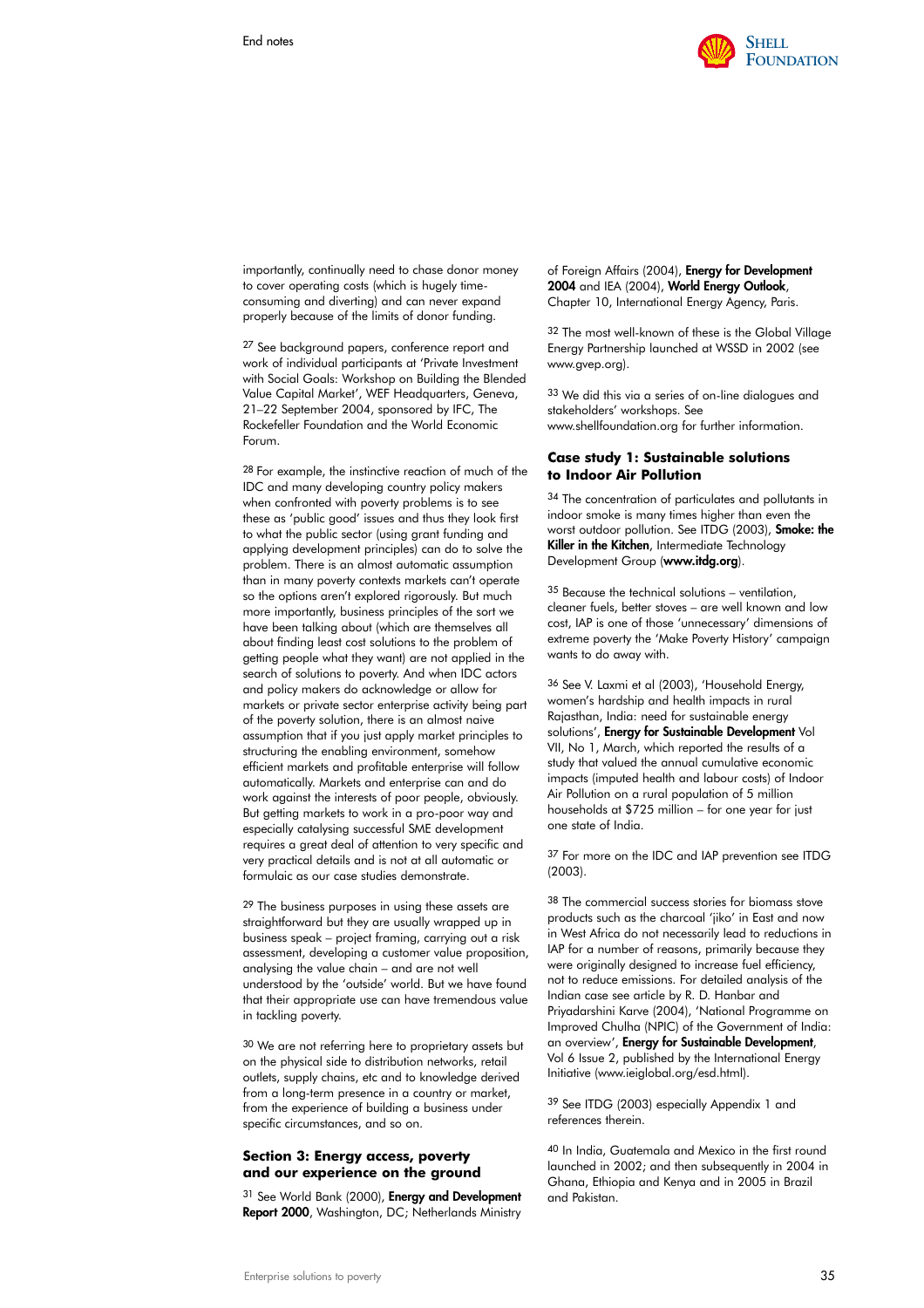

41 By comparison, some multilateral institutions have been trying and failing for years to work through governments in Asia to launch IAP interventions. These institutional roadblocks are starting to ease, at least partly as result of *Breathing Space* and the efforts of the Shell Foundation. For example, the launch of *Breathing Space* helped catalyse the launch by the US EPA at WSSD of a 'Partnership for Clean Indoor Air' (**www.pciaonline.org**). And in autumn 2004, Shell Foundation worked with ITDG, UNDP and WHO to generate significant media coverage of the IAP issue during World Rural Women's Day, 15 October 2004. See Fiona Harvey (2004), 'Where there's smoke, there's a health risk', **Financial Times**, 29 October 2004 and **BBC World's Asia Today**, 15 October 2004.

42 For example in India, the pilots uncovered that there could be enough margin in a smokeless chula (stove) for which poor women are willing to pay 300 rupees, to give profits to artisans and pay for social marketing costs. In Kenya and in India, financial institutions have, through the Foundation's work, recognised the demand for improved energy products and services and are offering consumer financing for the purchase of improved products and services and enterprise financing for businesses in the supply chain. The households and villages involved here are extremely poor, including, in India, tribal communities. The uncovering of a sustainable business model for getting smoke out of the kitchens of these people is a good example of the value added from applying business thinking to the identification of poverty solutions in contexts where 'markets won't work'.

#### **Case study 2: Catalysing the pro-poor market for solar home systems**

43 For example, reviews of donor efforts and major aid-funded programmes such as the Global Environmental Facility to advance the use of renewables and promote the creation of renewable energy enterprises in developing counties at the cost of many, many hundreds of millions of aid dollars have identified many problems. See Andrew Barnett (1999), 'A Review of the Renewable Energy Activities of the UNDP/World Bank, Energy Sector Management Assistance Programme 1993 to 1998' ESMAP, World Bank, Washington DC; and Eric Martinot et al (2002), 'Renewable Energy Markets in Developing Countries', **Annu Rev Energy Environ** 27:309–348. And for a detailed discussion see Kurt Hoffman (2003), 'The Role of Public/Private Partnerships in improving access by poor communities in developing countries to modern energy services', paper presented at Rice University, Houston, Texas. Available from the Shell Foundation.

44 See D. Sreedharan (2004), 'Here solar power brightens up people's lives', **The Hindu**, 26 November 2004; and S. John (2004), 'Forget Electricity: rural folk tap solar power' **The Times of India**, 30 November 2004

#### **Case study 3: Nurturing pro-poor small enterprise in southern India via the social merchant bank model**

45 Details of S<sup>3</sup>IDF's origin and descriptive and analytical material on its activities are available on its website (see www.s3idf.org).

46 Which means there must be client capital at risk; deals do not go to financial closure unless preinvestment work indicates financial feasibility, and the business plan demonstrates all capital and operations costs are covered including financing costs for any capital injected by S<sup>3</sup>IDF and local financial institutions.

47 Selco India is one of the pioneering for-profit solar energy companies that has struggled and succeeded in creating a market for solar energy systems in India and works very closely with S3IDF.

 $48$  S<sup>3</sup>IDF leverages its involvement by its 'gap-filling' financing menu (debt, equity, partial guarantees) inducing the participation of local banks and other financial institutions in pro-poor viable small projects that were otherwise non-bankable under 'business as usual' practice. And in so doing, S<sup>3</sup>IDF begins changing the mindsets of local banks and their willingness to provide more financing to this sector in the future.

49 One set of examples are its 'Light Point' investment projects which feature support for small enterprises supplying poor consumers such as street hawkers with solar 'lanterns' to replace the kerosene or gas lamps used previously. The entrepreneur charges the lanterns' rechargeable batteries at his PV-powered battery charging station (financed with the help of S<sup>3</sup>IDF) and delivered to the hawkers on a 'pay for charge' fee that is cheaper than the running costs of kerosene and gas lanterns. The hawkers are able to save money and the quality of lighting service is improved while the entrepreneur makes a handsome profit after meeting his capital and operating costs. In one specific project,  $S^3$ IDF helped an NGO -MASARD – launch a Light Point company (servicing 35 street hawkers in the Viveknagar, Neelasandra and Koramangala areas of Bangalore, Karnataka) by providing business planning skills, a partial risk guarantee and transaction assistance to allow it to access bank financing. MASARD is now both expanding its business and using the profits to create a 'Hawkers' common' or 'revolving fund' from which its clients can borrow to make additional investments in their own businesses.

50 S<sup>3</sup>IDF generally provides know-how free because small, pro-poor projects do not allow capitalisation of knowledge, project preparation, etc into the project costs (as with large projects). These must be grant financed and grant support is also needed for Monitoring & Evaluation and lessens dissemination efforts.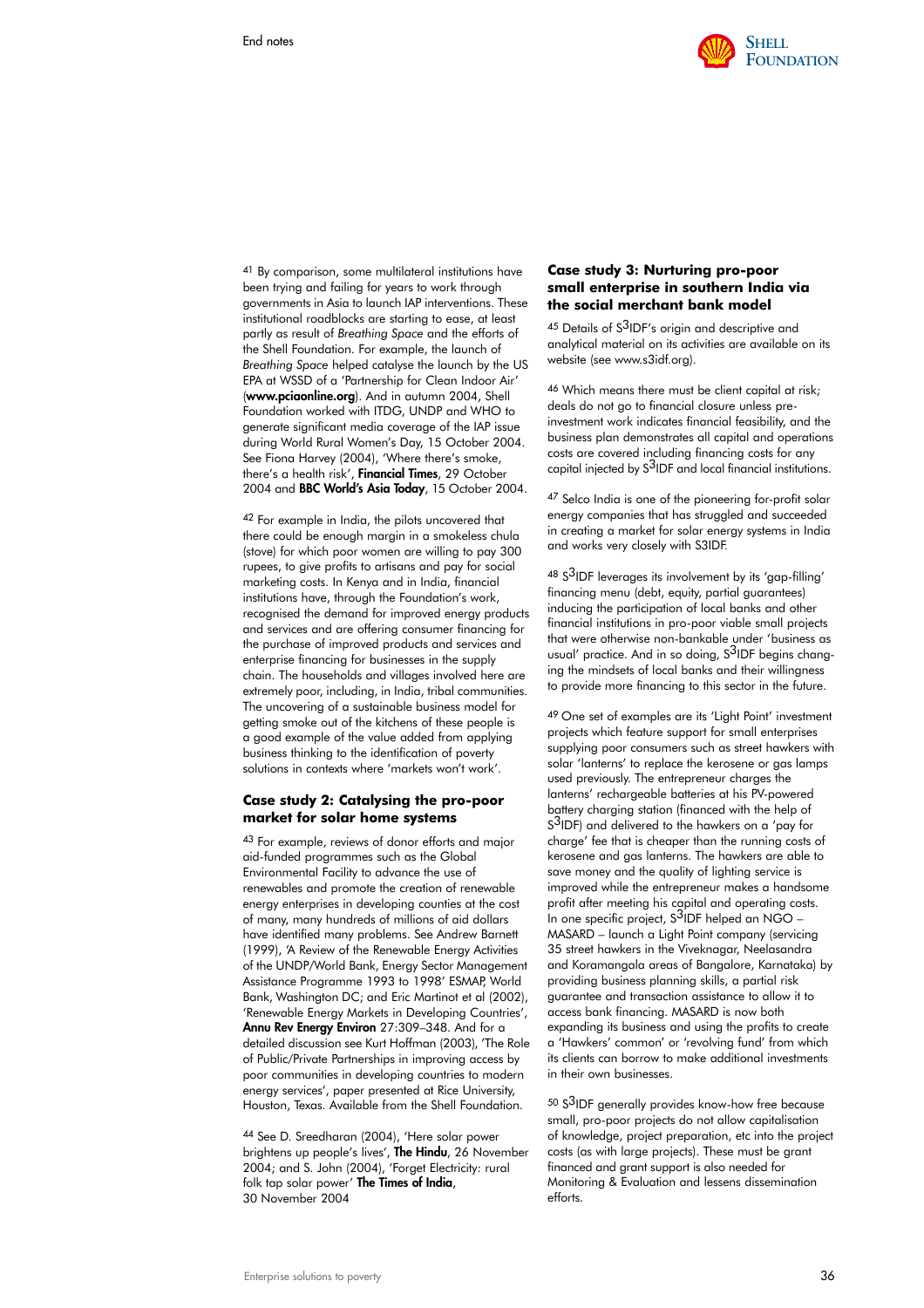

#### **Case study 4: SME investment funds – deploying local capital and the challenge of going to scale**

51 More than 500 million people in sub-Saharan Africa did not have access to electricity in their dwelling or place of work in 2002. By 2030 it's estimated that half the population of sub-Saharan Africa will still be without electricity. International Energy Agency analysis also suggests that if the main MDG poverty-reduction target is met, governments would need to take new measures to extend the use of modern cooking and heating fuels to more than 700 million people from 2002 to 2015. For more information see IEA (2004).

52 Lease finance lowers up-front capital costs and overcomes the collateral constraint – both aspects that typically constrain SMEs from accessing finance – and provides the bank with an acceptable level of risk.

53 Mining giant Anglo American launched the Khula Mining Fund in partnership with the South African government to invest in SMEs in its sector.

#### **Section 4: Propositions and conclusions**

54 This is understandable perhaps given the public pressure to spread aid money and effort across an ever-widening array of urgent poverty issues. But it does mean that direct support of pro-poor enterprise development has garnered a relatively small share of available support. At least that's what appears to be the case. Our admittedly rough calculations (based on a simple analysis of Development Assistance Committee aid allocations between 1990 and 2000 at the three and six-digit SIC level and the annual grant allocation of the 10 major private US-based donors with international programmes) suggest direct pro-poor enterprise interventions have attracted less than 10% of official and private aid flows of the last decade.

55 See K. Hallberg and Y. Konishi (2003), 'Bringing SMEs into Global Market' in Fields and Pfeffermann (2003) for a review of the failure of government and donor-funded SME interventions and policies and the donor's response to their failures in this area, see Committee of Donor Agencies for Small Enterprise Development (2001), **Business Development Services for Small Enterprises: Guiding Principles for Donor Intervention**, SME Donor Committee Secretariat, World Bank, Washington, DC.

56 Rarely mentioned in press releases, sound bites or speeches of poverty campaigners, enterprise also hardly surfaces on the agendas of the many propoverty conferences and talkfests taking place and in the many recommendations being made. For example, enterprise doesn't feature in any of 24 recommendations given in Oxfam (2004) on aid reform. The Report of the distinguished UN

Millennium Project (2005) addresses the role of the private sector and the need for a pro-enterpriseenabling environment more extensively. The problem is that it also addresses every other aspect of poverty comprehensively thus embedding its enterprise recommendations in an enormous shopping list of action proposals all calling for fundamental change in the way the IDC operates.

57 This is evident via a number of channels. For 'social performance' examples see the case studies cited in IFC (2003), 'Addressing the Social Dimensions of Private Sector Projects', **Good Practice Note No 3**, December, IFC, World Bank Group, Washington, DC; and Titus Moser (2004), 'Social Performance: Key Lessons from Recent Experiences within Shell', Social Performance Management Group, Shell International, London. For 'supply chain' examples see M. Winner (2005), 'Levers & Pulleys: Extractive Industries and Local Economic Development in Poor Regions – Incentivising Innovation by Lead Contractors through Contract Tendering', Briefing Note No 3 in the **Enhancing Social Performance in the Engineering Services Sector Programme**, Overseas Development Institute, London; and for 'bottom of the pyramid' examples see C. K. Pralahad (2004), **The Fortune at the Bottom of the Pyramid: Enabling Dignity and Choice through Markets**, Wharton School Publishing Pralahad. And for more general review of business and poverty issues, opportunities and case studies see especially UNDP (2004); WBCSD publications such as 'Doing Business with the Poor – A Field Guide' and 'Finding Capital for Sustainable Livelihoods Programme'; and A. Maitland (2005), 'From a handout to a hand up', **Financial Times**, Thursday 3 February 2005; and M. Forstater et al (2002), **Business and Poverty: Bridging the Gap**, IBLF, London.

58 There are of course strong counter-arguments that business should never go beyond its normal activities to tackle issues such as poverty. See Clive Crook (2005), 'The Good Company: A Survey of corporate social responsibility', **The Economist**, 22 January 2005.

59 We've mentioned already the UN Global Compact and its Growing Sustainable Business programme, the International Business Leaders Forum, and the work of the World Business Council for Sustainable Development but there are many other forums such as Business for Social Responsibility and the Resource Centre for the Social Dimensions of Poverty and individual actors such as TechnoServe and Development Alternatives International in the US and many NGOs in developing countries such as TERI in India and ApproTec in Kenya. Some donors have small but imaginative mechanisms in this area such as DfID's Business Linkages fund. There are players subsumed under the heading of 'blended value' or double bottom line investors such as Acumen Fund,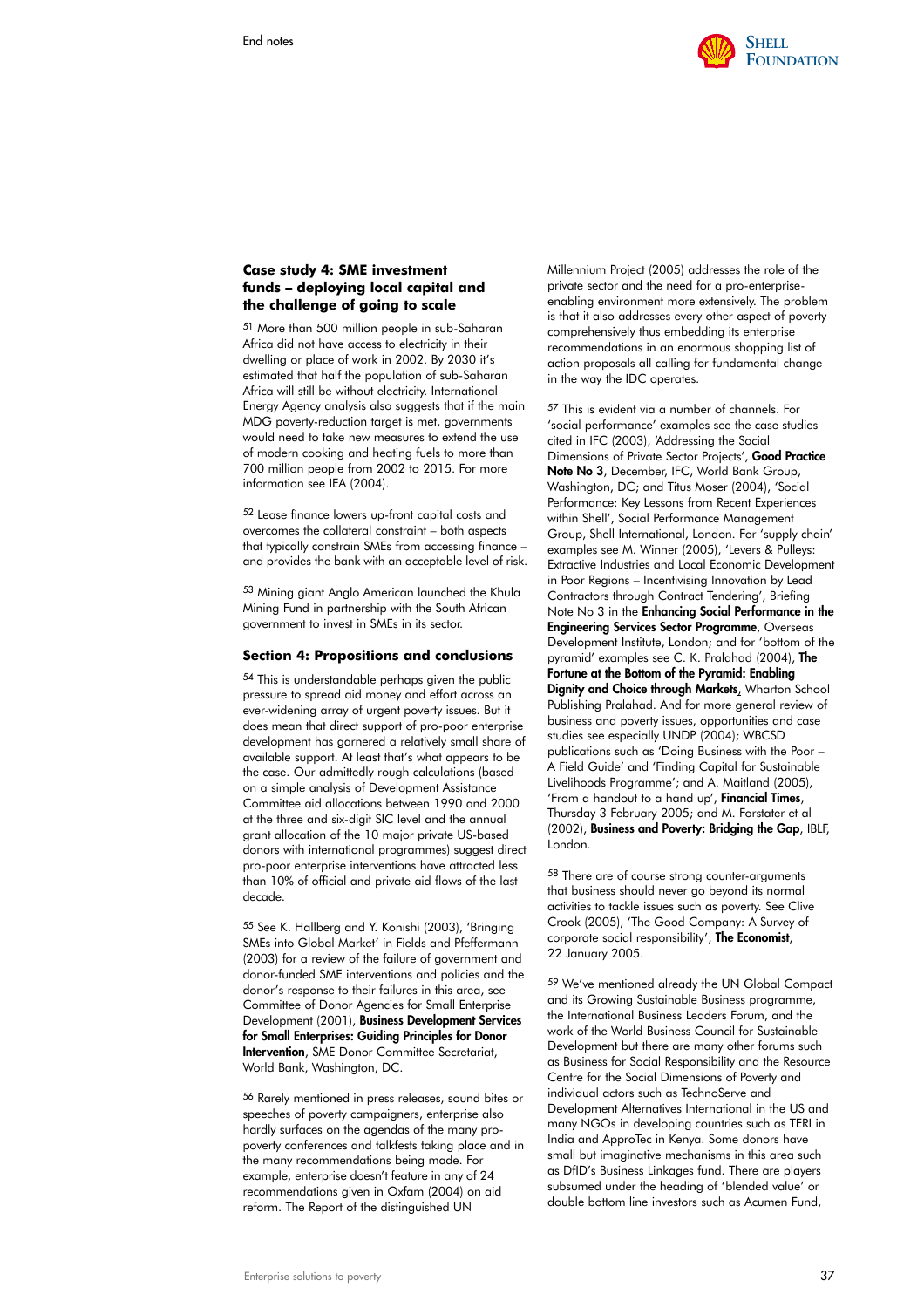

the Provenex Fund of the Rockefeller Foundation. The Gatsby Charitable Foundation, the Skoll Foundation, Schwab Foundation for Social Entrepreneurship and the Lemelson Foundation. See also the various initiatives of the participants at a meeting in London in early 2004 on financing the SME sector in developing countries, organised by the Shell Foundation and Forum of the Future; and those attending the previously mentioned 'Blended Value' meeting hosted by the World Economic Forum in late 2004. See Forum of the Future (2004), **Sustainable Investment in Africa: pipedream or possibility? Innovative financing mechanism for SMEs in Africa**, Forum of the Future, London.

59 The community of donors we have in mind spreads from the treasuries of rich country governments who approve aid budgets (including special windows such as the FFI) through the bilateral and multilateral aid organisations, private foundations and philanthropists, the charitable grantmaking arms of big business and the larger international NGOs who act like donors by redistributing charitable funds to others to carry out poverty projects in developing countries.

59 Not least of which is that some elements might contravene charity law, others could introduce the more negative aspects of profit-seeking behaviour, and that cause and effect is terribly difficult to measure in poverty environments.

60 Many development agencies report that when experienced business people do wind up working with them on development issues, they often become 'softer' than the development professionals!!

61 See footnote 58. And in some cases quite innovative experiments are being attempted such as the emergence of 'development marketplaces' on the web and under the aegis of some multilateral agencies such as the World Bank.

62 We have been talking mainly about interventions more or less directly targeting enterprise development but of course there are many obstacles in the 'enabling environment where big business can deploy its knowledge and other assets in support of enterprise. These start with tackling micro problems such lack of property rights, enterprise financing or appropriate skills, and run through all manner of regulatory and other issues at the level of the market, and into the big governance concerns of corruption, stakeholder engagement and the rule of law. Big business operating in poor countries faces and overcomes these issues on a daily basis. In so doing they generate specific pools of practical knowledge that if deployed properly could help unblock huge obstacles to enterprise development in poor countries.

63 There are understandable reasons why not enough of the 'right' kind of business engagement with

poverty takes place. Some are internal to business and linked to its natural tendency towards cost and risk minimisation. Frequently, this orientation is reinforced by a traditional corporate philanthropic mindset that dictates business deals with poverty by giving money away to the neediest. So business in effect doesn't 'think' or know how to deploy its **valuecreating** assets when tackling poverty. It mainly offers money – although it usually does so via a sophisticated and highly professional approach. But typically the good causes supported are not connected to their business and the skills deployed by the company in support of this are those associated with giving money away rather than creating value. See M.Porter and M. Kramer (2002) 'The Competitive Advantage of Corporate Philanthropy' Harvard Business Review, December.

These internal drivers are reinforced by external expectations. The traditional CSR community largely wants business to concentrate on obeying the law, doing less bad and mitigating or remedying operational harm – rather than creating value. At the same time, those closer to the problem such as host governments, donors, NGOs and local communities first don't appreciate 'where' in business valuecreating assets can be found or indeed even what these are. But primarily they have other expectations and agendas when they approach business about tackling poverty – most of which boil down to requests for money. As a result, governments and civil society don't make the right 'ask' when they approach business for help in tackling poverty.

64 Though speaking opportunities at high-profile tables are also often attached to invitations to participate in PPPs.

65 And the individuals involved are not likely suffer any consequences if the project fails. This is certainly the case in our different but still analogous experience as a donor where we have provided financial support to grantees from the non-profit sector to allow them to develop commercial initiatives where they failed to even come close to delivering what they promised but never took any action against the project managers who presided over the failures.

66 See for example M. Winner (2003), **The New Broker: Brokering Partnerships for Development**, Overseas Development Institute, London; J. Nelson (2004), **Partnering for Success**, World Economic Forum and UN Foundation (2003), **Understanding Public Private Partnerships**, Washington, DC. See also George C. Lodge (2002), 'The Corporate Key: Using Big Business to Fight Poverty, **Foreign Affairs** July/August Vol 81, No 4, who proposes a World Development Corporation with some of the features we call for in PPPs. For non-enterprise example see UNAIDS (2004), **Aids in Africa: Three Scenarios**, Joint UN Programme on HIV/AIDS, New York, for a case where core value-creating assets of the Shell Group –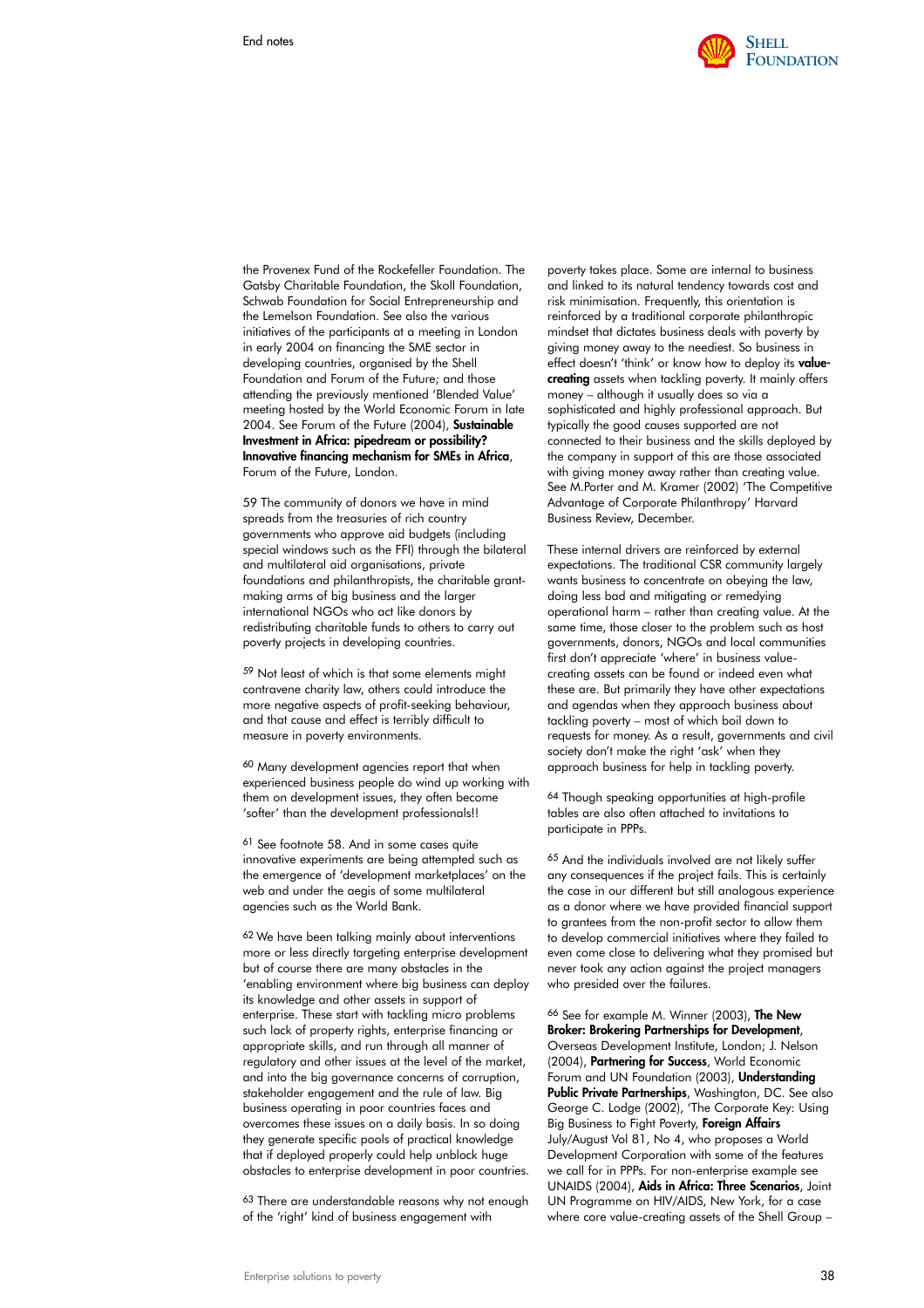

its scenarios methodologies – are being used in partnership with the United Nations to tackle to HIV/AIDS in Africa. See Porter and Kramer (2002)

67 The Extractive Industries Transparency Initiative (EITI) is a good example of a PPP where the right parties are now involved and there are good prospects for significant advances on the governance and transparency front that will ultimately benefit poor people. EITI really only began to make progress towards its ultimate goal of getting more state revenues from energy and mineral exports flowing to help poor people once host governments joined the international energy industry at the negotiating table (see www2.dfid.gov.uk/news/files/extractiveindustries.asp).